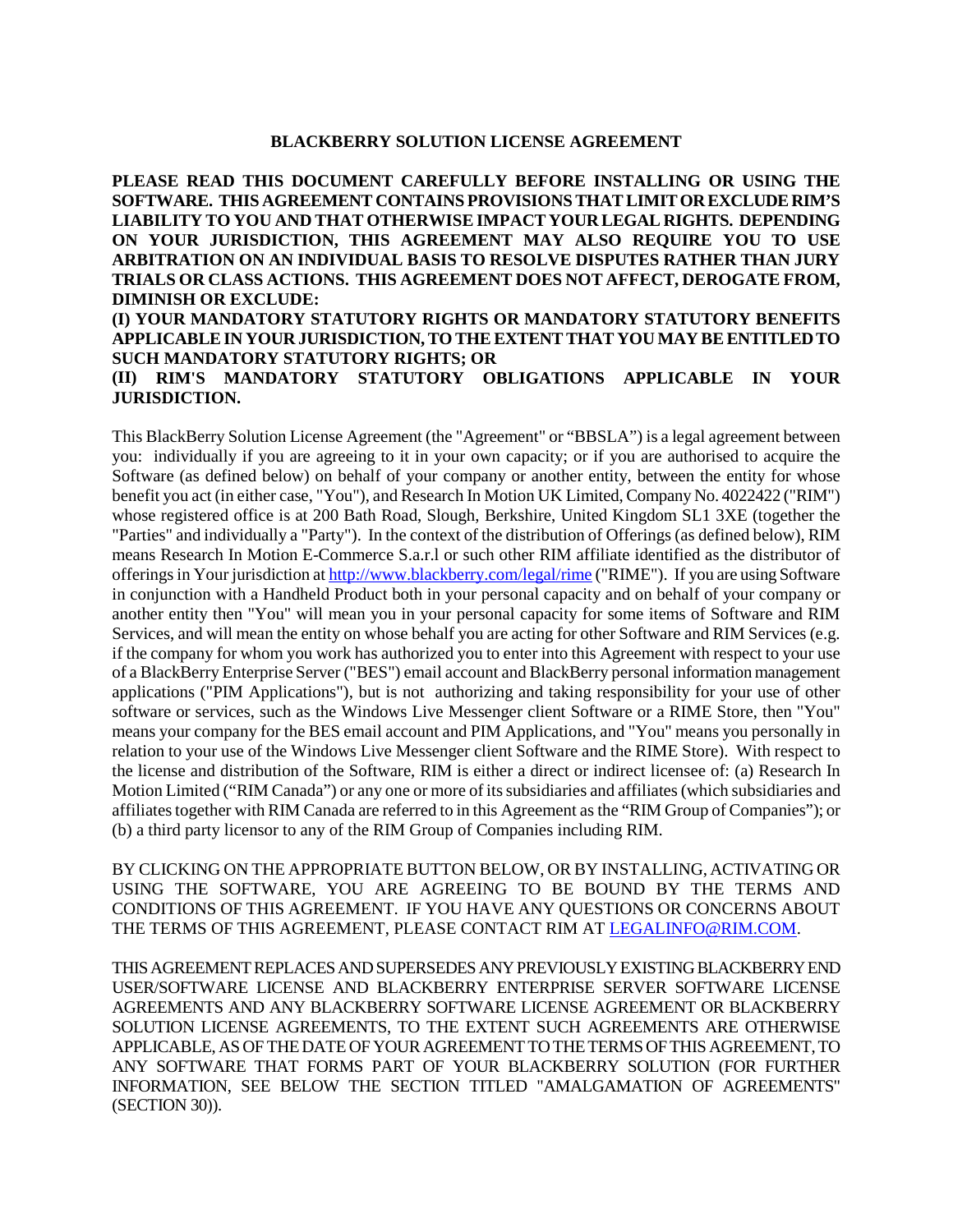### Return.

IF, PRIOR TO THE FIRST INSTANCE IN WHICH YOU INSTALL, ACTIVATE OR USE THE FIRST ITEM OF SOFTWARE LICENSED UNDER THIS AGREEMENT, YOU DECIDE YOU ARE UNWILLING TO AGREE TO THE TERMS OF THIS AGREEMENT, YOU HAVE NO RIGHT TO USE ANY SOFTWARE AND YOU SHOULD: (A) PROMPTLY RETURN THE SOFTWARE TO RIM, DELETE IT, OR DISABLE IT; (B) IF YOU HAVE PURCHASED A RIM PRODUCT ON WHICH THE SOFTWARE IS PRE-INSTALLED BY OR ON BEHALF OF RIM, PROMPTLY RETURN THE RIM PRODUCT AND THE ACCOMPANYING SOFTWARE AND ITEMS (INCLUDING DOCUMENTATION AND PACKAGING) TO RIM OR THE RIM AUTHORISED DISTRIBUTOR FROM WHOM YOU OBTAINED THE RIM PRODUCT AND ACCOMPANYING SOFTWARE AND ITEMS; OR (C) IF YOU HAVE PURCHASED A THIRD PARTY HANDHELD PRODUCT ON WHICH THE SOFTWARE IS PRE-INSTALLED BY OR ON BEHALF OF RIM, PROMPTLY ARRANGE FOR THE DISABLEMENT OF THE SOFTWARE WITH RIM OR THE RIM AUTHORISED DISTRIBUTOR FROM WHOM YOU OBTAINED THE THIRD PARTY HANDHELD PRODUCT AND ACCOMPANYING SOFTWARE AND ITEMS. If, in the circumstances set out above, You have paid for the Software, and/or for the RIM Product that You acquired with such Software and are unable to use the RIM Product without that Software, and You provide RIM or the authorised distributor from whom You acquired the Software for the RIM Products with Your proof of purchase within thirty (30) days from the date You acquired the Software, RIM or the authorised distributor will refund the fees (if any) to You which You have paid for these items. To get a refund for Software on Third Party Handheld Products (note however that the Software is provided at no charge on some Third Party Handheld Product(s) and hence there may be nothing to refund) please contact Your authorised distributor of the Software for that Third Party Handheld Product. If, in the circumstances set out above, You are unable to obtain a refund for the Software from an authorised distributor please contact RIM at legalinfo@rim.com.

1. Definitions. Unless the context requires otherwise, the following terms have the meanings set out below (and where the context so admits, the singular shall include the plural, and vice versa).

"Airtime Service" means wide-area wireless network services, other network services (includingwireless local area network, satellite and Internet services) and any other services provided by your Airtime Service Provider(s) for use in conjunction with Your BlackBerry Solution.

"Airtime Service Provider" means an entity that provides Airtime Services.

"Authorised Users" means any of the following to whom You give permission to use the Software as part of Your BlackBerry Solution: (a) any of Your employees, consultants or independent contractors; (b) any friend or family member, or any person that resides in Your premises; and (c) any other person who RIM authorises in writing. Notwithstanding the foregoing, this Agreement does not convey the automatic right to have Your BlackBerry Server Software hosted by a third party.If You wish to do so, please contact RIM at: legalinfo@rim.com.

"BlackBerry Handheld Product", also known as "BlackBerry Device", means a device manufactured by or on behalf of RIM, including any such smartphone, smart card reader, tablet or BlackBerry Presenter and any other device expressly identified by RIM at http://www.blackberry.com/legal/blackberrydevices for bbsla as a BlackBerry Handheld Product.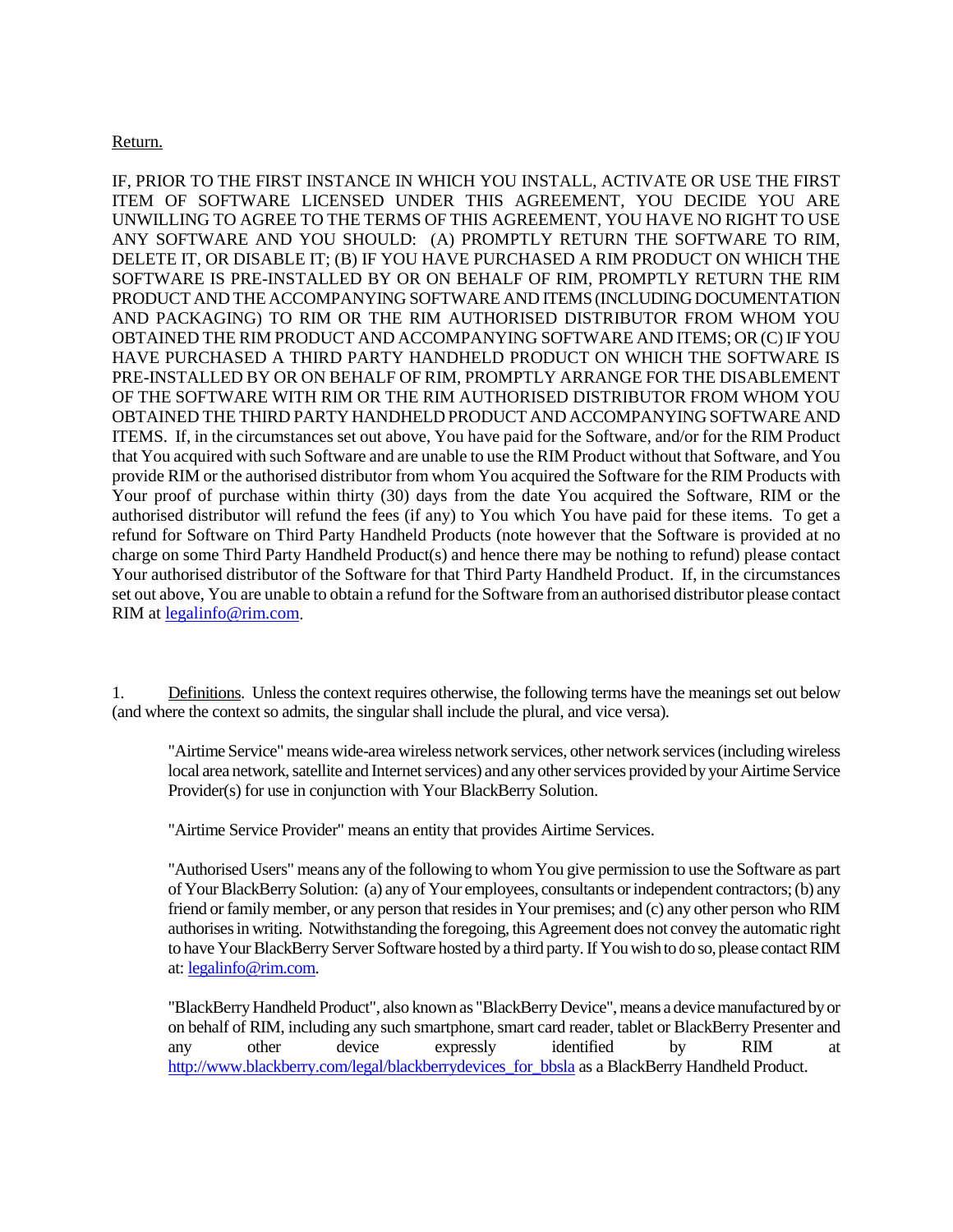"BlackBerry Handheld Software" means RIM proprietary software (comprised of RIM proprietary: software, firmware, interfaces and Content, whether or not technically considered software code; and Third Party Components), or any portion thereof, designed for use on a Handheld Product that is: (a) loaded on Handheld Products as originally shipped by RIM; or (b) transmitted, distributed or otherwise made available to You by or on behalf of RIM from time-to-time for use on Your Handheld Product either directly or through a RIME Store. Examples of BlackBerry Handheld Software include the RIM proprietary operating system software and RIM proprietary applications pre-installed on a BlackBerry Handheld Product or made available through a RIME Store, and any RIM proprietary software product transmitted, distributed or otherwise made available by or on behalf of RIM from time to time specifically for use on Third Party Handheld Products.

"BlackBerry Payment Service" is the RIM proprietary payment infrastructure which enables the purchase of In-App Products and other digital products and services through a RIME Store.

"BlackBerry PC Software" means RIM proprietary software (comprised of RIM proprietary software, interfaces and Content, whether or not technically considered software code; and Third Party Components), or any portion thereof, designed for use as part of a BlackBerry Solution and for only a single end user to use and access on a personal computer at any one time. An example of BlackBerry PC Software is "BlackBerry Desktop Software", which can be used to provision and maintain synchronization between Your Handheld Product and Your personal computer and provides other desktop management functionality.

"BlackBerry Prosumer Services" are RIM Services designed and offered by RIM to provide RIM customers with certain functionality provided by BlackBerry Server Software without RIM customers having to acquire such server software. An example of BlackBerry Prosumer Services is RIM's "BlackBerry Internet Service", which enables subscribers to: (a) integrate certain ISP or other third party email accounts for push based delivery to Your Handheld Product; (b) create a device based email address for Your Handheld Product; and (c) access to certain Internet content and services. All or some of BlackBerry Prosumer Services may not be supported by Your Airtime Service Provider. Please check with Your Airtime Service Provider for availability.

"BlackBerry Server Software" means RIM proprietary server software (comprised of RIM proprietary: software, interfaces and Content, that may or may not technically be considered software code, including the server routing protocol identifier (SRP ID), SRP authentication key and any other identifier that RIM provides for use with a specific copy of server software; and Third Party Components), or a portion thereof, a single copy of which is designed to be installed on a computer and accessed by multiple Handheld Products or personal computers, as applicable, at any one time. Examples of BlackBerry Server Software include the "BlackBerry Enterprise Server" product, which is designed to integrate with and provide a link between certain corporate application servers (such as email servers) and the Handheld Products provisioned to operate with "BlackBerry Enterprise Server" software, and the "BlackBerry Mobile Voice System" software, which is designed to make office phone features available to Handheld Products.

"BlackBerry Solution" means the Software, and at least one of the following additional items for use in conjunction with the Software: RIM Product, BlackBerry Server Software, BlackBerry Handheld Software, BlackBerry PC Software and/or RIM Service(s); along with the applicable Documentation.

"Content" means any data, text, music, sound, ringtone, photograph, graphic, video, message, tag, or other digital material or other digital information.

"Documentation" means the applicable installation guide and other standard end user documentation, including, any codes of conduct, guidelines, or usage rules prepared and supplied by RIM for the specific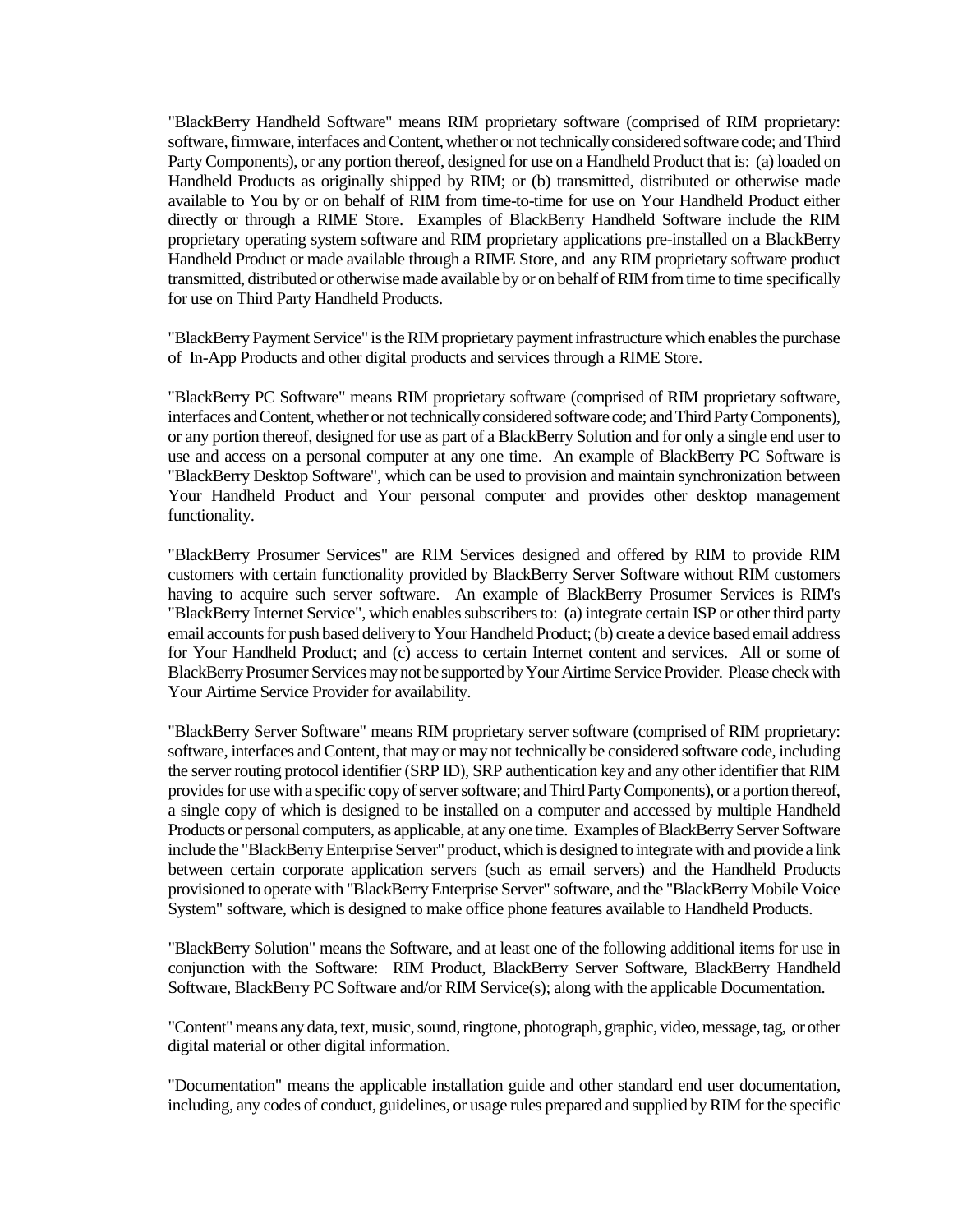type and version of Software, RIM Product or RIM Service, including any safety instructions. End user and administrator Documentation is also available via http://docs.blackberry.com or by contacting RIM at legalinfo@rim.com. For certainty, Documentation does not include any installation guide or end-user documentation that is prepared by any person other than by RIM or any modifications made to documentation made by any person other than RIM.

"Handheld Product" means: (a) a BlackBerry Handheld Product; or (b) a Third Party Handheld Product.

"In-App Products" means digital products or services that are sold to You using the BlackBerry Payment Service through copies of Software or Third Party Software that You acquire through a RIME Store.

"Kiosk" means a department in a RIME Store.

"Merchant of Record" or "MoR" means the entity that is responsible for processing purchases as identified at the time of purchase, which may differ by payment type, jurisdiction and Kiosk.

"My World" means a repository that enables You to uninstall and reinstall on Your Handheld Product certain Software and Third Party Items You acquire through a RIME Store*.*

"Offerings" means In-App Products, and any item or service made available through a RIME Store including, any RIM Product, Software, RIM Service, Third Party Item or Third Party Service made so available.

"Offering Vendors" means the individuals and entities that submit Offerings for distribution through a RIME Store.

"Paid RIM Services" means RIM Services for which You or Your Authorized Users must register and pay a fee to RIM in order to receive.

"RIM Peripherals" means RIM-branded accessories or other items, including microSD cards or other expandable memory and headsets designed to work in conjunction with a RIM Product.

"RIM Product" means any of the BlackBerry Handheld Products and any RIM Peripherals exclusive of any Software.

"RIM Service(s)" means any service expressly identified as a service made available to You by or on behalf of RIM or a RIM affiliate, including such services identified by RIM at http://www.blackberry.com/legal/rimservices as a RIM Service; but the fact that RIM co-brands a Third Party Service does not in and of itself make it a RIM Service.

"RIME Store" means a RIME or RIME affiliate proprietary digital storefront, other than the "BlackBerry Enterprise Store", through which Offering Vendors submit Offerings for distribution to end users; but for clarity "RIME Store" does not include the digital storefront at www. shopblackberry.com operated by Global Solutions, Inc.

"RIME Store Offering" means an Offering made available through a RIME Store.

"Service Providers" has the meaning set out in Section 9(e).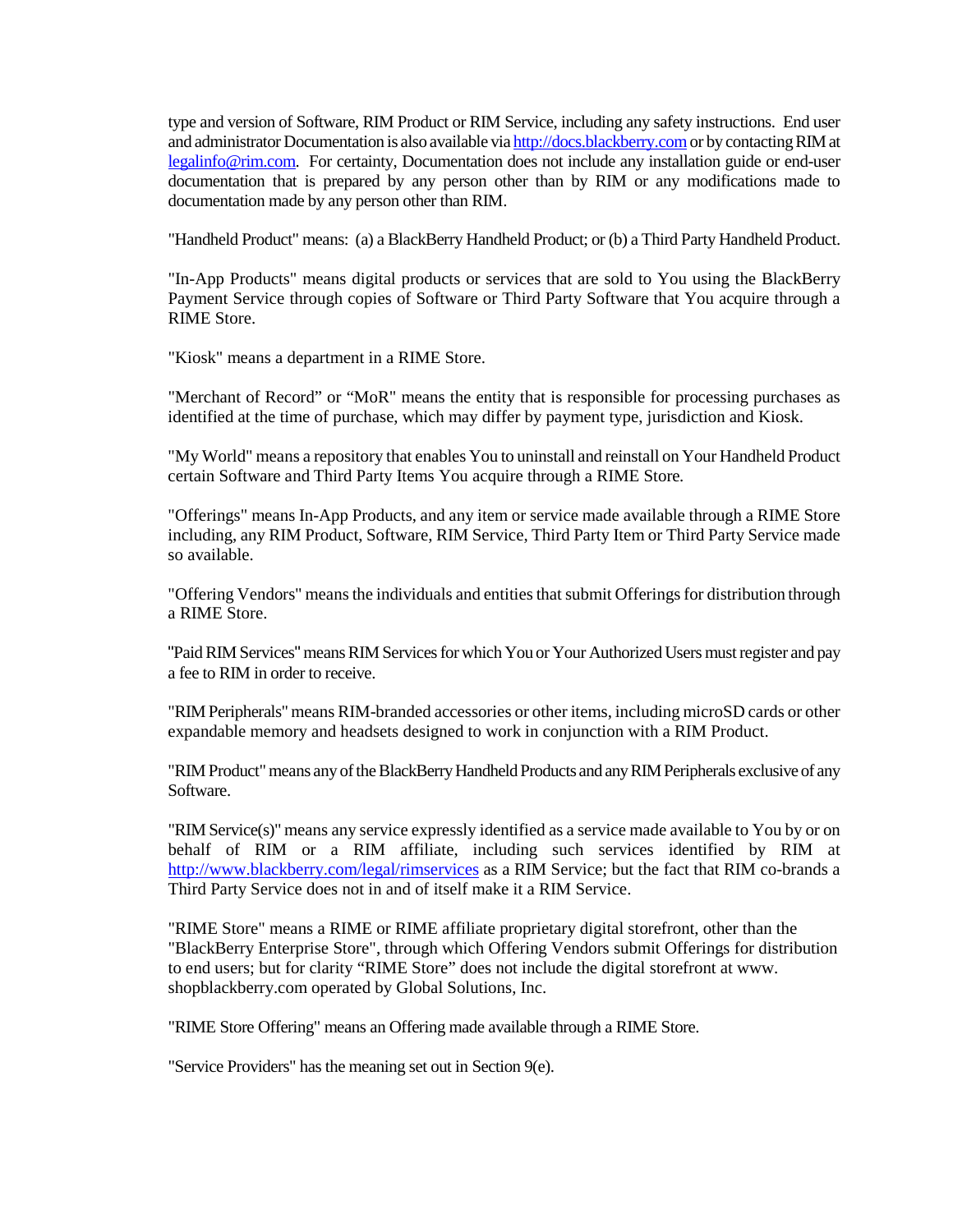"Software" means any of the BlackBerry Handheld Software, BlackBerry PC Software or BlackBerry Server Software provided to You under this Agreement, in whatever form, medium or manner provided or subsequently installed or used. The term "Software" shall not include any Third Party Software or Third Party Items, whether or not the Third Party Software or Third Party Item is distributed by RIM or on behalf of RIM, or through a RIME Store or any other channel using the BlackBerry Payment Service, or the Third Party Software or Third Party Item accompanies, is provided with, or operates in conjunction with, the Software and/or any other portion of Your BlackBerry Solution or Third Party Handheld Product.

"Third Party Components" means software and interfaces, licensed by RIM from a third party for incorporation into a RIM software product, or for incorporation into firmware in the case of RIM hardware products, and distributed as an integral part of that RIM product under a RIM brand, but shall not include Third Party Software.

"Third Party Content" means Content proprietary to a third party.

"Third Party Handheld Product" means any device including a portable device such as a smartphone or tablet, other than a BlackBerry Device, on which BlackBerry Handheld Software or any portion thereof, has been designed and authorized by RIM to operate (including, where the BlackBerry Handheld Software is intended to access the RIM infrastructure, RIM entering into an agreement with Your Airtime Service Provider authorizing that third party device to access the RIM infrastructure).

"Third Party Items" means Third Party Content and Third Party Products.

"Third Party Hardware" means Handheld Products, computer, equipment, peripherals and any other hardware product that is not a RIM Product.

"Third Party Products" means Third Party Hardware and Third Party Software and any other commercial products that are not RIM Products.

"Third Party Services" means services provided by a third party, including Airtime Services, services provided by a third party MoR or payment processor, and any website that is not operated by RIM.

"Third Party Software" means standalone software applications proprietary to a third party that are provided or otherwise made available with, on or through RIM Products, Software or RIM Services, such as a RIME Store.

"Your BlackBerry Solution" means the Software, and at least one of the following additional items which You obtain, install, provision, or otherwise authorise and accept responsibility for the use of, in conjunction with the Software, as applicable in Your circumstances: RIM Product, BlackBerry Server Software, BlackBerry Handheld Software, BlackBerry PC Software and/or RIM Service(s); along with the applicable Documentation. Third Party Items and Third Party Services are not part of your BlackBerry Solution.

"Your Content" means any Content You or Your Authorized Users submit or otherwise make available to a RIM Service or Third Party Service.

2. Software and Documentation License. The Software is licensed and not sold under this Agreement. Your license to use the Software is conditional upon payment of the applicable license fees, if any. Subject to the terms and conditions herein, this Agreement grants You a personal, revocable, non-exclusive, non-transferable license that permits You and Your Authorised Users, collectively: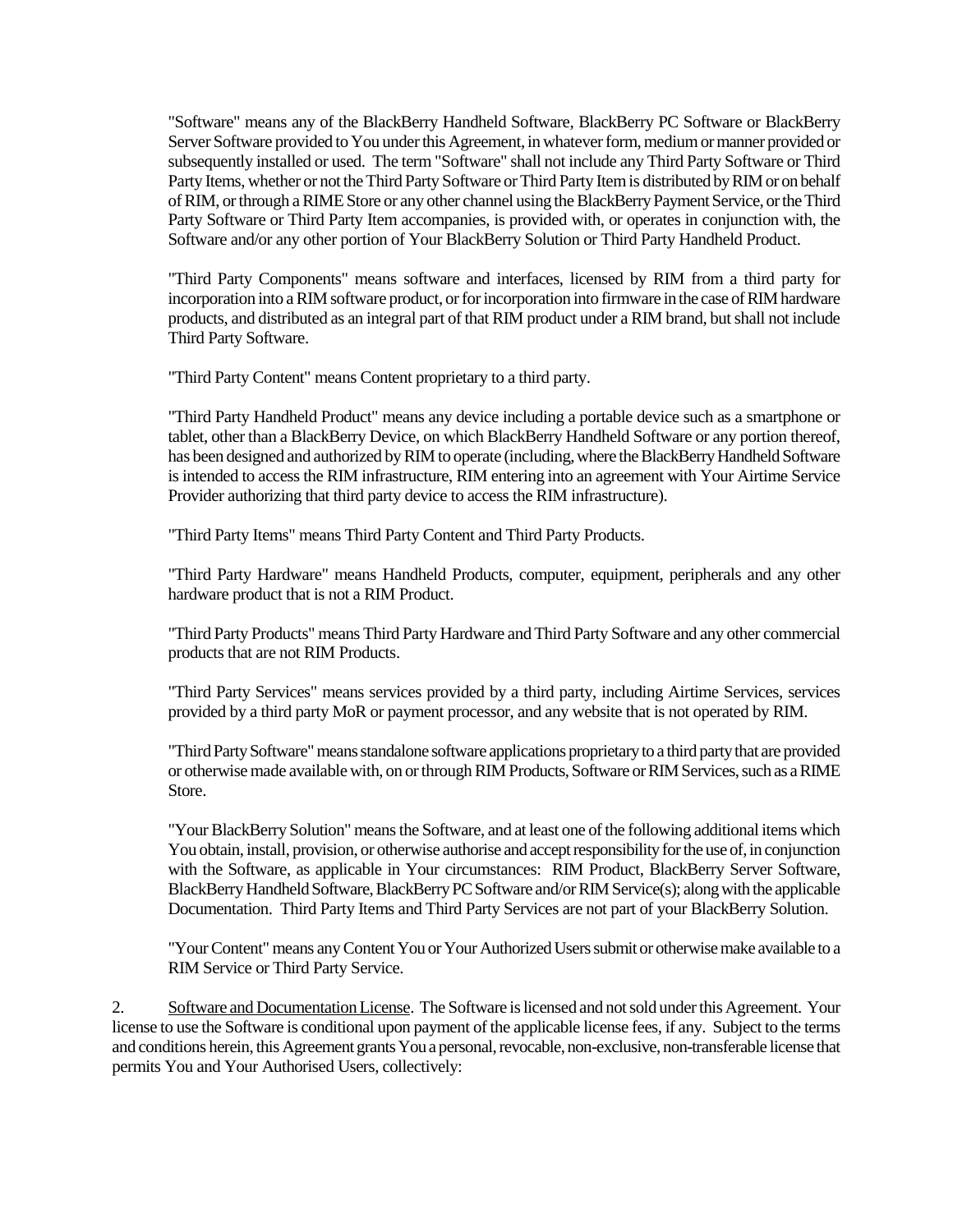- (a) if the Software is BlackBerry Server Software:
	- (i) to install and use up to the number of copies (including virtual copies) of the Software for which license fees have been paid to RIM or RIM's authorised distributor (and if no fees for the Software are payable to RIM or RIM's authorised distributor, then to install and use up to the number of copies otherwise authorised in writing by RIM or its authorised distributor); and
	- (ii) to enable up to the number of Handheld Products or personal computers, as applicable, for which fees have been paid to RIM or RIM's authorised distributor (e.g. number of client access licenses ("CALs") purchased for BlackBerry Enterprise Software) to access the Software (and if no fees are payable to RIM or RIM's authorised distributor to enable Handheld Products to access the Software, then to enable up to the number of Handheld Products or personal computers otherwise authorised in writing by RIM or its authorised distributor); and
- (b) if the Software is BlackBerry Handheld Software or BlackBerry PC Software and:
	- (i) is pre-installed on hardware, then, to use the single copy of that Software installed on the hardware; or
	- (ii) is not pre-installed on hardware, then, to install and use the Software on the number of units of the applicable hardware corresponding to the license fees for the Software paid to RIM or RIM's authorised distributor (and if no fees are payable to RIM or RIM's authorised distributor for the Software, then to install and use up to the number of copies otherwise authorised in writing by RIM or its authorised distributor).

If You are acquiring the Software (and any associated CALs) on a subscription basis or as part of a free trial, then the license rights set out above apply only for the time period for which you have paid the requisite subscription fees or for the time period authorised by RIM or its authorised distributor, as the case may be.

In all cases, the license(s) granted under this Agreement, permit You and Your Authorised Users to use or allow the use of the Software or to access the RIM Services only for Your own internal or personal purposes and only as part of Your BlackBerry Solution. If an Authorised User also wishes to use the BlackBerry Handheld Software as part of another BlackBerry Solution (i.e. a BlackBerry Solution comprised in part of RIM proprietary products, software or services which You, or someone acting on Your behalf, have not obtained, installed or provisioned, and You are prepared to permit, but not accept responsibility for, such use; "Other BlackBerry Solution"), then that use is not covered by this license agreement and You must require the Authorised User to enter into a separate license agreement with RIM entitling him or her to use the Software as part of the Other BlackBerry Solution. For example, if You are a corporation and Your employee wishes to use the BlackBerry Handheld Software in conjunction with his or her personal BlackBerry Prosumer Services or the Windows Live Messenger client Software, and You are prepared to permit, but not take responsibility for such use, then that use is not covered by this Agreement with "You" as a corporation and You are not responsible for it, provided that You have confirmed with the Authorised User that he or she has entered into this Agreement in their personal capacity in relation to their use of that Software as part of the Other BlackBerry Solution. Similarly if You have a Hosted BES Access Agreement in place, Your customers must enter into a BBSLA in order to use the BlackBerry Enterprise Server Software as part of their BlackBerry Solution).

Updates and Upgrades. This Agreement and the licenses granted herein, do not imply any rights or entitlement to: (A) future upgrades or updates of the Software or Third Party Software; (B) in the case of BlackBerry Handheld Software on a Handheld Product, the ability to access applications, other than those included in the Software; or (C) acquire any new or modified RIM Services. Notwithstanding the foregoing, the Software may include functionality to automatically check for updates or upgrades to the Software, and You may be required to update Software or Third Party Software in order to continue to access or use certain RIM Services, other new Software or Third Party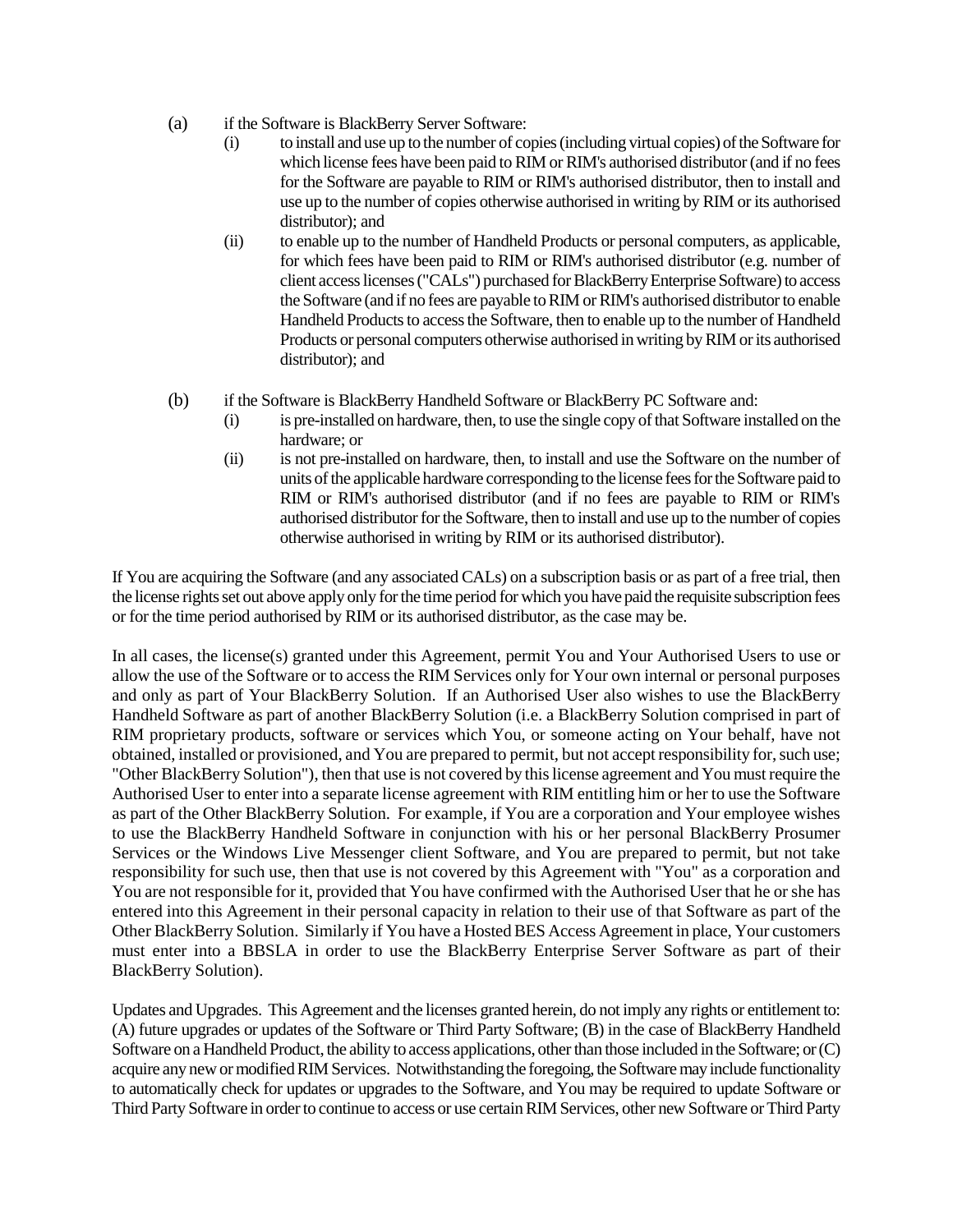Items or Third Party Services or portions thereof. Unless You, or a third party with whom You have an agreement to provide Your BlackBerry Solution or portions thereof to You, configures Your BlackBerry Solution to preclude the transmission or use of upgrades or updates to the Software, Third Party Software or RIM Services, You hereby agree that RIM may (but is not obligated to) make such updates or upgrades available to You from time-to-time. Any updates or upgrades provided to You by RIM under this Agreement shall be considered BlackBerry Handheld Software, BlackBerry PC Software, BlackBerry Server Software, RIM Services or Third Party Software, as the case may be.

Beta Products. If the Software , or any Service accessed through the Software, is identified as pre-commercial, evaluation, "alpha" or "beta" software ("Beta Software" and "Beta Service" respectively), the license rights set out above with respect to Your use of such Beta Software or access to the Beta Services apply only for the time period authorised by RIM ("Test Period") and solely to the extent necessary to enable You, and Your Authorised Users (there are no Authorised Users for Beta Software or Beta Services if You are an individual) to test and provide Feedback to RIM regarding the Beta Software and Beta Services, and any RIM Product provided by RIM for use with the Beta Software ("Beta Hardware", and together with Beta Software and Beta Services, "Beta Products"); and if Beta Software or other Beta Products are provided as part of a RIM developer program, to develop software applications for use solely with the applicable Software, or commercial versions of the Beta Software or other Beta Products, if and when they are commercially released by RIM. Such license will automatically terminate upon the expiration of the Test Period, which period may be extended or terminated by RIM at any time, in its sole discretion, but, unless You are in breach of this Agreement, RIM will, if feasible, use commercially reasonable efforts to provide You with prior notice of any change to the duration of the Test Period. Notwithstanding the Test Period, You acknowledge and agree that RIM may include technical measures in the Beta Products that render them inoperable after a specified period of time and You agree that You will not circumvent such technical measures, nor attempt to do so. In consideration of the grant of license to the Beta Products, You agree that You will provide RIM with Feedback on Beta Products as RIM reasonably requests, including ongoing feedback regarding bugs and faults experienced during the Test Period, without any compensation or reimbursement of any kind from RIM, and that the Section below entitled "Feedback" will apply to such Feedback. RIM may specifically request that You complete a survey related to a specific Beta Product and You agree to complete any such surveys.

Reproduction Rights. You may not distribute or modify the Software, or any Content made available to You as part of a RIM Service, in whole or in part. Except to the extent that RIM is expressly precluded by law from prohibiting these activities, You may not copy, reproduce or in any other manner duplicate the Software, or any Content made available to You as part of a RIM Service, in whole or in part, except as expressly authorised in this Agreement, in the Documentation for the applicable RIM Service, or in a separate written agreement between You and RIM or a RIM affiliate. For the purposes of this provision, "copy" or "reproduce" shall not include copying of statements and instructions of the Software that naturally occurs during normal program execution when used in accordance with and for the purposes described in the Documentation or in the course of making unmodified regular back-ups of the Software or of the computer or system on which the Software is installed, in accordance with industry standard business practices. You may not copy any Documentation or portion thereof other than for Your own personal or internal use and for use in conjunction with Your use of Your BlackBerry Solution.

3. Rules of Use for BlackBerry Solution. You are responsible for all activities with respect to Your BlackBerry Solution undertaken by You and Your Authorised Users and You will ensure that:

- (a) You and Your Authorised Users only use Your BlackBerry Solution and any portion thereof, in accordance with this Agreement, all applicable laws and regulations, and the applicable Documentation for Your BlackBerry Solution or portion thereof;
- (b) You have the capacity, right and authority to enter into this Agreement, either on Your own behalf or on behalf of a company or other entity, or minor, and You are over the age of majority;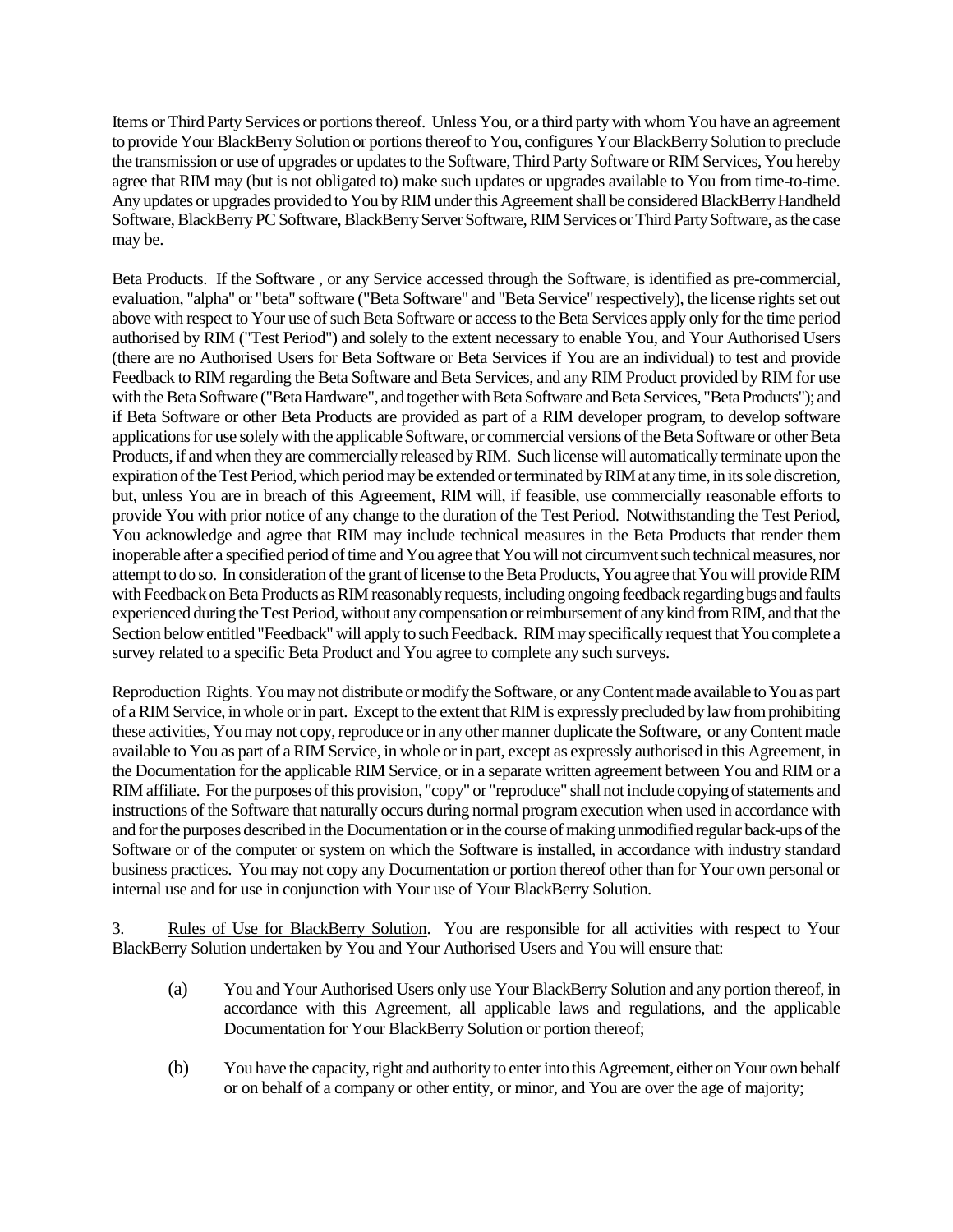- (c) Any information that is provided to RIM pursuant to this Agreement, including when registering to use any RIM Service, placing an order through a RIME Store, or completing a transaction through the BlackBerry Payment Service, is true, accurate, current and complete, and so long as You or Your Authorised Users continue to use a RIM Service or maintain an account, You will update such information to keep it true, accurate and complete;
- (d) You and Your Authorised Users do not knowingly, after making such inquiries as a reasonable person in Your or Your Authorised User's position would undertake, use or permit others to use Your BlackBerry Solution or portion thereof in isolation or with any Third Party Item or Third Party Servicesin a manner that in RIM's judgment, acting reasonably, interferes with, degrades or adversely affects any software, hardware, system, network,Content, or service, including any part of Your or any other end user's BlackBerry Solution, used by any person, including RIM or an Airtime Service Provider, or otherwise has a detrimental effect upon RIM, the RIM Group of Companies, an Airtime Service Provider or any of their respective customers or infrastructure or products or services, and You will immediately cease any such activity upon RIM delivering notice of same to You;
- (e) You and Your Authorised Users do not use Your BlackBerry Solution or any part thereof to transmit, publish, post, upload, distribute or disseminate any inappropriate, profane, harassing, abusive, defamatory, libellous, obscene, illegal or deceptive Content.
- (f) You and Your Authorised Users do not use Your BlackBerry Solution, or any part thereof, to commit or attempt to commit a crime or facilitate the commission of any crime or other illegal or tortious acts, including uploading, collecting, storing, posting, transmitting, communicating or otherwise making available any information or material that You do not have a right to collect, store or make available, including under any law or under contract or in violation of any duty, in breach of privacy rights or laws, illegal gambling, or any act that would infringe, violate or misappropriate any intellectual property rights and/or other proprietary rights of any third party (including copying and sharing software or Content for which You and Your Authorised Users do not have the rights to copy and share, or unlawfully circumventing any digital rights management protections);
- (g) You and Your Authorised Users do not use the BlackBerry Solution, or any part thereof, to upload, post, email, transmit, or otherwise make available any software or Content that contains any (i) virus, Trojan horse, worm, backdoor, shutdown mechanism, malicious code, sniffer, bot, drop dead mechanism, or spyware; or (ii) any other software or Content likely or intended to (A) have an adverse impact on the performance of, (B) disable, corrupt, or cause damage to, or (C) cause or facilitate unauthorized access to or deny authorized access to, or cause to be used for any unauthorized or inappropriate purposes, any software, hardware, services, systems, or data ("Malware") (and, if You become aware of the existence of any Malware in or relating to the BlackBerry Solution, You will promptly notify RIM);
- (h) You and Your Authorised Users do not sell, rent, lease, or transfer, or attempt to sell, rent, lease, or transfer, the Software or any Content, or any part thereof, made available to You as part of a RIM Service or Your entitlement to use a RIM Services or any part thereof, (including operating a service bureau or equivalent service using the Software) to any other person, or in the case of preinstalled Software, for use on any other device, without the prior express written permission of RIM;
- (i) You and Your Authorised Users do not attempt to gain unauthorised access to any RIM Services, other accounts, computer systems or networks connected to a RIM Service, through hacking,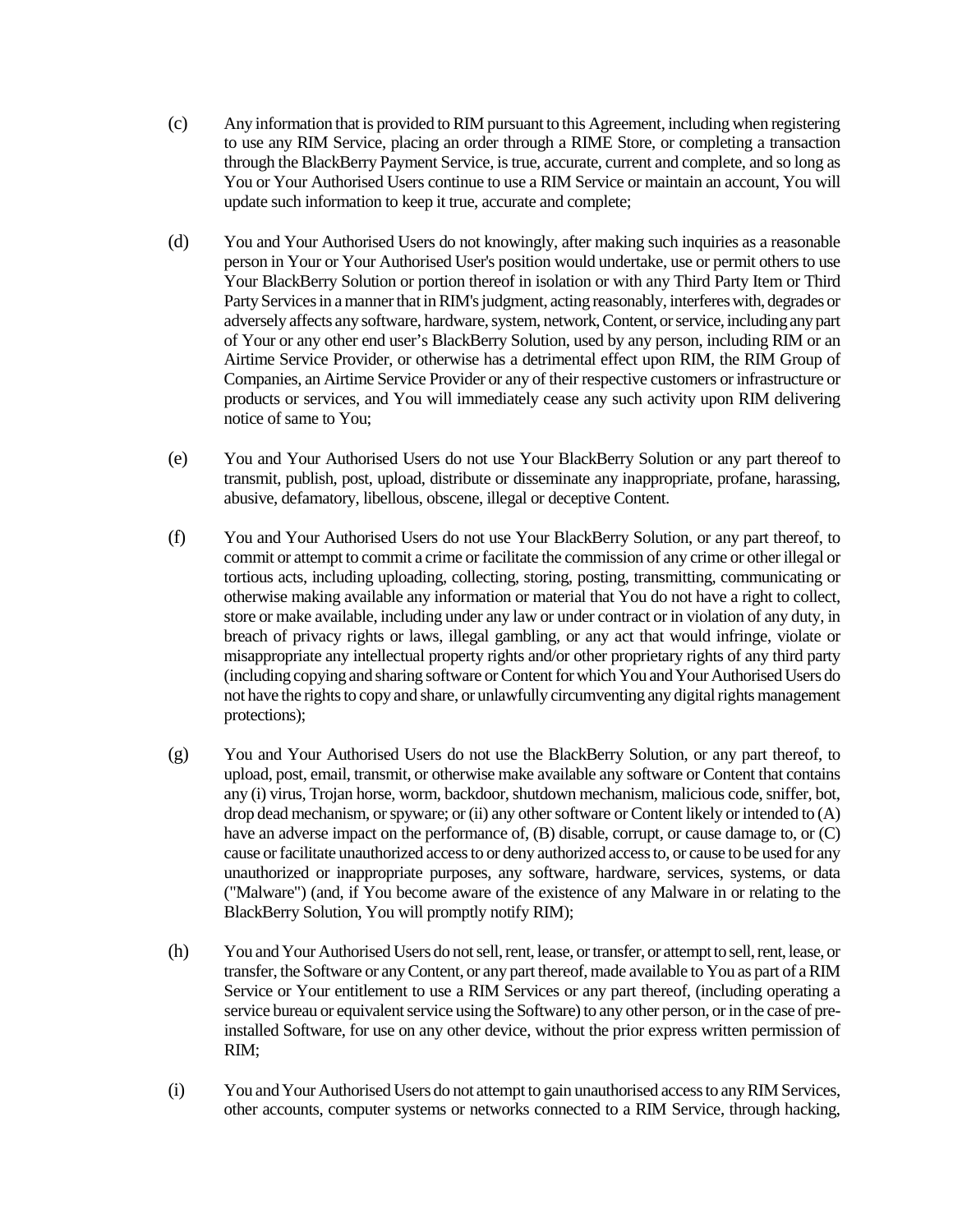password mining or any other means, or obtain or attempt to obtain any materials or information made available through a RIM Service through any means not intentionally made available to You by such RIM Service;

- (j) You and Your Authorised Users do not use Your BlackBerry Solution, or any part thereof, to impersonate any person or entity, or falsely state or otherwise misrepresent Your or Your Authorised User's affiliation with a person or entity, or create a false identity to mislead others, including phishing and spoofing;
- (k) You and Your Authorised Users cooperate with RIM and provide information requested by RIM to assist RIM in investigating or determining whether there has been a breach of this Agreement and provide RIM or a RIM appointed independent auditor with access to the premises and computers where the RIM Products, RIM Services or Software are or have been used and any associated records. You hereby authorise RIM to cooperate with: (i) law enforcement authorities in the investigation of suspected criminal violations; (ii) third parties in investigating acts in violation of this Agreement; and (iii) system administrators at Internet service providers, networks or computing facilities in order to enforce this Agreement. Such cooperation may include RIM disclosing Your or Your Authorised Users' username, IP address, or other personal information.
- 4. Required Third Party Items and Third Party Services. You are responsible for ensuring that the Third Party Items and Third Party Services (including the computer systems, Internet connectivity, wireless networks, desktop cryptography implementations and Airtime Services) with which You choose to operate Your BlackBerry Solution meets RIM's minimum requirements, including the processing speed, memory, client software and the availability of dedicated Internet access required for Your BlackBerry Solution as set out in the Documentation, and that You and Your Authorised Users' use of such Third Party Items and/or Third Party Services with Your BlackBerry Solution is not in violation of any licenses, terms, conditions, laws, rules and/or regulations respecting the use of such Third Party Items and Third Party Services. Airtime Services are generally required to use Your BlackBerry Solution, including, for video chat, email and cellular phone calls. Airtime Service charges may be charged in connection with Your use of Your BlackBerry Solution, and You agree that as between You and RIM, You are responsible for all Airtime Service charges incurred through such use. Your Airtime Service Provider may limit which RIM Services and Third Party Services are made available to You. If You wish to obtain information about which Airtime Service Providers support Your BlackBerry Solution in Your location please contact RIM via legalinfo@rim.com. You may extend your desktop based cryptography implementations (such as S/MIME Version 3.0 (or subsequent) or implementations based on the RFC 2440 standards, such as PGP) to Your BlackBerry Handheld using Software, but RIM does not supply the desktop cryptography implementations which are Third Party Items, and, without limiting the general disclaimers in Section 22, TO THE MAXIMUM EXTENT PERMITTED BY APPLICABLE LAW, NEITHER RIM NOR ITS AFFILIATES HAVE ANY LIABILITY WHATSOEVER FOR ANY ISSUE ARISING FROM OR RELATING TO YOUR DESKTOP CRYPTOGRAPHY IMPLEMENTATION.

### 5. Additional Terms.

- (a) You may be required to agree to additional terms and conditions:
	- i. with RIM in relation to Third Party Components (e.g. open source components) and in order to use certain RIM Services or RIM Content or to obtain an update or upgrade to a RIM Product or RIM Service;
	- ii. with a third party to acquire or use a Third Party Item or Third Party Service, including to acquire a third party Offering through a RIME Store or to use a Third Party website;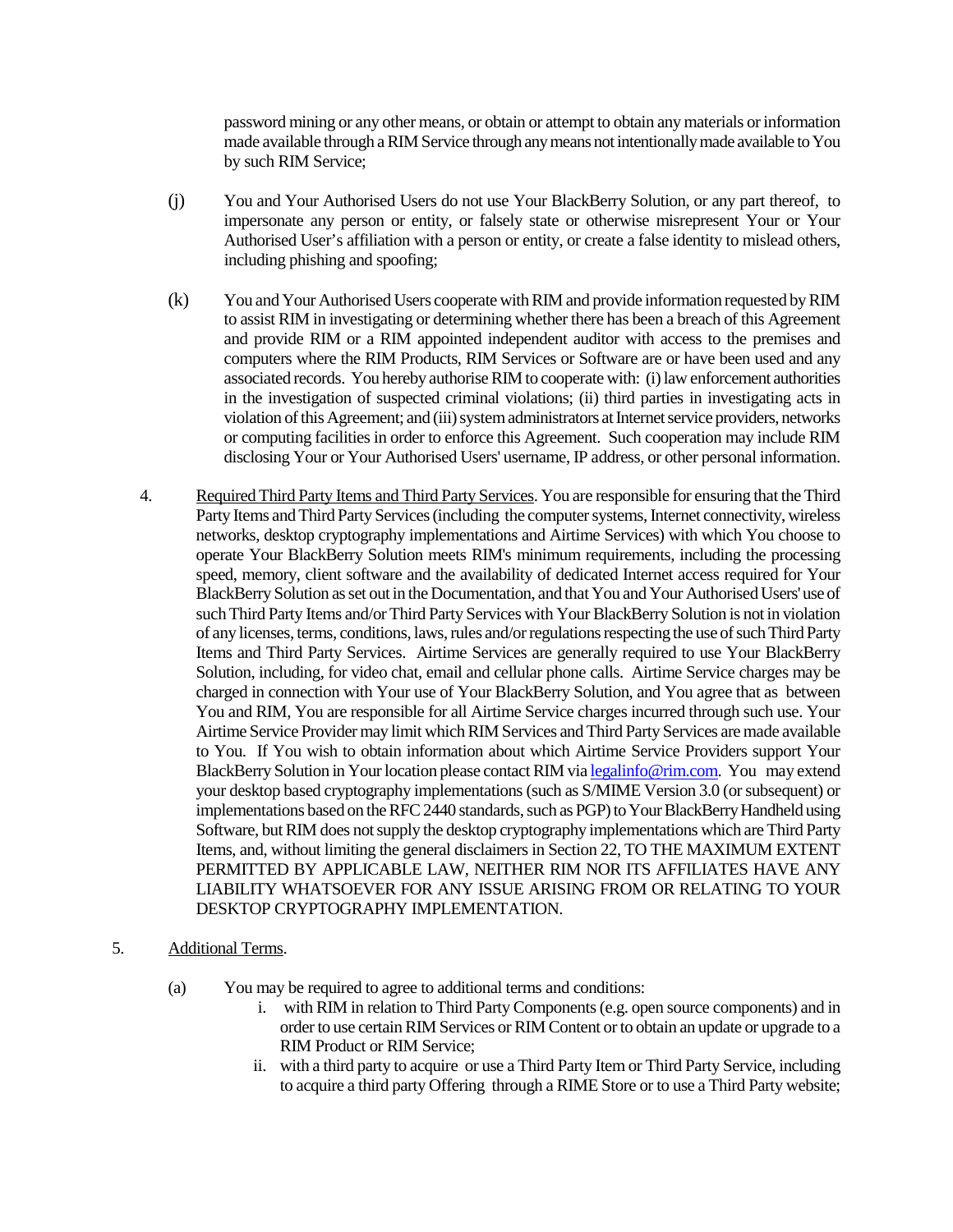- iii. with an MoR to make a purchase through a RIME Store or an In-App Product purchase using the BlackBerry Payment Service; and
- iv. with an Airtime Service Provider for Airtime Services.
- (b) You are responsible for complying with any agreement You enter into with a third party and RIM shall not be responsible or liable in any way for any loss or damage of any sort incurred as a result of Your dealings with any such third parties. If You are unsure whether RIM is the source of any Content, item, product or service, please contact RIM at legalinfo@rim.com. If You deal with third parties through the Internet or in association with Third Party Services, take care to ensure You know who You are dealing with, and that You know the terms and conditions associated with those websites and any Third Party Services or Third Party Items You may access or receive, including delivery and payment terms, terms of use, end user license terms, ability to return products, privacy terms, privacy settings, and security features to protect Your private information and to ensure Your personal safety.
- (c) In no event shall such additional terms and conditions between You and any third party be binding on RIM or impose any additional obligations, or obligations inconsistent with the terms and conditions of this Agreement, upon RIM whatsoever, and as between You and RIM, the terms and conditions related to Third Party Items and Third Party Services in this Agreement shall still apply to those items.
- (d) To the extent that any Third Party Component is covered by additional terms and conditions that provide You with rights to use, copy, distribute or modify all or a part of such Third Party Component broader than the rights granted to You under this Agreement for the Software, then, solely to the extent that You can exercise such broader rights without breaching the terms or conditions of this Agreement for the remainder of the Software, You shall obtain the benefit of such broader rights. With respect to Third Party Software or Third Party Services (which include software and Content) made available to You by RIM, except Third Party Software and Third Party Services distributed through a RIME Store (which is addressed in Section 9), if the Third Party Software or Third Party Services is not accompanied by a separate license or terms of service, its use shall be subject to the terms and conditions of this Agreement as though it were Software or RIM Services (as applicable) that forms part of Your BlackBerry Solution; provided that, to the maximum extent permitted by applicable law, such Third Party Software or Third Party Services is provided to You by RIM "AS IS" and "AS AVAILABLE", with no express or implied conditions, endorsements, guarantees, representations or warranties, and as between You and RIM, the limitations and exclusions of liability, disclaimers and refund provisions set out in this Agreement for Third Party Items and Third Party Services, and not for Software, shall apply. Any Third Party Software shipped on a BlackBerry Handheld is provided to You as a convenience by RIM, and if You wish to obtain the Third Party Software on other terms, You should acquire the Third Party Software directly from its suppliers.

### 6. RIM Services.

(a) Modification or Discontinuance of RIM Services. You agree that RIM may, without liability to You, modify, suspend, discontinue, remove, place limits on, or disable any RIM Service at any time, temporarily or permanently, with or without notice to You; provided that if RIM permanently discontinues a RIM Service (in which case Your license to use any BlackBerry Handheld Software specifically designed to access that RIM Service shall automatically terminate), and if You have paid for that RIM Service to be available for a specific portion of time and are not in breach of this Agreement, You may be entitled to a refund of all or a portion of the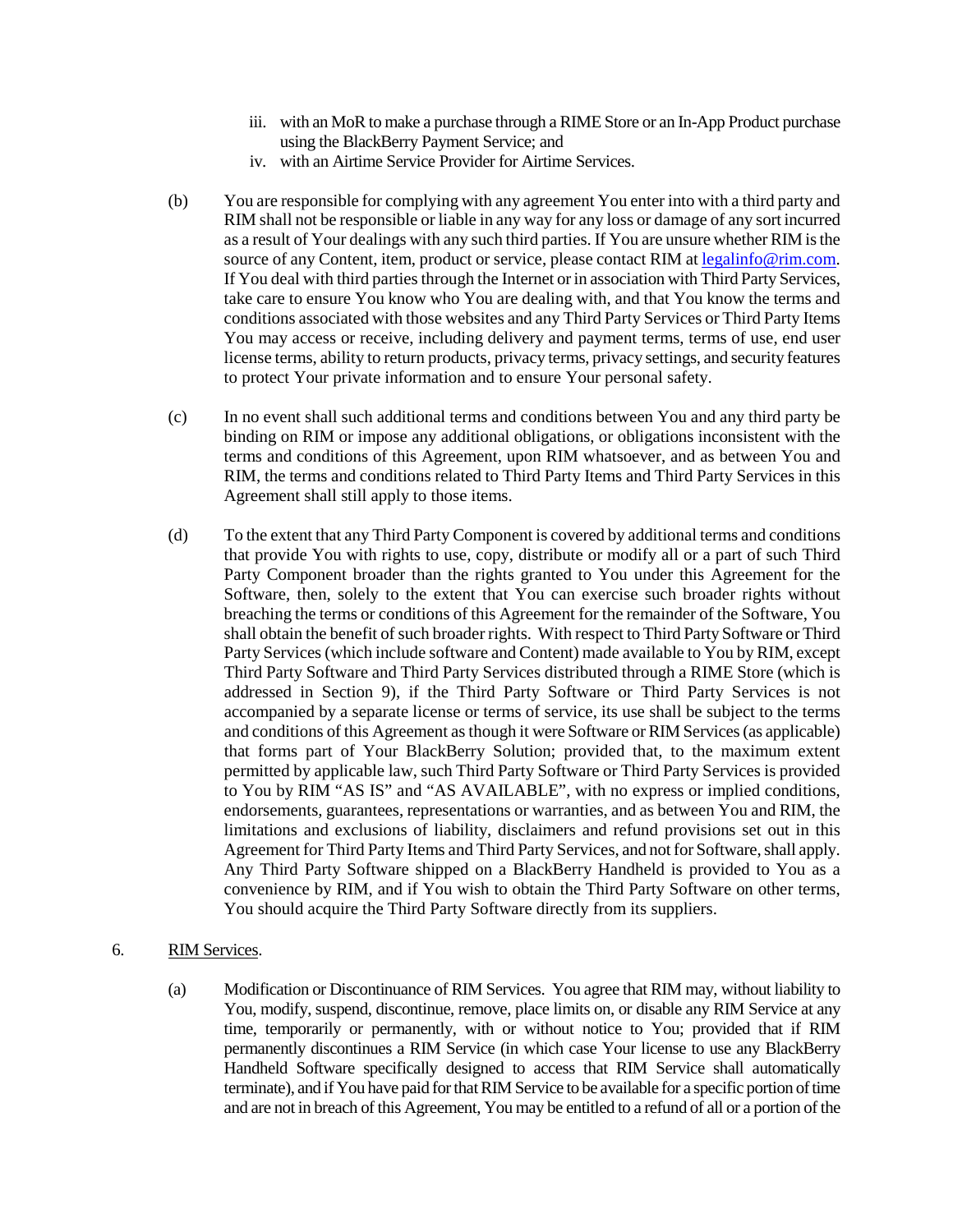amount You paid to RIM for the RIM Service, as set forth inRIM's then current refund policy for theRIM Service. Such refund, if any, will be Your exclusive entitlement and RIM's sole liability to You in the event RIM permanently discontinues a RIM Service.

(b) Maintenance. Without limiting the foregoing, RIM reserves the right to, and You agree that RIM may in is sole discretion, periodically suspend access to RIM Services, or otherwise take RIM Services out of operation, in order fix software bugs, install updates and do diagnosis and other maintenance of RIM Services.

### 7. Your Contributions and Other Content.

- (a) Feedback. You may provide feedback to RIM about Your BlackBerry Solution. Unless RIM otherwise agrees in writing, You hereby agree that RIM shall own all feedback, comments, suggestions, ideas, concepts and changes that You provide to RIM regarding 'Your BlackBerry Solution and all associated intellectual property rights (collectively the "Feedback") and you hereby assign to RIM all of Your right, title and interest thereto. You will not knowingly provide RIM any Feedback that is subject to third party intellectual property rights. You agree to cooperate fully with RIM with respect to signing further documents and doing such other acts as are reasonably requested by RIM to confirm that RIM owns the Feedback and to enable RIM to register and/or protect any associated intellectual property rights and/or confidential information.
- (b) End User Content, Third Party Items. You, and not RIM, are entirely responsible for Your Content. RIM does not control the Content or other Third Party Items that are made available to You by end users in connection with their BlackBerry Solution or any Third Party Service used in conjunction with their BlackBerry Solution, and in addition to the general disclaimers in Section 22, RIM does not guarantee the accuracy, integrity, or quality of, and is not liable for any such Third Party Items. RIM may establish general practices and limits concerning use of RIM Services, including, the volume of Content that may be stored, the maximum period of time during which the Content or message/discussion board postings will be retained on any RIM Service (including any cloud storage service), and/or the period of time during which You may continue to use or access any Content. You may use Content made available by RIM or a RIM affiliate, in connection with a RIM Service solely for Your personal use and in accordance with the specific license terms and conditions applicable to the RIM Service. You may not use Content provided to You as part of the "BBM Music" service for ring tones. Restrictions such as those set out above will be detailed in the Documentation for the applicable RIM Service, which You should familiarize Yourself with and review from time to time as RIM may make prospective changes. You agree that RIM has no responsibility or liability whatsoever for the loss, deletion of, unauthorized access, or failure to store any Content and, provided You have the necessary rights or licenses to do so, You should keep an alternative back-up copy of any Content for which retaining a copy is important for You.
- (c) Your Content. Other than as expressly provided in this Agreement or an addendum thereto, this Agreement does not transfer any ownership of Your Content to RIM. With respect to any of such Content that You or Your Authorized Users make available for inclusion on publicly accessible web sites or other publicly accessible aspects of the RIM Services, You grant RIM a worldwide, perpetual, irrevocable, transferable, royalty-free and non-exclusive license to use, distribute, reproduce, modify, adapt, publicly perform, and publicly display that Content as is reasonable in connection with the provision and management of any RIMService, and in relation to any Content that You or Your Authorized Users make available for other aspects of RIM Services, You grant to RIM a worldwide, royalty-free and non-exclusive license to use, distribute, reproduce, modify, adapt, publicly perform and publicly display such Content as is reasonably required to provide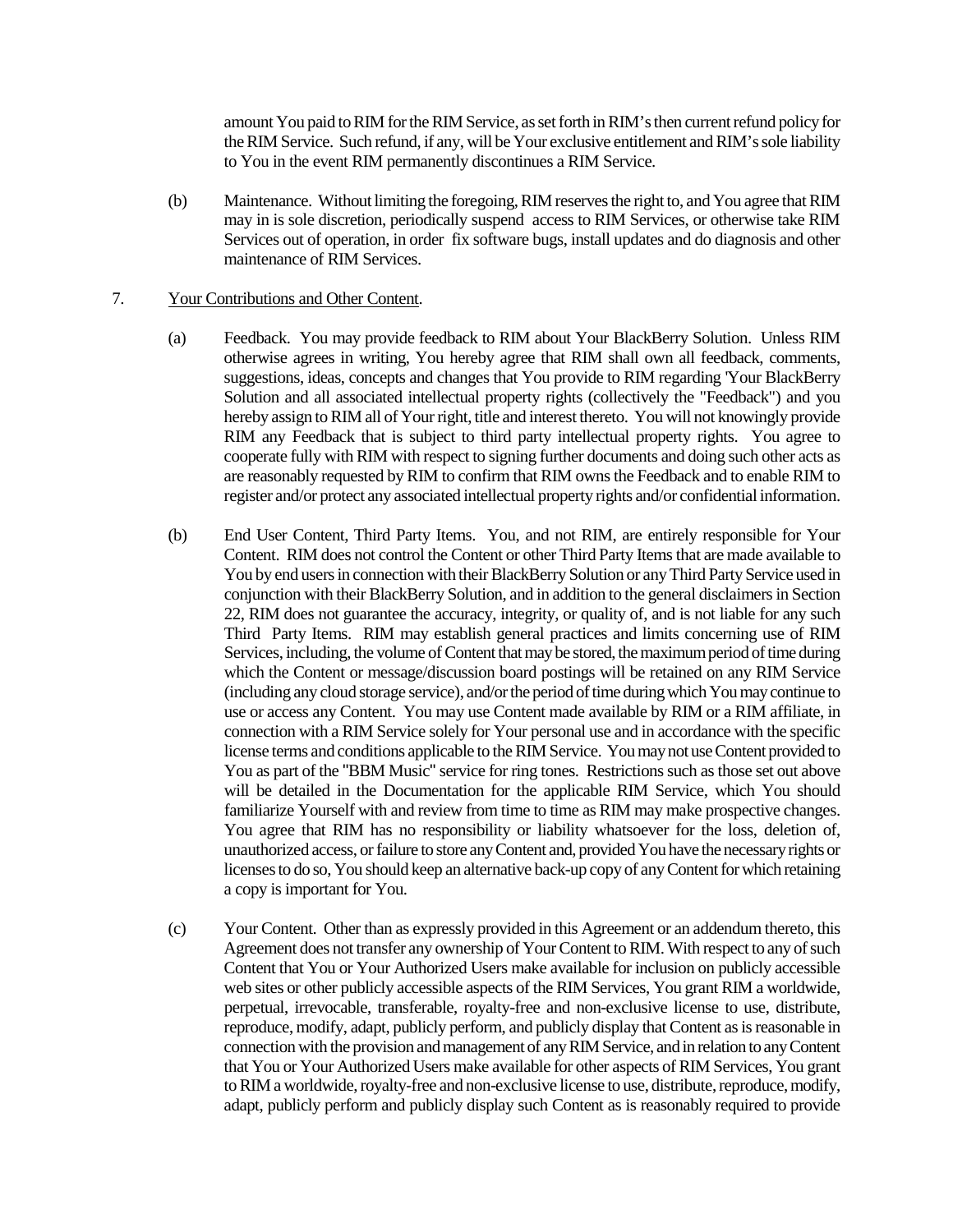You with the RIM Service; and You warrant and covenant in both instances that You have the right to grant to RIM such a license.

- (d) Objectionable Content and Third Party Items. You understand that by using Your BlackBerry Solution or a Third Party Service, You and Your Authorized Users may be exposed to Content and Third Party Items that are, or that You or Your Authorized Users consider to be, offensive, indecent, or otherwise objectionable. RIM and its designees shall have the right (but not the obligation) in their sole discretion to pre-screen, refuse, or remove any Third Party Itemsfrom any RIM Service.
- (e) Parental Controls and Adult Supervision. Portions of Your BlackBerry Solution or Third Party Services may include settings that permit You to block or filter certain Content, RIM Services, Third Party Services or Third Parties. It is entirely Your responsibility to select and enable such settings to Your desired preference. RIM does not guarantee that such settings are error-free, will block all relevant Content, RIM Services, Third Party Services, or Third Parties, or cannot be disabled or circumvented by others who have access to Your BlackBerry Solution. If You allow Your child to listen to, view or access Software, RIM Services, Third Party Services or Third Party Items on Your Handheld Product, it is Your responsibility to determine whether such Software, RIM Services, Third Party Services or Third Party Items are appropriate for Your child, and You are fully responsible for Your child's access to and use of the Software, RIM Services, Third Party Services and Third Party Items, including all financial charges or other liability incurred in respect of such use or access.
- (f) Removal of Software and Third Party Items. You agree that from time to time RIM may remove Software or Third Party Itemsfrom any RIM Service including a RIME Store or My World and, where legally required or where Software or a Third Party Item interferes with, degrades the performance, or adversely affects any software, hardware, system, network or data, including any portion of Your and/or other users' BlackBerry Solution, may remove such Software or Third Party Item from Your Handheld Product, suspend access to the applicable RIM Service or Third Party Service for indefinite periods of time or cease to make these available to You at any time, without notice to You, and, subject to Section 6(a), You will have no recourse against RIM should this occur.
- (g) Additional Revocation Rights. Except to the extent prohibited by law, RIM reserves the right in its sole discretion, and at any time, for any reason and without notice to You, to change, suspend, remove, disable, limit, preclude or terminate Your access and remove from Your BlackBerry Handheld Product any Software or Third Party Item, including, disabling or removing the operation of such materials that have already been installed on a Handheld Product, and You will have no recourse against RIM should this occur.

### 8. Safety Info Related to Use of Technology.

(a) Physical Symptoms. In rare cases, people experience seizures or blackouts due to exposure to flashing lights and patterns often found in technology such as video games. If You have done so, or have experienced any nausea, involuntary movements, tingling, numbness, vision issues while using technology in the past, You should consult with Your doctor before using similar technology and should immediately cease all such use of such technology should the symptoms reoccur. In any event You should avoid prolonged use of technology to minimize any possible discomfort or fatigue, including any muscle, joint or eye strain and should closely monitor Your children's use of technology to avoid possible problems.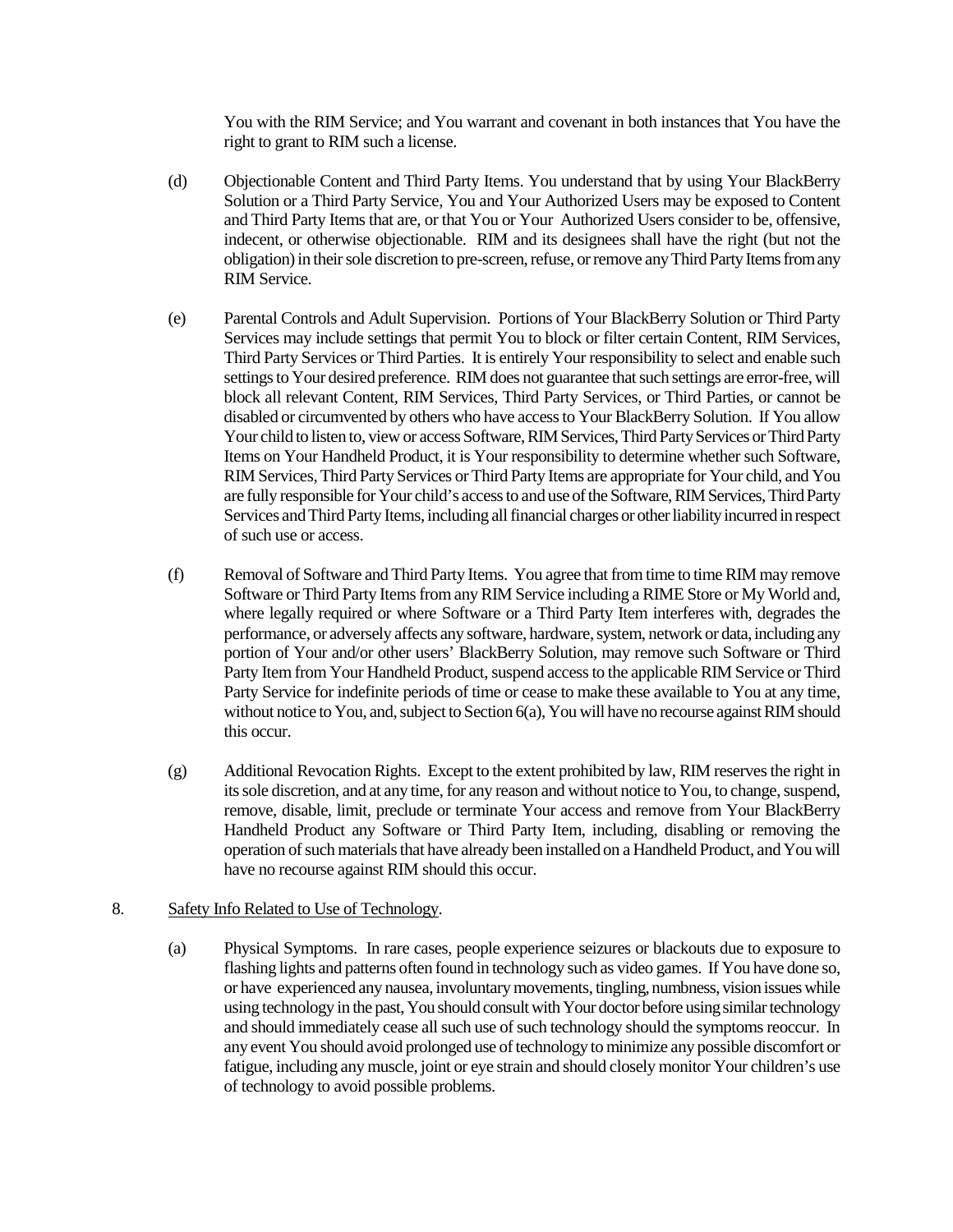(b) Emergency Services. The video calling features of BlackBerry Handheld Software are not interconnected with a public switched telephone network (PSTN), do not use telephone numbers to communicate with other devices, and are not designed or intended to be replacementsfor Your ordinary mobile or fixed line telephone. In addition, You acknowledge and agree that neither BlackBerry Mobile Voice Software ("MVS") nor the video chat features of the Software are designed or intended to be a replacement for Your traditional fixed line or wireless mobile telephone, and that they may not be used to place calls to "911", "112", "999", "000" or other designated numbers intended to connect a user to public safety answering points or similar emergency services pursuant to local telecommunications laws ("Emergency Services "). Calls to Emergency Services are not processed through video chat features or MVS, and will only be processed from a BlackBerry Handheld Product where wireless cellular coverage is available from an Airtime Service Provider. You understand and agree that additional arrangements, separate from MVS or the video chat functionality of the Software, must be made to access Emergency Services, and that RIM Group of Companies and their respective officers, directors, and employees shall have no responsibility or liability whatsoever for any personal injury, death or damages arising out of or in connection with the inability to access Emergency Services through MVS or the video chat functionality of the Software.

9. RIME Store(s).The following additional terms and conditions apply to You and Your Authorized Users use of a RIME Store(s):

- (a) Applicability of Terms to Offerings. Except as expressly set out in this Section 9, all of the terms and conditions in this Agreement respecting Software, RIM Products, Third Party Items, RIM Services, and Third Party Services apply to corresponding type of Offerings. RIME does all of the RIM Group of Company e-commerce transactions for Your jurisdiction, and accordingly, in the context of distributions of RIME Store Offerings and purchases of In-App Products allreferences in this Agreement to RIM shall be deemed to be references to RIME.
- (b) Changes. RIME reserves the right in its sole discretion to make any updates, modifications and adjustments to a RIME Store without prior notice including to change the available Offerings, Offering descriptions, and terms, provided that such changes will only apply on a prospective basis.
- (c) Location of Offerings. Notwithstanding that an Offering is displayed on the RIME Store it may not be available through a RIME Store in all jurisdictions. RIME reserves the right, in its sole discretion to exclude or otherwise limit the provision of any Offering to a person or entity residing in any jurisdiction or geographical area, and to use technologies and information related to Your carrier and/or device, to identify Your jurisdiction or geographic area in order to facilitate such exclusions or limitations. Without limiting the foregoing, Offerings may only be downloaded, installed and/or used in the jurisdictions authorized by the applicable Vendor Terms (defined below) or as otherwise designated by the Vendor. In-App Products are only available in the jurisdictions in which the RIME Store Offering through which the In-App Product is made available is also made available to You.
- (d) Minors. Offerings are intended for individuals with the necessary capacity and ability to legally consent to the provision of required information and to enter into a contract. You agree to supervise and be responsible for all usage by minors of a RIME Store and purchases of In-App Product under Your name or account.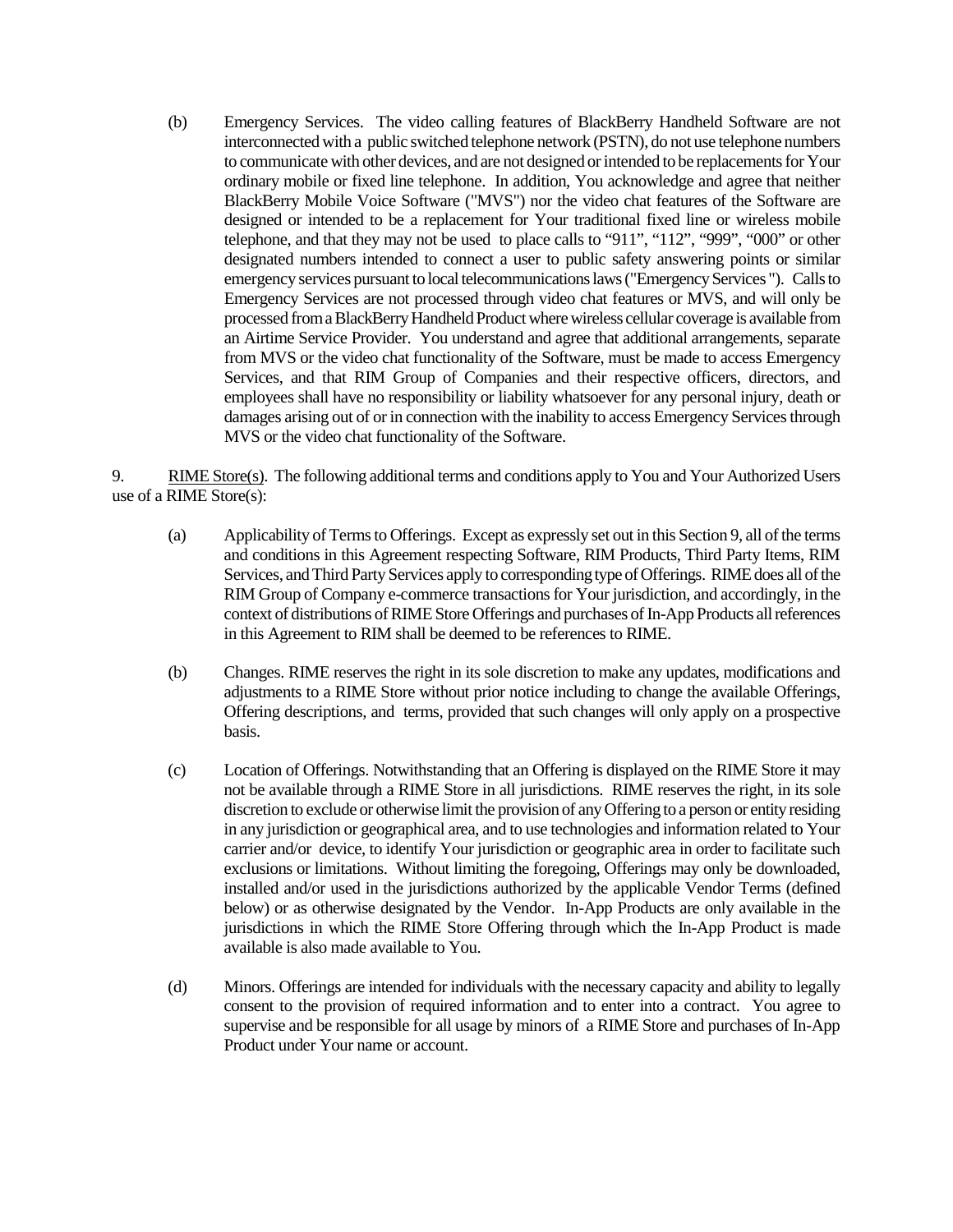- (e) Service Providers. RIME may use a variety of service providers, including other members of the RIM Group of Companies to host, operate, and provide fulfillment and other services for the RIME Store(s) and BlackBerry Payment Service ("Service Providers").
- (f) Third Party MoRs. RIME makes the RIME Stores available to You and Your Authorized Users, but may not be the Merchant of Record for all RIME Stores or Kiosks or for all purchases of In-App Products. Third party MoRs will be identified at the time of purchase in a RIME Store or of an In-App Product, are providing You with Third Party Services, and in addition to additional terms and conditions, may require that You have an account with a specific payment processor, such as PayPal, Inc. in order to make a purchase.
- (g) Vendor Terms. Your right to use any Offering distributed to You through a RIME Store, including Your right to access and use any Offering that is a service, is subject to the terms and conditions of any end user agreements included with the Offering ("Vendor Terms"). If an Offering Vendor fails to provide Vendor Terms in association with an Offering, then You agree that Your use of such Offering shall be subject to the terms and conditions of an agreement with the same terms and conditions as this Agreement, as though the Offering were Software or RIM Services (as applicable) that forms part of Your BlackBerry Solution, with the following modifications: i) the Offering Vendor shall be deemed to be the licensor or service provider, as applicable, ii) the Offering is provided to You by RIME or its affiliates "AS IS" and "AS AVAILABLE", with no express or implied conditions, endorsements, guarantees, representations or warranties; and iii) as between You and RIME, the limitations and exclusions of liability and refund provisions set out in this Agreement for the applicable type of third party Offering, and not for Software or RIM Services, shall apply.
- (h) Offerings for Personal Use on BlackBerry Handhelds and Not for Resale. Notwithstanding any term or condition in the terms and conditions for a particular Offering, You agree and represent that You will only acquire Offerings for Your own personal use and not for sale or resale and that You will download, install and/or use Offerings that are software applications only on a RIM proprietary software platform operating on a Handheld Product.
- (i) Limited Support. In relation to a RIME Store, and Third Party Items and Third Party Services made available through a RIME Store, RIME will be responsible for: (a) limited support services with respect to Software and Third Party Items download issues only; and (b) front line support services for technical problems that You may encounter with respect to the BlackBerry Handheld Software that facilitates access to, and use of, the RIME Store. Please refer to the support web page for the applicable RIME Store for support services that are currently available.
- (j) Paid Upgrades. In some cases RIM may make a basic or time limited version of aRIM Service or an item of Software available to You either on the device as shipped or through a RIME Store, but require You to purchase an upgraded version of the RIM Service (or an upgraded subscription to the RIM Service) or of such Software in order to obtain additional functionality or to use the RIM Service or Software after an initial trial period.
- (k) MoR and RIME Responsibilities for Third Party Items or Third Party Services. Neither Third Party MoRs nor RIME have technical expertise with respect to Third Party Items or Third Party Services made available through a RIME Store. Offering Vendors are responsible for the warranties and support for their Offerings. You will have the benefit of the Offering Vendor's warranty (if any) with their Offerings. Warranties will vary between Offering Vendors and even between jurisdictions for a particular Offering Vendor. You should refer to the relevant documentation or Vendor Terms supplied with the Offering to find out what support an Offering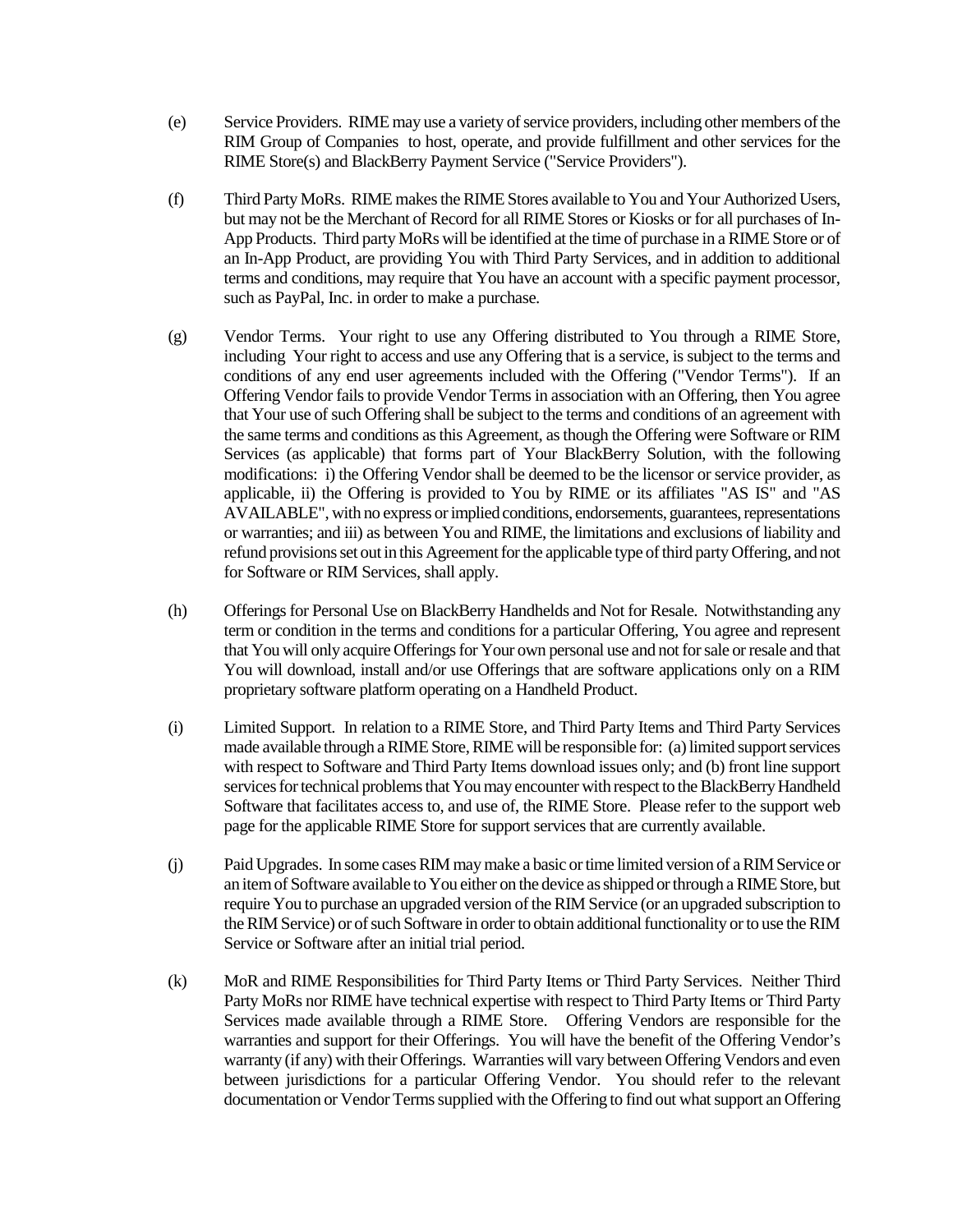Vendor is offering on any particular Offering and Your rights in relation to support and warranties. Unless agreed otherwise or required by applicable law, any warranties provided in relation to Offerings only extend to You on the understanding that You are a user and not a reseller of those Offerings. Except to the extent expressly required by law, or by aMoR's return policy (if any) for the specific Third Party Item or Third Party Service, neither the MoRs, nor RIME either acting on its own account or as a Service Provider for a MoR, shall have any obligation to provide any operational or technical support or refund for the Third Party Items or Third Party Services made available through a RIME Store.

- (l) Refund or Warranty Rights. If notwithstanding the provisions of this Agreement, RIME is required by the laws applicable in Your jurisdiction to offer additional refund or warranty rights for an Offering, RIME will provide such remedies as required pursuant to such laws and, where permitted, RIM may elect to provide one or more alternative RIM Products, Software, RIM Services, Third Party Items or Third party Services.
- (m) In-App Products and BlackBerry Payment Service. The BlackBerry Payment Service enables Offering Vendorsto make digital products and services available to You from within Third Party Software or Software. You acknowledge that third party In-App Products are not stored on RIME's servers, are not distributed through a RIME Store, and You agree that it is the Offering Vendor of those In-App Products, and not RIME, who is responsible to fulfill Your orders of In-App Products and to deliver the In-App Products to You.

10. My World. Once You download any Software or Third Party Item through a RIM Service or Third Party Service, it becomes Your responsibility and neither RIME nor its affiliates shall be liable to You for any loss, destruction, or damage to any such materials. The My World repository enables You to uninstall and reinstall certain Software and Third Party Items on Your Handheld Product as further detailed in the then current rules for My World. You acknowledge and agree that the rules and features of My World may change from time to time, and agree to comply with the then current rules.

11. Intellectual Property. Neither You nor Your AuthorizedUsers acquire hereby any ownership right, title or interest in or to any intellectual property or other proprietary rights, including patents, designs, trademarks, copyright, database rights or rights in any confidential information or trade-secrets, in or relating to Your BlackBerry Solution or any part thereof, including Content that is made available by RIM or its affiliates and their respective suppliers as part of a RIM Service, under this Agreement. You also do not acquire any license rights in or related to Your BlackBerry Solution or any portion thereof, or in any Content made available to You through a RIM Service, other than the rights expressly licensed to You under this Agreement, in the associated Documentation, or in another mutually agreed upon written agreement that You may have with RIM. No title and/or any right of possession to the RIM Product(s) (if any) is granted by virtue of this Agreement, and no title to any Beta Hardware passes to You at all. Any rights not expressly granted herein are expressly reserved. For clarity, notwithstanding anything else in this Agreement, in no event shall any patent licenses granted in the Software herein extend, or be construed to extend, to the use of any Third Party Services or Third Party Items either on a standalone basis or in conjunction with Your BlackBerry Solution, and, without limiting the foregoing, in no event shall the licenses granted hereunder be construed such that any supplier of such Third Party Services or Third Party Items be able to successfully assert that use of such Third Party Services or Third Party Items either in conjunction with all or a part of the BlackBerry Solution or on a standalone basis are licensed under RIM's patents by virtue of the fact that the Software is licensed hereunder. The Software and any copies You make of the Software , is only licensed, and not sold, to You, and the Software, all Documentation and any Content provided to You by RIM or its affiliates as part of a RIM Service and any site(s) which allow You to access any RIM Services are protected by Canadian, U.S. and international copyright and patent laws and international treaty provisions. There are severe penalties, both civil and criminal, for intellectual property infringement. You agree that nothing in this Agreement shall adversely affect any rights and recourse to any remedies, including to injunctive relief, that RIM and any providers of Content for a RIM Service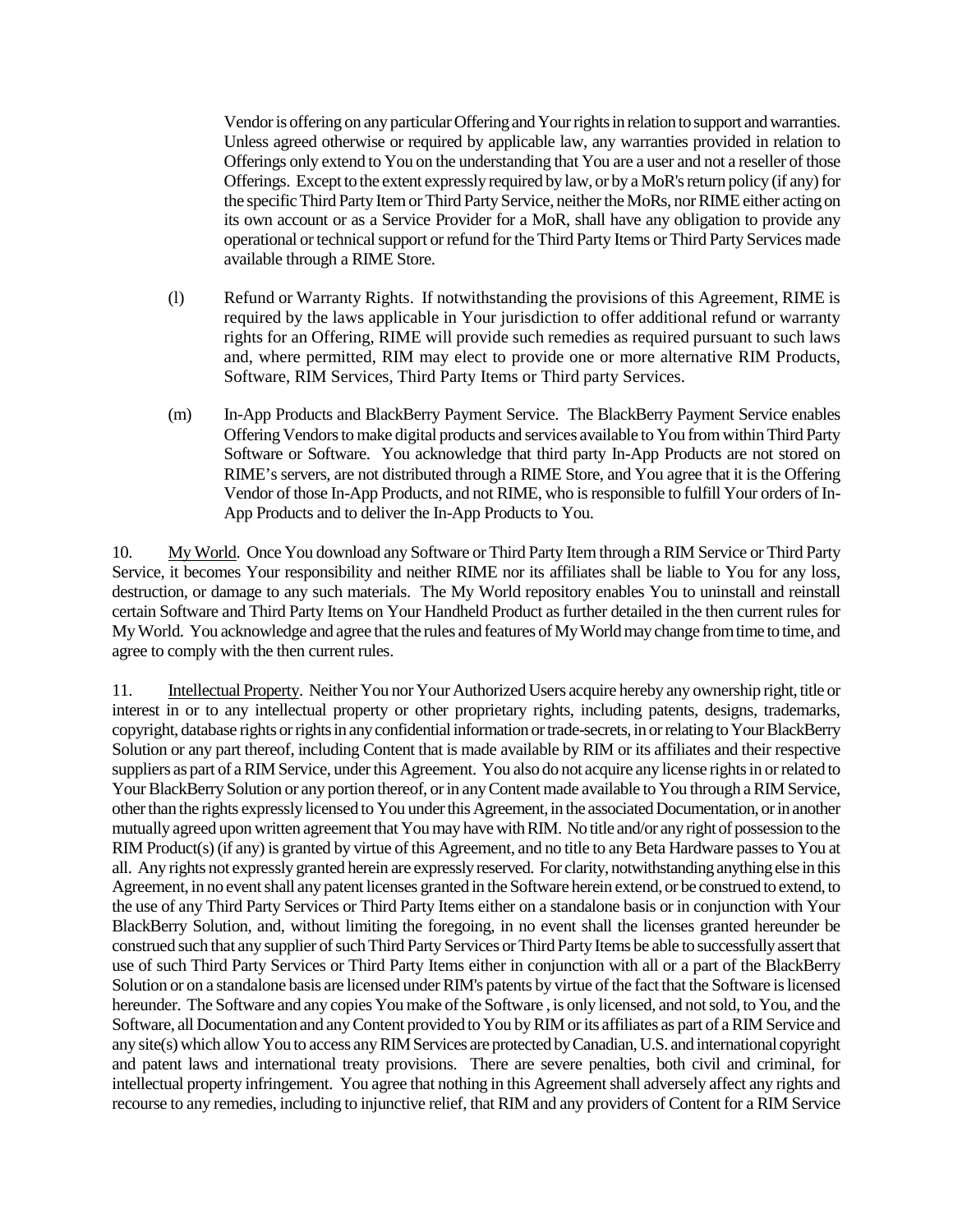may have under any applicable laws relating to the protection of RIM's or the Content providers' intellectual property or other proprietary rights.

12. Export, Import and Use Restrictions and U.S. Government Licenses. You agree that the RIM Products and Software may include cryptographic technology and will not be exported, imported, used, transferred, or re-exported except in compliance with the applicable laws and regulations of the relevant government authorities. You hereby represent that: (A) to the best of Your knowledge You are eligible to receive the RIM Product(s) and Software under applicable law; (B) You will not use the RIM Products and Software in the development, production, handling, maintenance, storage, detection, identification or dissemination of chemical, biological or nuclear weapons or their missile delivery systems, or of materials or equipment that could be used in such weapons or their missile delivery systems, or resell or export to anyone or any entity involved in such activity; and (C) You will ensure that Authorised Users use the RIM Product(s) and Software in accordance with the foregoing restrictions. Notwithstanding any agreement with a third-party or any provision of law, regulation or policy, if You are any agency of the government of the United States of America, then Your rights in respect of the Software shall not exceed the rights provided under this Agreement, unless expressly agreed upon by RIM in a written agreement between You and RIM and signed by a Chief Operating Officer or Chief Executive Officer of RIM.

13. Security, Accounts and Passwords. You agree to assume full responsibility for the establishment of appropriate security measures to control access to Your Handheld Product and the computer system with which it operates. Without limiting the foregoing, You agree to choose strong passwords, and to maintain the security and confidentiality of all passwords used to access Your BlackBerry Solution or any portion thereof, including passwords used to access any account established in connection with Your BlackBerry Solution. You further agree that You are responsible for all activity that occurs using Your passwords, or on or through Your accounts, including all financial charges or other liability incurred in respect of such activity. You agree to immediately notify RIM of any unauthorized use of all or any portion of Your BlackBerry Solution, including any passwords for any portion of Your BlackBerry Solution, by contacting RIM Customer Support (contact information located at www.blackberry.com/support). RIM may take such actions that it deems appropriate following receipt of such notification, but has no obligation to take any action. You agree that notifying RIM as set out above does not relieve You of responsibility for all activity that occurs using Your passwords, or on or through Your accounts.

# 14. Changing or Lost/Stolen Devices; Back-up/Wipe Data

- (a) Lost/Stolen Devices. If You think Your Handheld Product has been stolen You should contact local law enforcement. If Your Handheld Product is lost, or You think it is stolen, and You have registered Your Handheld Product with a RIM Service, such as BlackBerry Protect, that provides device location, locking or remove data wiping features, You should use such RIM Service to attempt to locate or remotely wipe or lock Your Handheld Product. Notwithstanding the foregoing, and without limiting the general disclaimers in Section 22, RIM and its affiliated companies cannot ensure: (i) the availability, accuracy, completeness, reliability or timeliness of location data or any other data accessed through such location services, or (ii) that the remote wipe, remote lock or other functionality of such services will be successfully performed, as the Airtime Service coverage of Your Airtime Service Provider, the condition of Your Handheld Product, and system resources cannot be known at the time of the request.
- (b) Back-up/Wipe Data. RIM recommends, provided You have the necessary rights or licenses to do so, that You make regular back-ups of all emails, Content, and Third Party Software You acquire and/or other data on Your Handheld Product, as in many instances such data is not stored or otherwise backed up by or on behalf of RIM. If You transfer Your Handheld Product (as permitted by the BBSLA) for any reason, including in connection with the servicing of Your Handheld Product, unless You wipe all data from Your Handheld Product, and remove all expandable memory, this data will be available to the person who obtains that Handheld Product.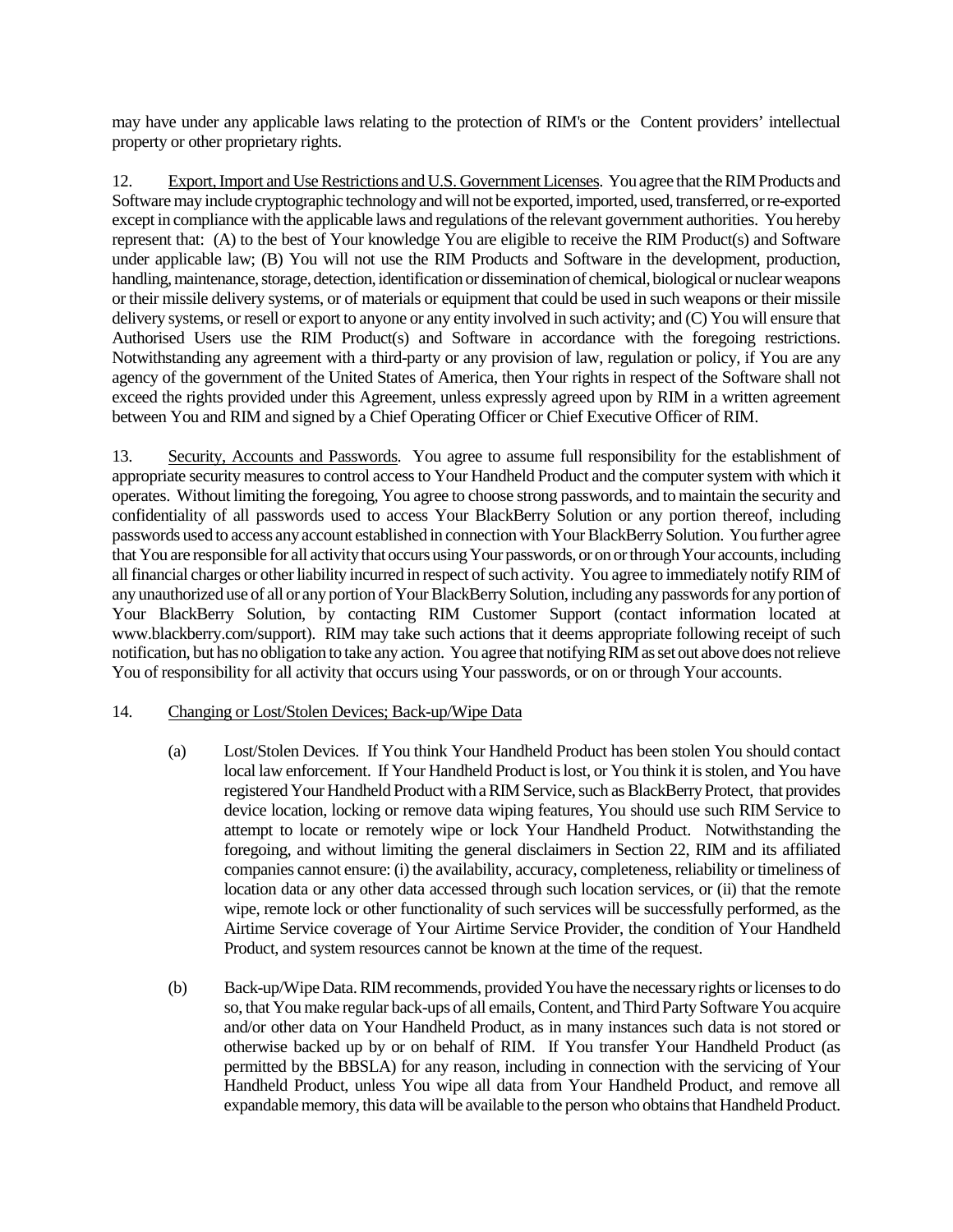If Your Handheld Product is returned to You after being wiped and transferred, such as after the servicing of Your Handheld Product, You will have to reinstall any software that was not originally shipped with the Handheld Product.

(c) Disassociate Device. Some RIM Services, such as BlackBerry Protect and BlackBerry Internet Service, permit You to disassociate Your Handheld Product from such RIM Service. If Your Handheld Product is lost, stolen, You transfer Your Handheld Product for any reason, or if You no longer wish Your Handheld Product to be associated with such RIM Service(s), You are responsible for disassociating Your Handheld Product from such RIM Service(s).

15. Confidentiality and No Reverse Engineering. You acknowledge and agree that YourBlackBerry Solution was: (a) developed at considerable time and expense by RIM and/or the RIM Group of Companies; and (b) that the RIM Products, RIM Services, Software, and associated CALs, including the Beta Products, contain confidential information including the trade-secrets of RIM, the RIM Group of Companies and their respective suppliers. Without limiting the foregoing, for Beta Products, confidential information includes the appearance, 'look and feel', performance, specifications, features and functionality of software and hardware, which information may not be discussed or shown to the public by You or Your Authorised Users in any manner until publicly released by RIM. This Agreement gives You no right to obtain from RIM, its affiliates, or its distributors any source code for the Software, RIM Services, Third Party Items or Third Party Services and, except to the extent that RIM is expressly precluded by law from prohibiting these activities, You agree that neither You nor Your Authorised Users will alter, modify, adapt, create derivative works, translate, deface, or Reverse Engineer the Software and/or associated CALs, RIM Services, or Third Party Items or Third Party Services or attempt to do so, or permit, acquiesce, authorise or encourage any other party to do the same. For the purpose of this Agreement, "Reverse Engineer" includes any act of reverse engineering, translating, disassembling, decompiling, decrypting or deconstructing (including any aspect of "dumping of RAM/ROM or persistent storage", "cable or wireless link sniffing", or "black box" reverse engineering) data, software (including interfaces, protocols, and any other data included in or used in conjunction with programs that may or may not technically be considered software code), service, or hardware or any method or process of obtaining or converting any information, data or software from one form into a human-readable form.

16. Term. This Agreement shall be effective upon Your agreeing to be bound by the terms and conditions of this Agreement (as described in the preamble above) and shall continue in effect unless terminated in accordance with the provisions set out herein.

### 17. Remedies and Termination.

In addition to any other of RIM's rights or remedies set forth in this Agreement:

- (a) If You or Your Authorised Users breach this Agreement, RIM or its agent may, but is not obligated to, take certain actions they deem appropriate. Such actions may include temporary or permanent removal of Content, blocking or partial blocking of Internet transmissions, and/or the immediate suspension or termination of all or any portion of Your BlackBerry Solution or any Third Party Item used in conjunction with Your BlackBerry Solution.
- (b) RIM may, in addition to all other rights and remedies provided by this Agreement or by law; (i) immediately terminate this Agreement and any other license agreement between You and RIM for any other portion of Your BlackBerry Solution used by You or Your Authorised Users with the Software if You breach this Agreement, or any Addendum or other agreement You have in effect with RIM or a RIM affiliate including, by failing to pay any fees within thirty (30) days of their becoming due and payable; and/or (ii) cease to provide any RIM Service(s) to You or Your Authorised Users in relation to Your BlackBerry Solution. Where You have provided RIM with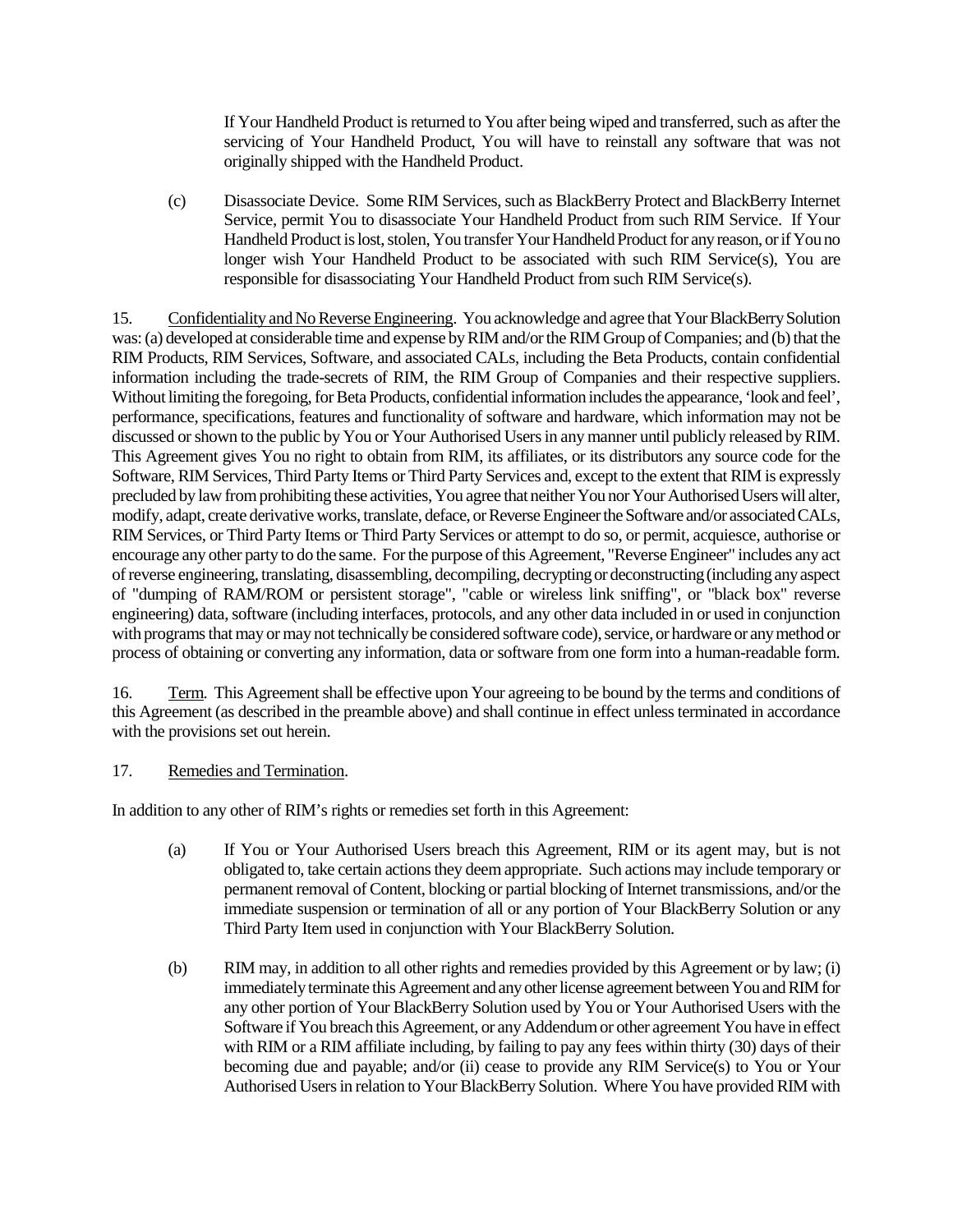accurate contact information, RIM shall use reasonable commercial efforts to provide You with notice of termination.

- (c) If any BlackBerry Handheld Software is designed to enable You to access specific Third Party Service(s), and such Third Party Service(s) are to be no longer made available to You for any reason, RIM may, but has no obligation to, terminate Your license to use that BlackBerry Handheld Software, at any time, with or without notice to You; however, if feasible, RIM will use commercially reasonable efforts to provide You with notice of termination. If You have paid RIM for such BlackBerry Handheld Software and are not in breach of this Agreement, You may be entitled to a refund of all or a portion of the amount You paid to RIM for such BlackBerry Handheld Software, as set forth in RIM's then current refund policy for the BlackBerry Handheld Software. Such refund, if any, will be Your exclusive entitlement and RIM's sole liability to You in the event of a termination of such license.
- (d) In addition, RIM may terminate this Agreement and/or immediately cease to provide the RIM Service(s) without any liability whatsoever to You or Your Authorised Users if RIM is prevented from providing any portion or all of any RIM Service by any law, regulation, requirement or ruling issued in any form whatsoever by judicial or other governmental body, or if a notice from a government agency or department indicates RIM is not permitted to provide any portion or all of the RIM Service. Nothing herein shall be construed to require RIM to seek a waiver of any such law, rule, regulation, or restriction, or seek judicial review or appeal of any court order. If feasible, RIM will use reasonable efforts to provide You with thirty (30) days prior notice of such termination or ceasation in the case of Paid RIM Services.
- (e) Except as expressly provided herein, to the maximum extent permitted by applicable law, RIM shall not have any liability to You or Your Authorised Users arising from or related to the termination of this Agreement, or any rights or licenses granted herein, in accordance with this Agreement.
- (f) Any termination under this Agreement by RIM will be effective without RIM obtaining any judicial or administrative consent, approval or resolution whatsoever in Your jurisdiction.

18. Effect of Termination. Upon termination of this Agreement or the provision of any RIM Service to You, however caused, or if Your subscription or a free trial for the Software or any RIM Service expires, or the Test Period for Beta Products expires or is terminated: (a) You will immediately discontinue all use of the Software and RIM Services, or in the case where this Agreement is not terminated, the item(s) of Software for which the license, or in the case of RIM Services the provision of such RIM Service, has been terminated or expired, and return all copies of such Software and, in the case of Beta Products all Beta Hardware, that are in Your and/or Your Authorised Users' possession or control; and (b) RIM shall have the right to block any transmission of data to and from such Software and/or RIM Service, without notice to You or Your Authorised Users. Upon termination of any account You may have with RIM, You authorise RIM to delete any files, programs, data and email messages associated with such account, without notice to You or Your Authorised Users. You shall remain liable for all amounts due up to and including the effective date of termination in relation to the affected Software, RIM Services and Third Party Items, including amounts charged to Your authorized mode of payment. In the event of the termination of this Agreement by RIM pursuant to provisions of this Agreement, You shall pay to RIM all fees (including reasonable lawyers' fees and costs) and related expenses expended or incurred by RIM in the enforcement of its rights hereunder. Notwithstanding the foregoing, because of the nature of Software, it may be impossible to return the Software because the Software is integrated into hardware that you own (such as a Handheld Product) and/or the Software may be installed on a desktop or server such that all you could return is a further reproduction of the Software. In such cases, please contact RIM at legalinfo@rim.com for further instructions.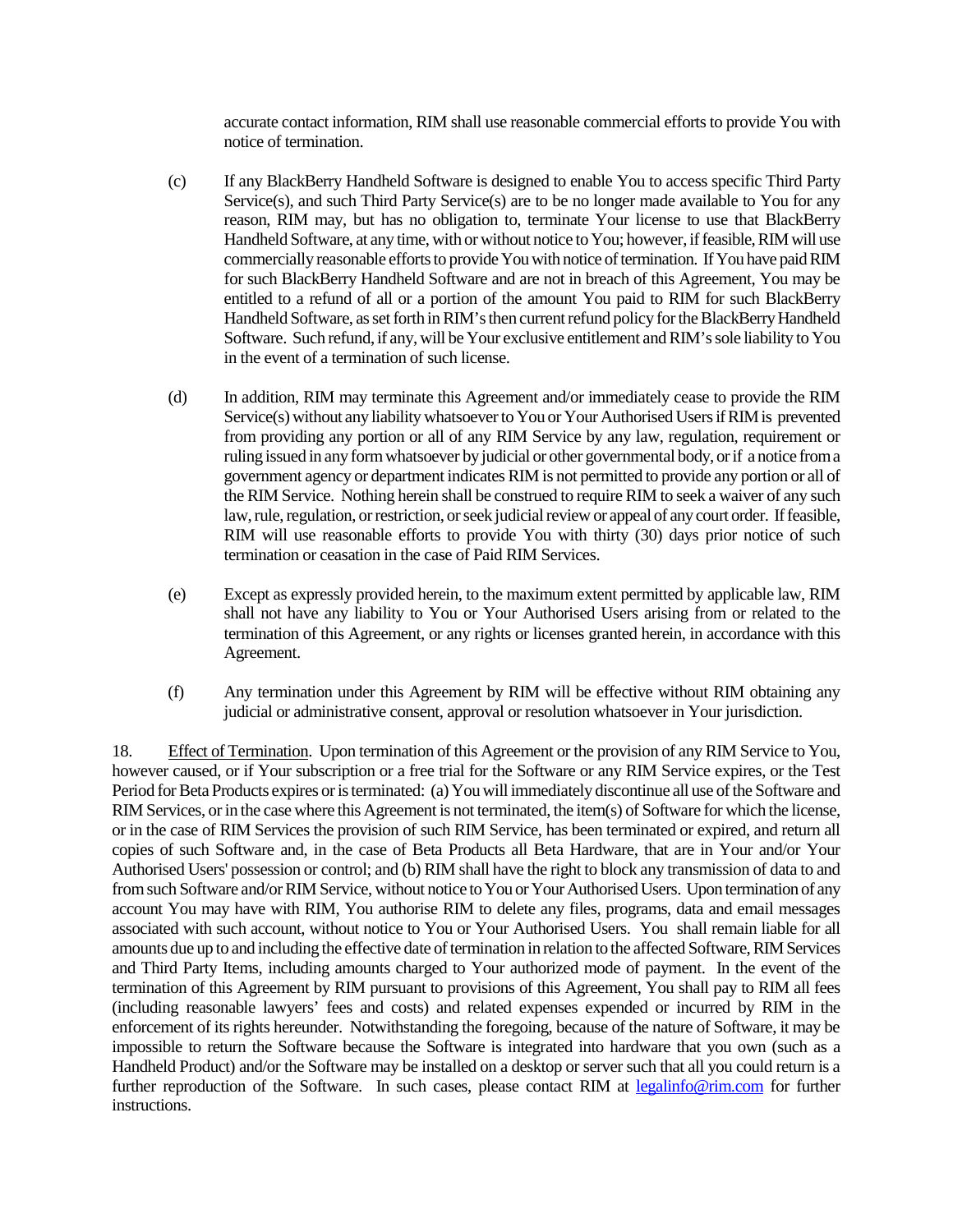19. Indemnity/Liability. You shall indemnify, and hold harmless RIM, the RIM Group of Companies, RIM's affiliates, suppliers, successors, agents, authorised distributors, (including Airtime Service Providers) and assigns and each of their directors, officers, employees and independent contractors (each a "RIM Indemnified Party") from any damages, losses, costs or expenses (including reasonable lawyers' fees and costs) incurred by a RIM Indemnified Party, and at the RIM Indemnified Party's request defend at Your expense any third party claim or proceeding brought against the RIM Indemnified Party, arising from: (a) infringement of patents or other intellectual property or proprietary rights arising from combining with or using any device (other than a BlackBerry Handheld Product), system or service in connection with Your BlackBerry Solution or any portion thereof; or (b) Your breach of this Agreement or any Addendum to this Agreement. No remedy herein conferred upon RIM is intended to be, nor shall it be construed to be, exclusive of any other remedy provided herein or as allowed by law or in equity, but all such remedies shall be cumulative.

### 20. Limited Warranties.

# THE LAW OF SOME JURISDICTIONS MAY NOT ALLOW THE EXCLUSION OR LIMITATION OF LIABILITY OR THE EXCLUSION OF WARRANTIES, CONDITIONS, ENDORSEMENTS, GUARANTEES OR REPRESENTATIONS IN CONTRACTS WITH CONSUMERS.

# (a) Software.

- (i) If during the ninety (90) day period or, only if and to the extent relevant, such longer period that may apply in terms of the South African Consumer Protection Act, 2008 following delivery of the Software to You (the "Warranty Period"), the Software as made available by RIM or any RIM authorised distributor is not capable of performing the functions described in the standard end user Documentation for that item of Software ("Specifications") when used as specified by RIM in the Documentation applicable to the specific type and version of the Software in conjunction with other unaltered portions of Your BlackBerry Solution, RIM will, at its sole option and discretion, either make reasonable efforts to correct or provide You with a workaround for such problem (which fix or workaround may be provided to You at RIM's reasonable discretion in one of a variety of forms, including in the course of telephonic or email customer support provided to You, in a generally available software fix release, on RIM's web site or in any other form of which RIM advises You) or provide You with a refund for the one time fees paid by You for the applicable Software if You cease to use the Software and the media on which the Software was provided to You and all packaging related thereto is returned to RIM in accordance with Your normal warranty return mechanism (which may be through Your Airtime Service Provider, if applicable, or point of purchase) within the Warranty Period together with proof of purchase.
- (ii) Notwithstanding anything to the contrary in this Agreement, to the maximum extent permitted by applicable law, updates, upgrades and Beta Software provided to You free of charge are provided "AS IS" and without warranty of any kind.
- (iii) Updates and upgrades, for which You have paid additional license fees, shall be subject to the warranty set out above for a period of ninety (90) days or, only if and to the extent relevant, such longer period that may apply in terms of the South African Consumer Protection Act, 2008, from the date that the upgrade for any Software is delivered to You.
- (iv) The obligation in (i) above will not, to the maximum extent permitted by applicable law, apply if the failure of the Software to perform the functions described in the Specifications is due to: (A) use of the Software in a manner inconsistent with any of Your obligations set out in this Agreement or in a manner inconsistent with the instructions, including the safety instructions, specified by RIM in the Documentation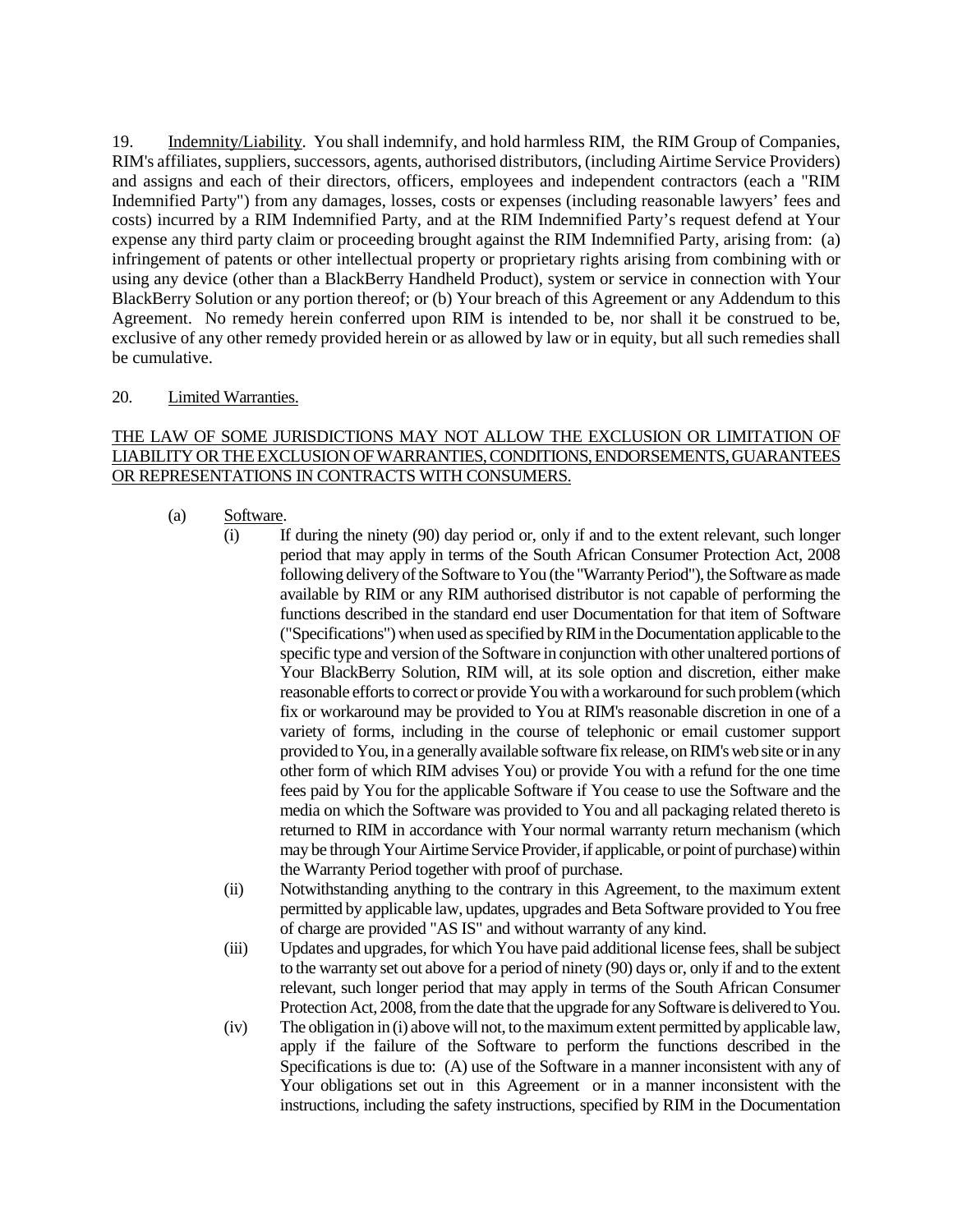applicable to the specific type and version of the Software; or (B) a malfunction or other problem related to any hardware (including those arising from defective Third Party Handheld Products), network, software or communication system (repairs of defective BlackBerry Devices are subject to the warranty and/or support agreements for those RIM Products); or (C) to any external causes affecting the Software, including the media upon which the Software is provided, such as accident, disaster, electrostatic discharge, fire, flood, lightning, water or wind, correction of errors attributable to software other than the Software, or defects due to repairs or modifications not authorised by RIM.

- (v) For clarification, unless otherwise required by applicable law (and then only to the extent so required), this warranty applies to BlackBerry Handheld Software in new Handheld Products, and does not apply to BlackBerry Handheld Software included with used or refurbished Handheld Products.
- (vi) To the maximum extent permitted by applicable law, there is no warranty on free after market downloads of additional items of Software, or on free BlackBerry Server Software. If any item of such Software fails to operate in accordance with its Documentation within the ninety (90) days or, only if and to the extent relevant, such longer period that may apply in terms of the South African Consumer Protection Act, 2008 following the date You install it on Your Handheld Product or computer as applicable, You may contact RIM and RIM shall identify the support, if any, that is available for such Software (which support may be provided to You at RIM's reasonable discretion in one of a variety of forms, including in the course of telephonic or email customer support provided to You, in a generally available software fix or release, on RIM's website or in any other form of which RIM advises You).
- (vii) You acknowledge and agree that where such Software is designed to facilitate Your access to Third Party Items or Third Party Services, RIM MAY HAVE LIMITED OR NO CONTROL OVER THE FUNCTIONALITY OR PERFORMANCE OR NON-PERFORMANCE OF SUCH THIRD PARTY ITEMS OR THIRD PARTY SERVICES, AND MAY NOT BE ABLE TO PROVIDE A FIX OR WORKAROUND FOR A PROBLEM THAT YOU IDENTIFY WITH THIS SOFTWARE. RIM does not warrant Third Party Items or Third Party Services, and in relation to these, You must look to the provider of those items or services of that Third Party Item or Third Party Service for a warranty. Warranties vary between providers and even between jurisdictions for a particular provider. You should refer to the relevant documentation or provider terms to find out what support a provider is offering on any particular item or its services, and Your rights in relation to support and warranties.
- (viii) To the maximum extent permitted by applicable law, this Section sets out RIM's only obligations and Your sole remedies in respect of the Software and any defects, errors, problems or breach of the warranty for the Software set out herein.
- (b) Product(s). The limited warranty, if any, for the RIM Product(s) ("Limited Product Warranty") is set forth in the applicable Documentation. The Limited Product Warranty is the exclusive warranty for any RIM Product sold under the terms and conditions of this Agreement and sets out Your sole remedies in respect of the RIM Products and any breach of the Limited Product Warranty. Beta Hardware is provided "AS IS" and without warranty of any kind. The following subsections of the Section of this Agreement entitled "General" (Section 29) below are incorporated by reference into the terms of the Limited Product Warranty, amended as required to the extent necessary to apply to the Limited Product Warranty: "Waivers of Default" (Section 29(b)), "Survival" (Section 29(c)), "Severability" (Section 29(e)), "Language" (Section 29(f)) and "Entire Agreement" (Section 29(h)). By indicating Your acceptance of this Agreement as provided above, You acknowledge that You have read the Limited Product Warranty and agree to its terms. For clarity, except to the extent required by applicable law, the "Limited Product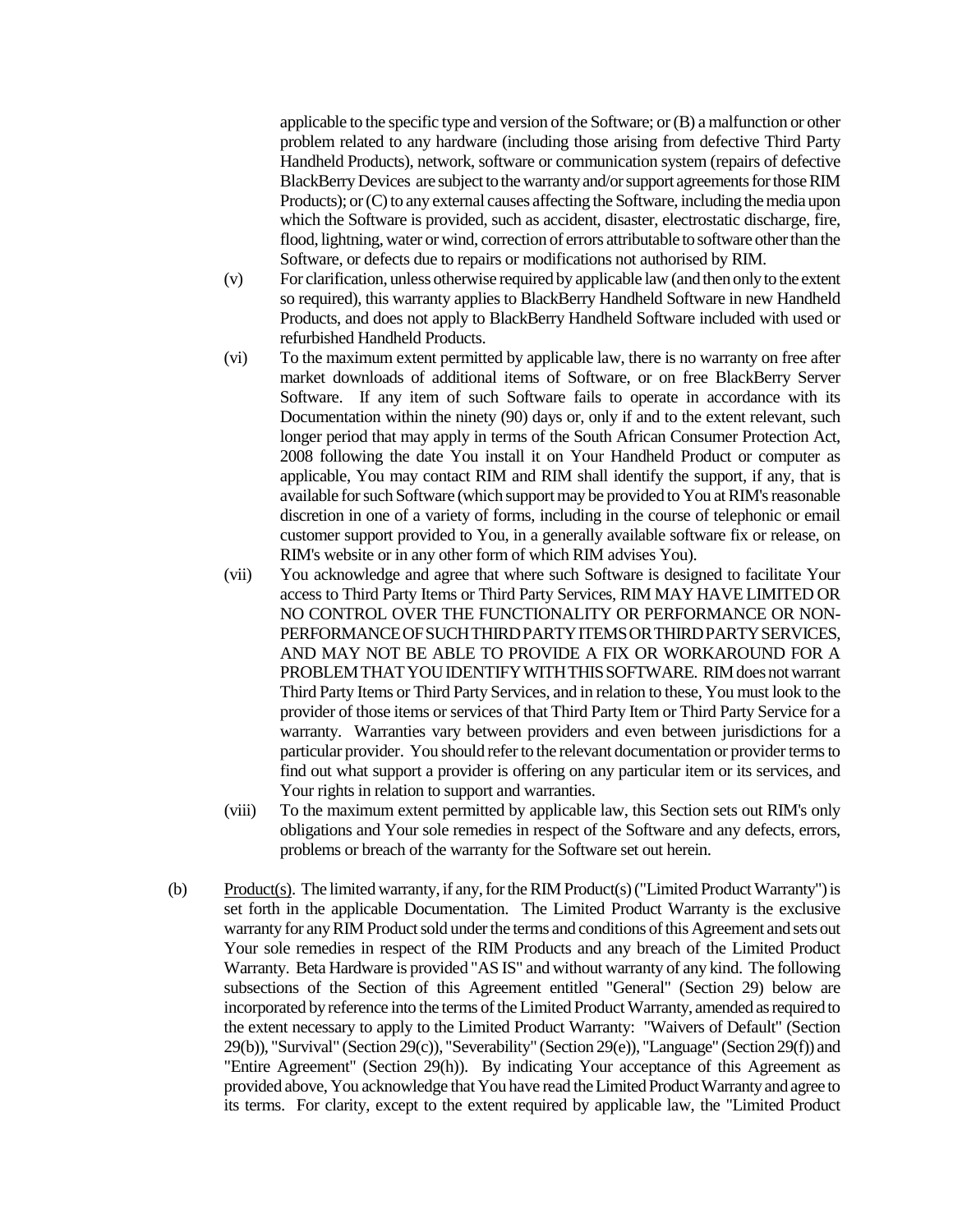Warranty" applies only to new RIM Product(s) and only the balance of such warranty (if any) applies to any refurbished RIM Product(s).

21. Post-Warranty Support. If You wish to obtain support from RIM after the expiry of the warranty period, please contact RIM at sales@blackberry.com(or such other location listed on http://www.blackberry.com/legal/) or Your Airtime Service Provider. If You have a third party hosting the Software on Your behalf (a "Hosting Party") and You wish the Hosting Party to obtain support for the Software from RIM on Your behalf, then either You or the Hosting Party must have a support agreement in place with RIM for the specific items of Software as required for Your number of Authorised Users, and You must update RIM from time to time as to the Software hosted on Your behalf by sending an email to sales@blackberry.com (or such other location listed on http://www.blackberry.com/legal/) identifying the Software, the number of copies You have licensed, along with the SRP IDs and CALs as applicable. Support for Your BlackBerry Solution may not be available through certain Airtime Service Providers.

# 22. Disclaimer.

THE LAWS OF SOME JURISDICTIONS MAY NOT ALLOW THE EXCLUSION OR LIMITATION OF LIABILITY OR THE EXCLUSION OF WARRANTIES, CONDITIONS, ENDORSEMENTS, GUARANTEES, ASSURANCES OR REPRESENTATIONS IN CONTRACTS WITH CONSUMERSAND TO THE EXTENT YOU ARE A CONSUMER THESE EXCLUSIONS MAY NOT APPLY TO YOU.

- (a) General Warranties.
	- (i) TO THE MAXIMUM EXTENT PERMITTED UNDER APPLICABLE LAW, EXCEPT AS EXPRESSLY SET OUT IN THIS AGREEMENT, ALL CONDITIONS, ENDORSEMENTS, GUARANTEES, ASSURANCES, REPRESENTATIONS, OR WARRANTIES OF ANY KIND, EXPRESS OR IMPLIED, INCLUDING ANY CONDITIONS, ENDORSEMENTS, GUARANTEES, REPRESENTATIONS OR WARRANTIES OF DURABILITY, FITNESS FOR A PARTICULAR PURPOSE OR USE, MERCHANTABILITY, MERCHANTABLE QUALITY, NON-INFRINGEMENT, SATISFACTORY QUALITY, OR TITLE, OR ARISING FROM A STATUTE OR CUSTOM OR A COURSE OF DEALING OR USAGE OF TRADE, AND ALL OTHER WARRANTIES, REPRESENTATIONS, CONDITIONS, ENDORSEMENTS OR GUARANTEES OF ANY KIND, EITHER EXPRESS OR IMPLIED, ARE HEREBY DISCLAIMED AND EXCLUDED.
	- (ii) To the maximum extent permitted under applicable law, any implied warranties or conditions relating to the Software to the extent they cannot be excluded as set out above, but can be limited, are hereby limited to ninety (90) days from the date You first installed any portion of Your BlackBerry Solution on any computer.
- (b) RIM Service(s).
	- (i) EXCEPT TO THE EXTENT SPECIFICALLY PROHIBITED BY APPLICABLE LAW, EACH RIM SERVICE IS PROVIDED OR MADE ACCESSIBLE "AS IS" AND "AS AVAILABLE", WITHOUT CONDITION, ENDORSEMENT, GUARANTEE, ASSURANCE REPRESENTATION OR WARRANTY OF ANY KIND BY RIM AND, SUBJECT TO SECTION 23(b), RIM SHALL HAVE NO LIABILITY WHATSOEVER TO YOU, OR ANY THIRD PARTY CLAIMING BY OR THROUGH YOU, FOR ANY ISSUE RELATING TO ANY RIM SERVICE THAT IS NOT A PAID RIM SERVICE.
	- (ii) EXCEPT TO THE EXTENT SPECIFICALLY PROHIBITED BY APPLICABLE LAW, RIM DOES NOT WARRANT OR PROVIDE ANY OTHER SIMILAR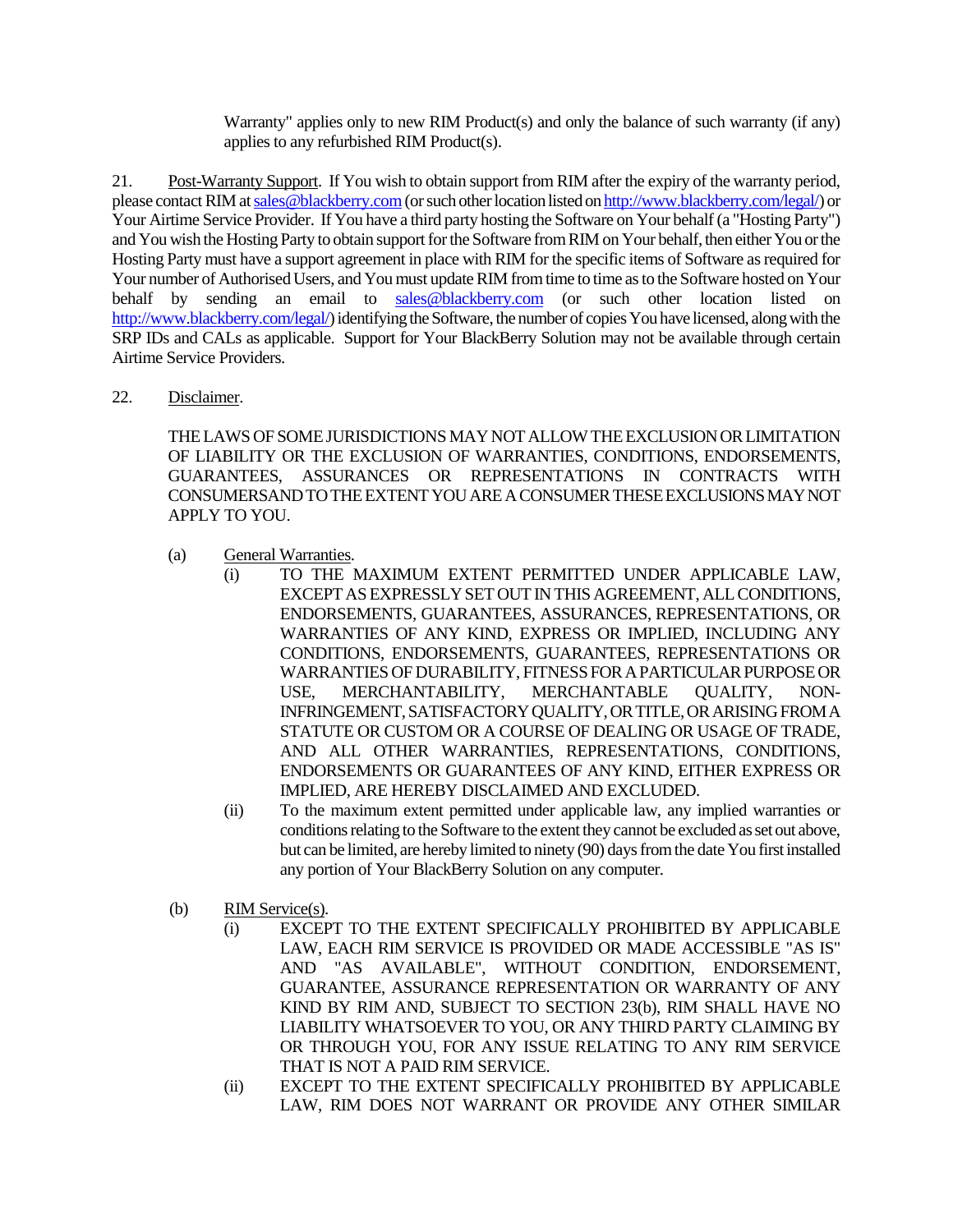ASSURANCE WHATSOEVER THAT UNINTERRUPTED USE OR OPERATION OF ANY RIM SERVICE, CONTINUED AVAILABILITY OF ANY RIM SERVICE, OR THAT ANY MESSAGES, CONTENT OR INFORMATION SENT BY OR TO YOU OR STORED BY OR ON BEHALF OF YOU, WILL NOT BE LOST, DELETED OR CORRUPTED OR WILL BE ACCURATE, TRANSMITTED IN UNCORRUPTED FORM OR WITHIN A REASONABLE PERIOD OF TIME.

- (c) Third Party Items and Third Party Services, Linked Sites.
	- (i) EXCEPT TO THE EXTENT SPECIFICALLY PROHIBITED BY APPLICABLE LAW, THE THIRD PARTY SERVICES AND THIRD PARTY ITEMS ARE NOT UNDER THE CONTROL OF RIM, RIM DOES NOT ENDORSE ANY PARTICULAR THIRD PARTY ITEMS OR THIRD PARTY SERVICES, AND RIM HAS NO RESPONSIBILITY WHATSOEVER FOR YOUR SELECTION, USE, ACCESS, OR IMPLEMENTATION OF THE THIRD PARTY SERVICES OR THIRD PARTY ITEMS.
	- (ii) THE FOREGOING APPLIES REGARDLESS OF: (A) HOW YOU ACQUIRE OR OBTAIN ACCESS TO THIRD PARTY ITEMS AND/OR THIRD PARTY SERVICES, I.E. WHETHER INDEPENDENT OF, OR THROUGH RIM OR YOUR AIRTIME SERVICE PROVIDER; (B) WHETHER ANY SUCH THIRD PARTY ITEMS OR THIRD PARTY SERVICES (INCLUDING AIRTIME SERVICES) ARE REQUIRED IN ORDER TO USE ALL OR ANY PORTION OF YOUR BLACKBERRY SOLUTION; OR (C) WHETHER YOU ACQUIRE OR GAIN ACCESS TO SUCH THIRD PARTY ITEMS AND THIRD PARTY SERVICES BY WAY OF THE HANDHELD PRODUCT, INCLUDING VIA A BROWSER OR RIME STORE SOFTWARE THAT MAY BE SUPPLIED AS PART OF THE BLACKBERRY HANDHELD SOFTWARE, VIA THE AFTER MARKET DOWNLOAD OF BLACKBERRY HANDHELD SOFTWARE THAT FACILITATES YOUR ACCESS TO SPECIFIC THIRD PARTY SERVICES AND/OR THIRD PARTY ITEMS, OR BY WAY OF LINKS TO SPECIFIC THIRD PARTY SOFTWARE OR THIRD PARTY WEBSITES AND/OR OTHER THIRD PARTY SERVICES MADE AVAILABLE TO YOU BY ICONS OR BOOKMARKS ON YOUR HANDHELD PRODUCT, OR BY ANY OTHER MEANS WHATSOEVER, INCLUDING ON OTHER WEBSITES OR THROUGH INFORMATION ACCESSED USING YOUR HANDHELD PRODUCT OR PROVIDED TO YOU BY RIM OR AN AIRTIME SERVICE PROVIDER.
	- (iii) WITHOUT LIMITING THE FOREGOING, EXCEPT TO THE EXTENT SPECIFICALLY PROHIBITED BY APPLICABLE LAW, ALL THIRD PARTY ITEMS AND THIRD PARTY SERVICES ARE PROVIDED OR MADE ACCESSIBLE BY RIM, OR OTHERWISE USED BY YOU IN CONJUNCTION WITH THE BLACKBERRY SOLUTION, ON AN "AS IS" AND "AS AVAILABLE" BASIS, WITHOUT ANY CONDITION, ENDORSEMENT, GUARANTEE, ASSURANCE, REPRESENTATION OR WARRANTY OF ANY KIND, AND RIM SHALL HAVE NO LIABILITY WHATSOEVER TO YOU OR ANY THIRD PARTY CLAIMING BY OR THROUGH YOU, FOR ANY ISSUE RELATING TO THE THIRD PARTY ITEMS, OR THIRD PARTY SERVICES, INCLUDING: (A) THE ACCURACY, TRANSMISSION, TIMELINESS OR CONTINUED AVAILABILITY OF SUCH THIRD PARTY ITEMS, OR THIRD PARTY SERVICES, OR OF ANY PORTION OF THE SOFTWARE THAT IS DESIGNED SOLELY TO ENABLE SUCH ACCESS; (B) THE PERFORMANCE OR NON-PERFORMANCE OF THE THIRD PARTY ITEMS, OR THIRD PARTY SERVICES; OR (C) THE INTEROPERABILITY OF THE THIRD PARTY ITEMS, OR THE THIRD PARTY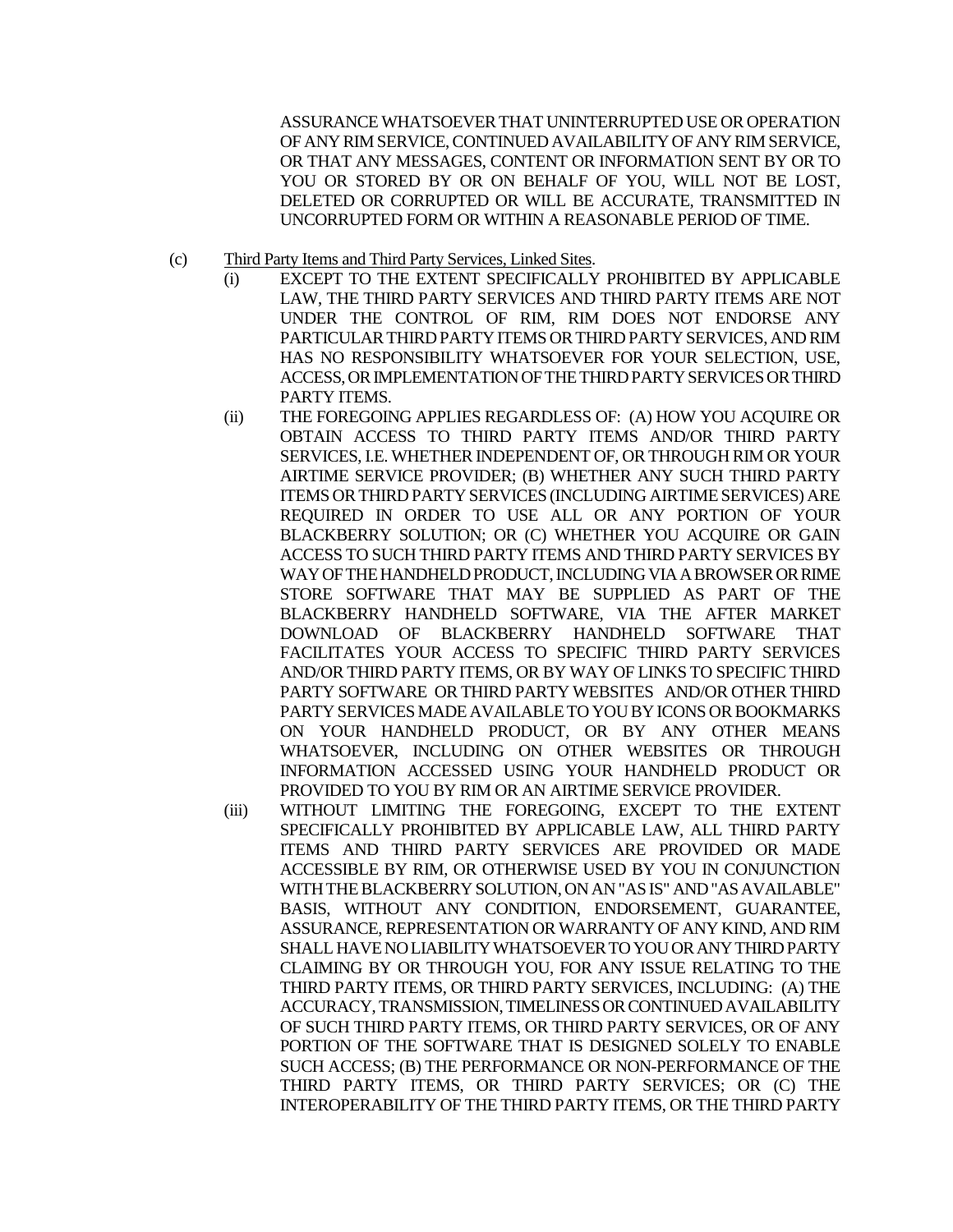SERVICES WITH ALL OR A PORTION OF YOUR BLACKBERRY SOLUTION; OR (D) THE ACTS OR OMISSIONS OF ANY THIRD PARTY IN CONNECTION WITH THE THIRD PARTY ITEMS OR THIRD PARTY SERVICES, INCLUDING, IN RESPECT OF A THIRD PARTY'S USE OF YOUR DATA.

- (iv) WITHOUT LIMITING THE FOREGOING, EXCEPT TO THE EXTENT SPECIFICALLY PROHIBITED BY APPLICABLE LAW, YOU SPECIFICALLY AGREE THAT RIM IS NOT RESPONSIBLE OR LIABLE FOR, ANY VIRUSES, OR ANY THREATENING, DEFAMATORY, OBSCENE, TORTIOUS, OFFENSIVE OR ILLEGAL THIRD PARTY SERVICES, THIRD PARTY ITEMS OR FOR ANY THIRD ITEMS OR THIRD PARTY SERVICES OR THE TRANSMISSION THEREOF, THAT INFRINGE ANY THIRD PARTY INTELLECTUAL PROPERTY RIGHTS. YOUR RECOURSE IN THE EVENT OF ANY SUCH CLAIM WITH RESPECT TO ANY THIRD PARTY ITEMS, OR THIRD PARTY SERVICES, SHALL BE SOLELY AGAINST THE RELEVANT THIRD PARTIES.
- (d) Mission Critical Applications. YOUR BLACKBERRY SOLUTION AND ANY PART THEREOF, IS NOT SUITABLE FOR USE IN MISSION CRITICAL APPLICATIONS OR IN HAZARDOUS ENVIRONMENTS OR ENVIRONMENTS REQUIRING FAIL-SAFE CONTROLSOR PERFORMANCE, INCLUDINGOPERATION OF NUCLEAR FACILITIES, AIRCRAFT NAVIGATION OR COMMUNICATION SYSTEMS, AIR TRAFFIC CONTROL, LIFE SUPPORT,WEAPONS SYSTEMS, OR EMERGENCY LOCATOR OR OTHER EMERGENCY SERVICES. YOU UNDERTAKE, REPRESENT AND WARRANT THAT YOU WILL MAINTAIN ADEQUATE DATA RECOVERY AND BACK-UP SYSTEMS, AND IN THE EVENT OF: (i) USE OR SERVICE INTERRUPTION; OR (ii) DIFFICULTIES OR ERRORS IN DATA TRANSMISSION; OR (iii) LOSS OR CORRUPTION OF DATA; YOU AGREE TO IMMEDIATELY: MITIGATE ANY ANDALL LOSSES AND DAMAGES AND REPORT SUCH ISSUES TO RIM. WITHOUT LIMITING THE GENERAL DISCLAIMER OF DAMAGES IN SECTION 23(a), IN NO EVENT SHALL RIM BE LIABLE FOR ANY DAMAGES RESULTING FROM YOUR USE OF YOUR BLACKBERRY SOLUTION, OR ANY PART THEREOF, FOR MISSION CRITICAL APPLICATIONS OR IN HAZARDOUS ENVIRONMENTS OR ENVIRONMENTS REQUIRING FAIL-SAFE CONTROLS OR PERFORMANCE, WHETHER OR NOT SUCH DAMAGES WERE FORESEEN OR UNFORESEEN, AND EVEN IF RIM HAS BEEN ADVISED OF THE POSSIBILITY OF SUCH DAMAGES.
- (e) Beta Products. BETA PRODUCTS MAY NOT BE AUTHORIZED FOR USE BY THE GENERAL PUBLIC OR CERTIFIED AS MEETING RULES OR STANDARDS PROMULGATED BY GOVERNMENT OR OTHER AUTHORITIES IN YOUR JURISDICTION, AND RIM MAKES NO REPRESENTATION THAT SUCH AUTHORIZATION OR CERTIFICATION WILL BE OBTAINED. ACCORDINGLY, YOU AGREE THAT THE BETA PRODUCTS ARE NOT, AND MAY NOT, BE OFFERED FOR SALE OR LEASE, OR SOLD OR LEASED, UNTIL SUCH AUTHORISATION IS OBTAINED. BETA PRODUCTS ARE NOT INTENDED FOR USE IN ANY PRODUCTIVE OR OTHER ENVIRONMENT WHERE YOU ARE RELYING ON THE PERFORMANCE OF THE BETA PRODUCTS. THE BETA PRODUCTS ARE PRE-COMMERCIAL RELEASE VERSIONS OF SOFTWARE, SERVICES AND RIM PRODUCTS AND ARE NOT INTENDED TO REPRESENT OR PERFORM IN THE SAME MANNER AS COMMERCIAL PRODUCT OR SERVICES, AND YOU SHOULD ENSURE THAT YOU REGULARLY BACK-UP ANY DATA USED WITH SUCH MATERIALS. IN ADDITION, THE BETA PRODUCTS CONTAIN FEATURES, FUNCTIONALITY OR APIS FOR SOFTWARE OR SERVICES THAT ARE NOT YET COMMERCIALLY AVAILABLE.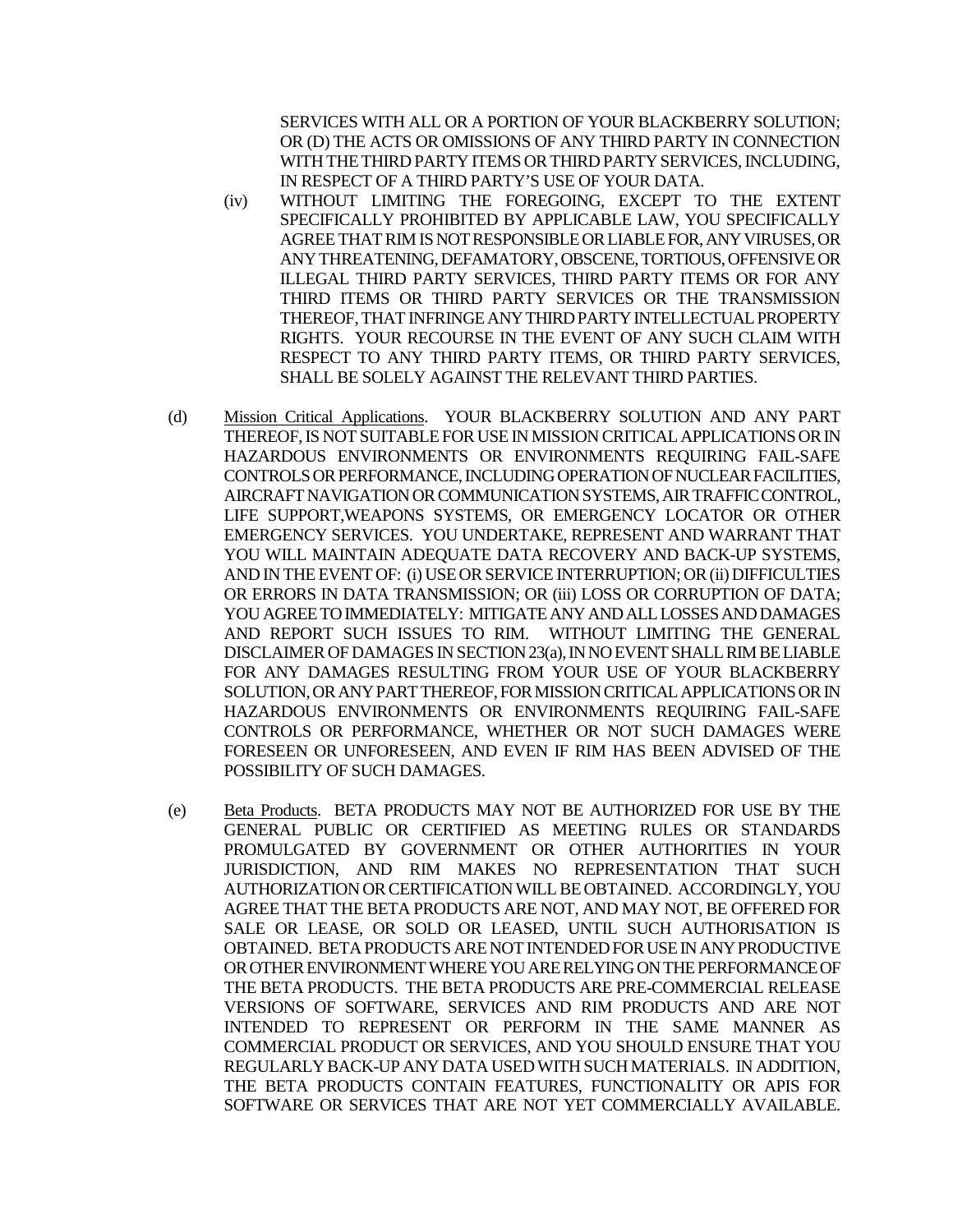YOU ACKNOWLEDGE THAT SUCH BETA PRODUCTS, OR ANY PORTION THEREOF, MAY NOT BE ANNOUNCED OR MADE COMMERCIALLY AVAILABLE BY RIM IN THE FUTURE, OR MAY BE MADE AVAILABLE WITH SIGNIFICANT CHANGES, AND RIM HAS NO EXPRESS OR IMPLIED OBLIGATION TO YOU TO ANNOUNCE OR MAKE ANY OF SUCH SOFTWARE OR SERVICES, BETA PRODUCTS OR ANY PORTION THEREOF AVAILABLE. YOU ACKNOWLEDGE AND AGREE THAT ALL TESTING, EVALUATION AND DEVELOPMENT YOU CONDUCT WITH RESPECTTO THE BETA PROUCTS AND RELATED SOFTWARE AND SERVICES IS DONE ENTIRELY AT YOUR OWN RISK.

23. Limitations of Liability.

SOME COUNTRIES DO NOT ALLOW THE LIMITATION OR EXCLUSION OF CONSEQUENTIAL, INDIRECT OR OTHER DAMAGES IN CONTRACTS WITH CONSUMERS AND TO THE EXTENT YOU ARE A CONSUMER THE LIMITATIONS OR EXCLUSIONS IN THIS SECTION MAY NOT APPLY TO YOU.

- (a) TO THE MAXIMUM EXTENT PERMITTED BY APPLICABLE LAW AND SUBJECT TO THE SPECIFIC REMEDIES SET OUT IN THIS AGREEMENT, IN NO EVENT SHALL RIM BE LIABLE FOR ANY OF THE FOLLOWING TYPES OF DAMAGES: CONSEQUENTIAL, EXEMPLARY, INCIDENTAL, INDIRECT, SPECIAL, PUNITIVE, MORAL OR AGGRAVATED DAMAGES, DAMAGES FOR LOSS OF BUSINESS PROFITS OR REVENUES, FAILURE TO REALIZE ANY EXPECTED SAVINGS, BUSINESS INTERRUPTION, LOSS OF BUSINESS INFORMATION, LOSS OF BUSINESS OPPORTUNITY, OR CORRUPTION OR LOSS OF DATA OR BREACHES OF DATA SECURITY, FAILURES TO TRANSMIT OR RECEIVE ANY DATA, PROBLEMS ASSOCIATED WITH ANY APPLICATIONS USED IN CONJUNCTION WITH YOUR BLACKBERRY SOLUTION OR RESULTING FROM ANY ALTERATIONS OR ATTEMPTED ALTERATIONS TO YOUR BLACKBERRY SOLUTION, OR ANY PORTION THEREOF, BY ANYONE OTHER THAN RIM, DOWNTIME COSTS, LOSS OF THE USE OF YOUR BLACKBERRY SOLUTION OR ANY PORTION THEREOF OR OF ANY THIRD PARTY SERVICES OR THIRD PARTY ITEMS, COST OF SUBSTITUTE GOODS, COSTS OF COVER, FACILITIES OR SERVICES, COST OF CAPITAL, OR OTHER SIMILAR PECUNIARY LOSSES ARISING OUT OF OR RELATED TO THIS AGREEMENT OR YOUR BLACKBERRY SOLUTION, INCLUDING THE USE, INABILITY TO USE, THE PERFORMANCE OR NON-PERFORMANCE OF YOUR BLACKBERRY SOLUTION, WHETHER OR NOT SUCH DAMAGES WERE FORESEEN OR UNFORESEEN, AND EVEN IF RIM HAS BEEN ADVISED OF THE POSSIBILITY OF SUCH DAMAGES.
- (b) To the maximum extent permitted by applicable law, in no event shall the aggregate liability of RIM exceed the greater of: (i) the amount paid by You for the RIM Product(s) at issue; (ii) the amount paid for that portion of the Software at issue; (iii) the amount paid for the relevant period of the Paid RIM Service at issue; and (iv) five (5) United States dollars.
- (c) To the maximum extent permitted by applicable law, to the extent RIM is liable to You hereunder, RIM shall only be liable for damages incurred during the period of such failure, delay or nonperformance of Your BlackBerry Solution.
- (d) Nothing in this Section limits RIM's liability to You in the event of death or bodily injury to the extent resulting directly from RIM's negligence; provided that any damages payable by RIM shall be reduced to the extent of Your or another's contribution.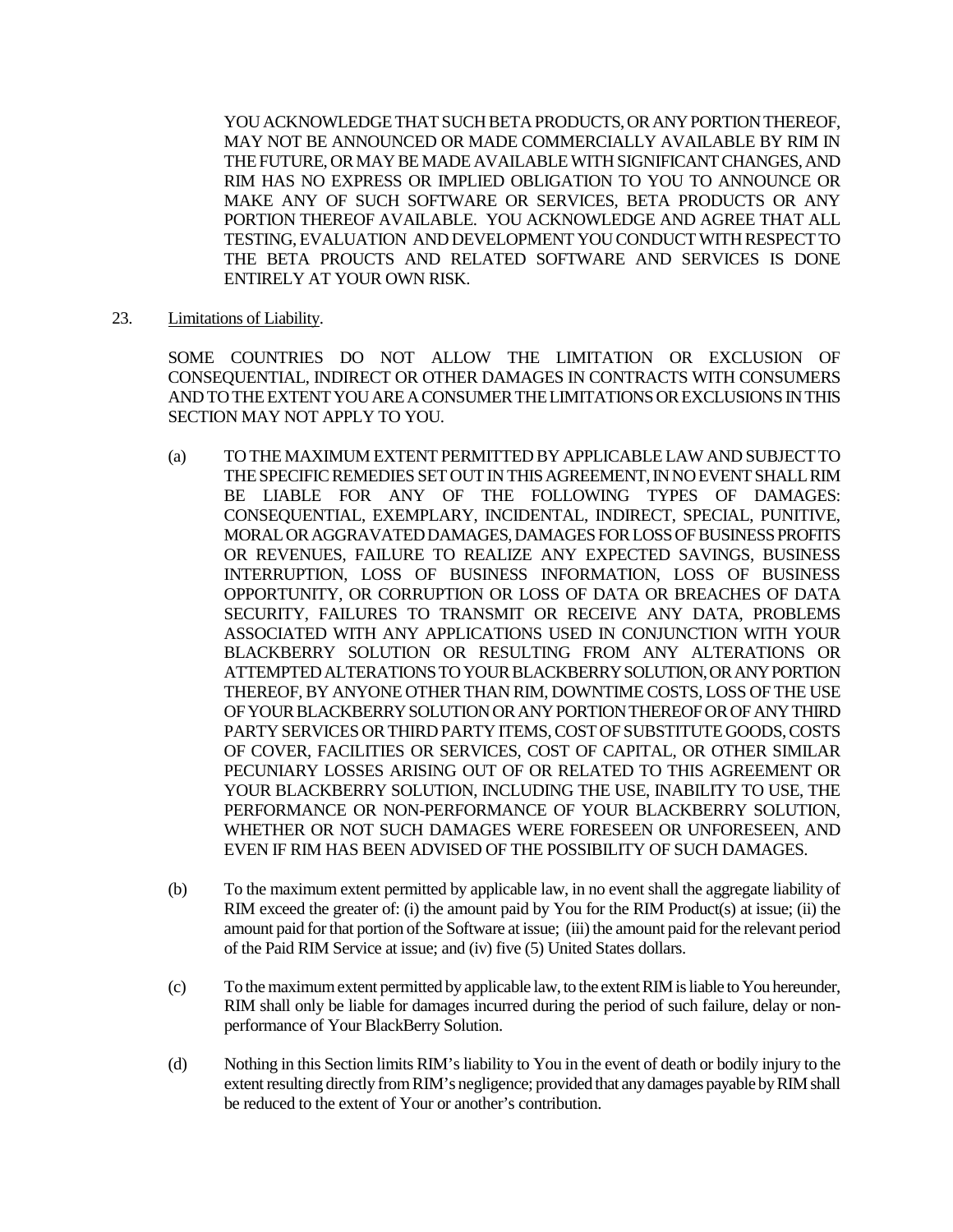- (e) TO THE MAXIMUM EXTENT PERMITTED BY APPLICABLE LAW, EACH PARTY SHALL BE LIABLE TO THE OTHER ONLY AS EXPRESSLY PROVIDED IN THIS AGREEMENT AND SHALL HAVE NO OTHER OBLIGATION, DUTY, OR LIABILITY WHATSOEVER WHETHER IN CONTRACT, TORT, UNDER STATUTE OR OTHERWISE.
- (f) TO THE MAXIMUM EXTENT PERMITTED BY APPLICABLE LAW, THE LIMITATIONS, EXCLUSIONS, AND DISCLAIMERS IN THIS AGREEMENT SHALL: (i) APPLY IRRESPECTIVE OF THE NATURE OF THE CAUSE OF ACTION, DEMAND OR ACTION BY YOU INCLUDING, BUT NOT LIMITED TO, NEGLIGENCE, TORT, STRICT LIABILITY, STATUTE, BREACH OF CONTRACT, OR ANY OTHER LEGAL THEORY; (ii) SURVIVE A FUNDAMENTAL BREACH OR BREACHES OR THE FAILURE OF THE ESSENTIAL PURPOSE OF THIS AGREEMENT OR OF ANY REMEDY CONTAINED HEREIN; (iii) NOT APPLY TO THE INDEMNITY OBLIGATIONS SET OUT HEREIN OR MISAPPROPRIATION OR INFRINGEMENT BY EITHER PARTY OF THE OTHER PARTY'S INTELLECTUAL PROPERTY OR A BREACH OF THE SECTIONS OF THIS AGREEMENT ENTITLED: "RULES OF USE FOR BLACKBERRY SOLUTION" (SECTION 3), "SOFTWARE AND DOCUMENTATION LICENSE" (SECTION 2), "INTELLECTUAL PROPERTY" (SECTION 11), "EXPORT, IMPORT AND USE RESTRICTIONS AND U.S. GOVERNMENT LICENSES" (SECTION 12), "CONFIDENTIALITY AND NO REVERSE ENGINEERING" (SECTION 15) AND "USER DATA" (SECTION 25), AND (iv) APPLY IN THE AGGREGATE, TO RIM OR THE RIM GROUP OF COMPANIES, THEIR SUCCESSORS, ASSIGNS, AND AUTHORISED RIM DISTRIBUTORS (INCLUDING AIRTIME SERVICE PROVIDERS ACTING AS AUTHORISED RIM DISTRIBUTORS OF THE SOFTWARE).
- (g) IN NO EVENT SHALL ANY OFFICER, DIRECTOR, EMPLOYEE, AGENT, DISTRIBUTOR, SUPPLIER (OTHER THAN AN OFFERING VENDOR), SERVICE PROVIDER, INDEPENDENT CONTRACTOR, OR ANY AIRTIME SERVICE PROVIDER (EXCEPT AS SET OUT ABOVE) OF ANY OF THE RIM GROUP OF COMPANIES HAVE ANY LIABILITY ARISING FROM OR RELATED TO THIS AGREEMENT.
- (h) YOU ACKNOWLEDGE AND AGREE THAT THE DISCLAIMERS, EXCLUSIONS AND LIMITATIONS SET FORTH IN THIS AGREEMENT CONSTITUTE AN ESSENTIAL ELEMENT OF THE AGREEMENT BETWEEN THE PARTIES AND THAT IN THE ABSENCE OF SUCH DISCLAIMERS, EXCLUSIONS AND LIMITATIONS: (i) THE FEES AND OTHER TERMS IN THIS AGREEMENT WOULD BE SUBSTANTIALLY DIFFERENT; AND (ii) RIM'S ABILITY TO OFFER AND YOUR ABILITY TO LICENSE SOFTWARE AND RIM SERVICES UNDER THIS AGREEMENT AND/OR RIM'S ABILITY TO MAKE THIRD PARTY ITEMS AND THIRD PARTY SERVICES ACCESSIBLE THROUGH YOUR BLACKBERRY SOLUTION WOULD BE IMPACTED.

NOTHING IN THIS AGREEMENT IS INTENDED TO SUPERSEDE ANY EXPRESS WRITTEN AGREEMENTS OR WARRANTIES PROVIDED BY RIM FOR PORTIONS OF YOUR BLACKBERRY SOLUTION OTHER THAN THE SOFTWARE AND RIM SERVICES.

24. Consent to Collection, Use, Processing, Transfer, Storage and Disclosure (collectively, "Process" or "Processing") of Information.

Personal information that is Processed by RIM Group of Companies and its service providers will be treated in accordance with RIM's Privacy Policy (which is hereby incorporated by reference into this Agreement and can be viewed at www.blackberry.com/legal or obtained by emailing legalinfo@rim.com), the provisions of which You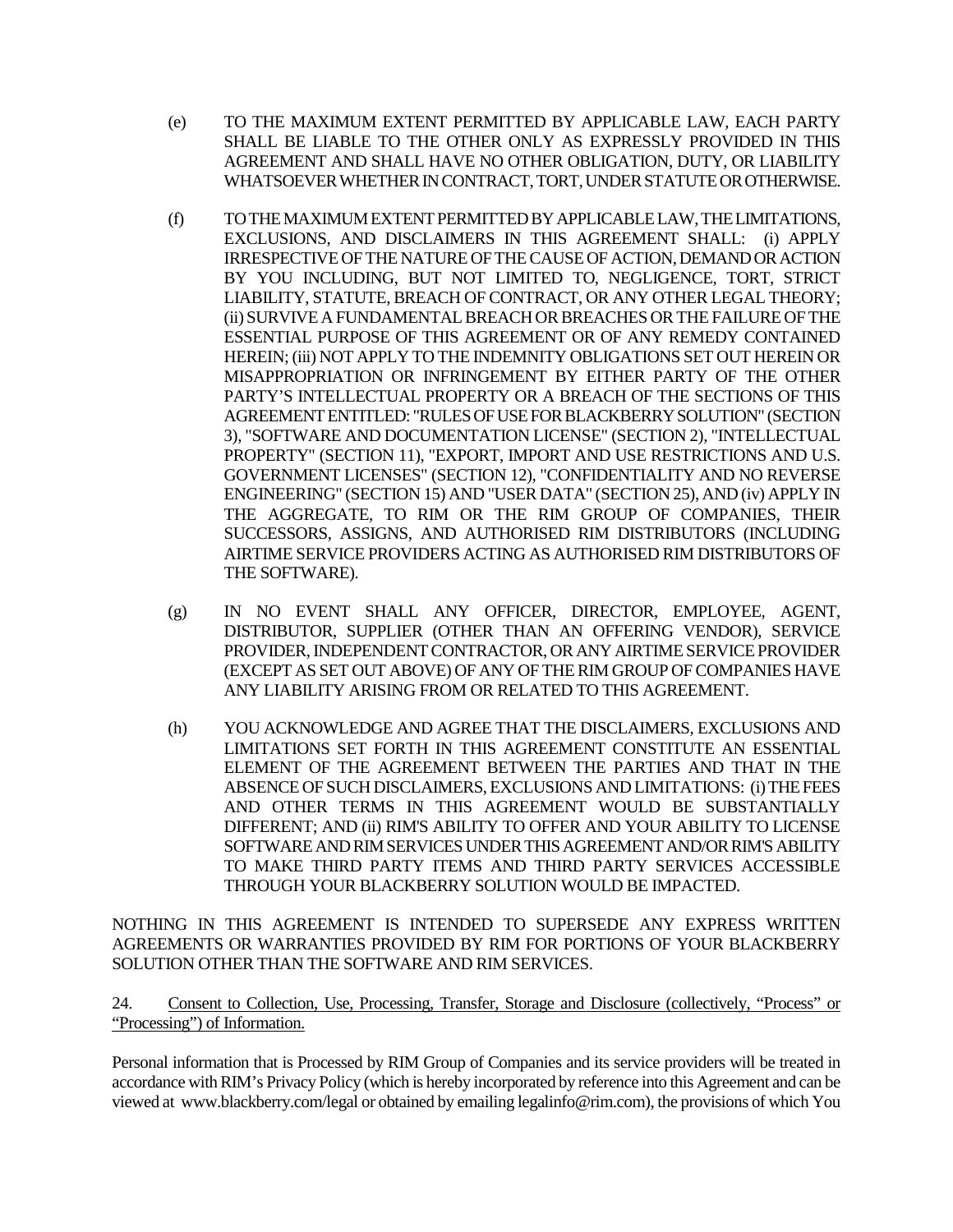agree to. Where applicable, the data controller in respect of Your personal data is the RIM entity with whom You have entered into this Agreement; provided that, in respect of Your personal data collected in relation to the distribution of Offerings through a RIME Store, the data controller is the applicable RIME entity with whom You have entered into an agreement governing such distribution.

- (a) Personal Information. Your installation and/or use of Your BlackBerry Solution (or any portion thereof), the RIM Services or associated Airtime Services may result in the Processing of personal information as defined under applicable law about You and Your Authorised Users (collectively, "Users") by RIM Group of Companies and its service providers, Your Airtime Service Providers, and third parties with products or services used with Your BlackBerry Solution including for their legitimate business interests. Depending on the services used, personal information may include information such as name, identity number, email address, telephone numbers and contact information, BlackBerry ID, account credentials and settings, Handheld Product information (for example, Handheld Product PIN or other device identifiers), Handheld Product location information (as described below), Airtime Service Provider information, and information about the use of Your BlackBerry Solution functionality and the RIM Services or software and hardware utilized in conjunction with Your BlackBerry Solution). Without limiting the foregoing, You consent that the RIM Group of Companies may collect such personal information from You directly, or obtain it from Airtime Service Providers or third parties with products or services used with Your BlackBerry Solution.
- (b) Purposes. Consistent with RIM's Privacy Policy, personal information may be Processed by RIM Group of Companies and their service providers for purposes related to (i) understanding and meeting Your needs and preferences and to provide You with Your BlackBerry Solution; (ii) developing new and enhancing existing products and services, including to communicate with You about them; (iii) managing and developing the RIM Group of Companies' business and operations; (iv) their legitimate business interests; and (v) meeting legal and regulatory requirements. Furthermore, RIM may make available to or send to Users upgrades or updates, or notices of upgrades or updates, of the Software, or other RIM products and services, Third Party Software, Third Party Content or Third Party Services and related products or services.
- (c) "Cloud-based" Services. If You register with or use "cloud based" messaging or services, or use remote access, storage or back-up functionality provided by RIM Group of Companies or their service providers, information You enter, provide to, or integrate with such services (for example, display names and pictures, status messages, contact list or groups information, calendar, or other on-device information like tasks and media files) may be Processed by RIM Group of Companies to facilitate the services offered in accordance with Your agreement(s) with RIM, and You represent and warrant that You have all necessary consents to provide such data to RIM. If BlackBerry RIME Store and the My World or any similar service is used, then the RIM Group of Companies may Process information about which Software, RIM Services, Third Party Items and/or Third Party Services are downloaded and used upon Your Handheld Product.
- (d) Social Functionality. Certain RIM Services or features of Software may include "social" functionality that allows You to make Yourself discoverable and connect with other individuals, and to improve or enhance Your experience with RIM Services or Software, or Third Party Software or Third Party Services that are integrated with the social functionality made available by RIM. If You use such functionality, You agree that Your availability to interact or connect with others may be indicated to others, and your profile, display names, display pictures, status messages, membership status, and other identifiers or informationmay be viewed and commented on by such individuals. For example, if You use a RIM Service or Third Party Service that is integrated with RIM's "BlackBerry Messenger Social Platform", You agree that: (i) Your BlackBerry Messenger contacts may see whether You are using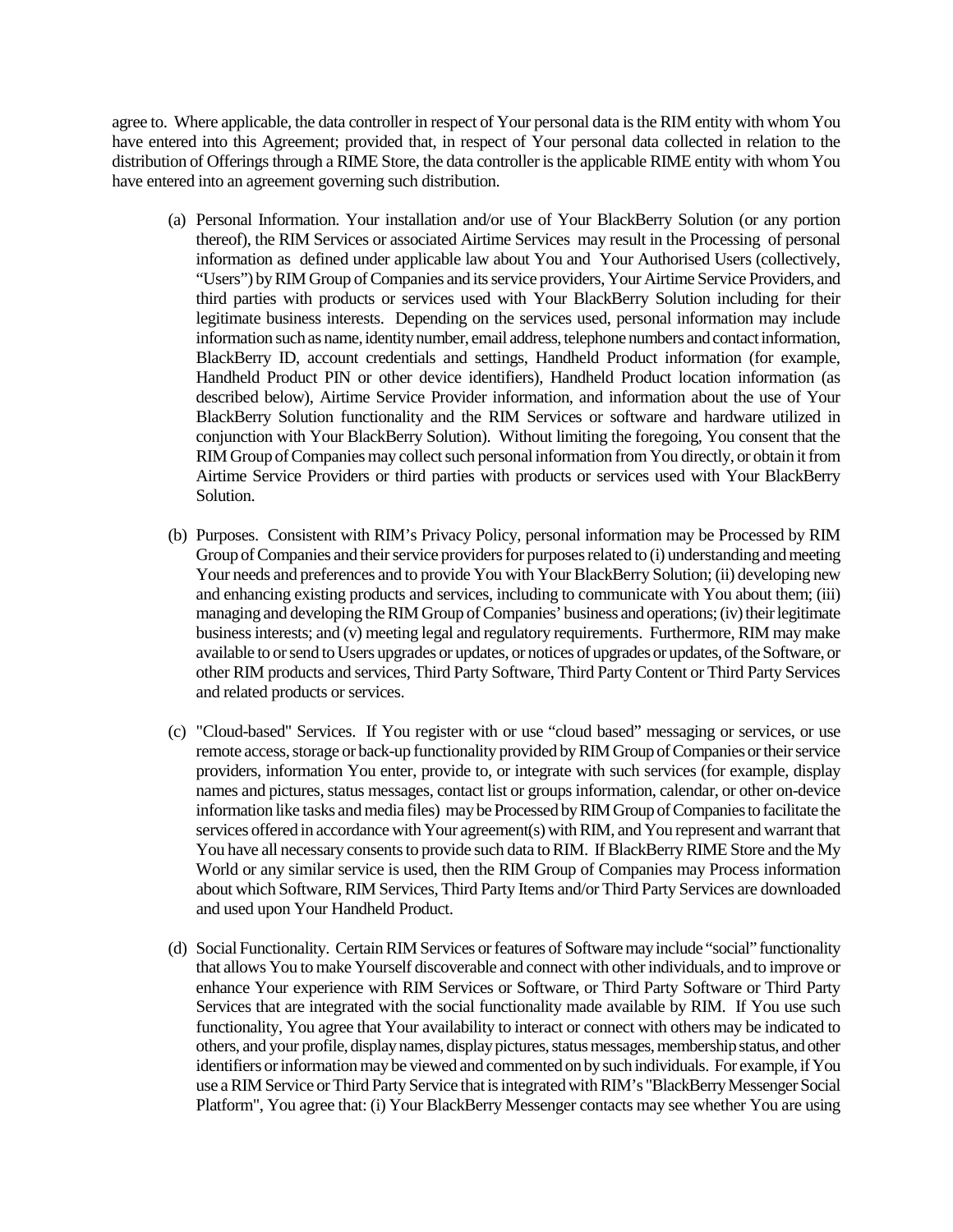such RIM Service or Third Party Service, (ii) Your BlackBerry Messenger contacts may see Your profile and the software and Content (such as games, music or other media files, depending on the RIM Service or Third Party Software) that You have downloaded, are consuming, or that is available for sharing as part of Your use of the RIM Service or Third Party Service, as well as comments You or others make about them, (iii) that when You submit comments about Your contacts or the software or Content they have downloaded or are consuming as part of their use of the RIM Service or Third Party Service , information about You (such as Your comments, user profile name, and display picture) may be displayed to other contacts of that individual, and (iv) the RIM Service or Third Party Service may include automated functionality that performs analysis to develop recommendations based on Your preferences and utilization of the RIM Service or Software. Please check the applicable settings options for the applicableRIM Services or Software for available options adjust availability or privacy settings for such RIM Services or Software.

- (e) Integration with Third Party Services. If You choose to integrate or link Your BlackBerry Solution with Third Party Services (for example, third party email services, or services which facilitate Your use of Your Handheld Product(s) to access and use social networking or other services offered by third parties), You authorize RIM to use Your credentials to access the Third Party Services on Your behalf and Process Your personal information relating to such Third Party Services in order to facilitate Your access to such Third Party Services for Your personal and/or domestic purposes. The information Processed may include: (i) Your user ID, password, authentification tokens or other credentials for each such third party email service or other account(s) You integrate with Your BlackBerry Solution; (ii) Your Software account profile information (for example, BlackBerry ID, Your display picture, display name, personal message, availability status, country, time zone, unique device identifiers, etc.); (iii) on-device contacts information**,**(iv) an indication of which third party applications or services You have connected to Your Software account; and (v) session data resulting from Your use of the third party applications or services You have connected to Your Software account (for example, high scores You have achieved in a connected third party game or application for display in Your Software account profile box, instant messaging data resulting from instant messaging chats You have undertaken within a connected third party application or service and which have been facilitated by the Software instant messaging functionality, etc.). You also authorize RIM to disclose such information to the applicable Third Party Service providers for activation, billing, provision, maintenance and deactivation purposes. If You use Third Party Services and Third Party Software on or in connection with Your BlackBerry Handheld Product, third parties may be able to read, access, export and otherwise Process data (including personal information) stored on Your BlackBerry Handheld Product. Such third party services that are accessed are not under RIM's control.If Your personal information is disclosed to Your Airtime Service Provider, or third parties with products or services used with Your BlackBerry Solution, Your use is subject to applicable agreement(s) and privacy policies of such third parties, and You should review such terms before using Third Party Services and Third Party Software. You should review the options or help menu of Your Handheld Product in order to learn more about, and where applicable, adjust permissions granted and available controls upon such Third Party Services and Third Party Software.
- (f) Cookies and Similar Technologies. RIM Group of Companies may use "cookies" (small pieces of data stored on your computer or Handheld Device) or similar tools using anonymized information to enable You to sign in to certain services to protect both You and RIM, help make RIM Services easier to use or tailor Your experience, or for analytics to help us understand how users engage with our RIM Services and the BlackBerry Solution and to improve their features. Please check the settings in Your Handheld Product browser regarding how to remove or block browser cookies.
- (g) Support and Quality Assurance. If You contact RIM for support or repair of Your Handheld Product, or send diagnostics or other technical information to RIM through email or logging tools provided by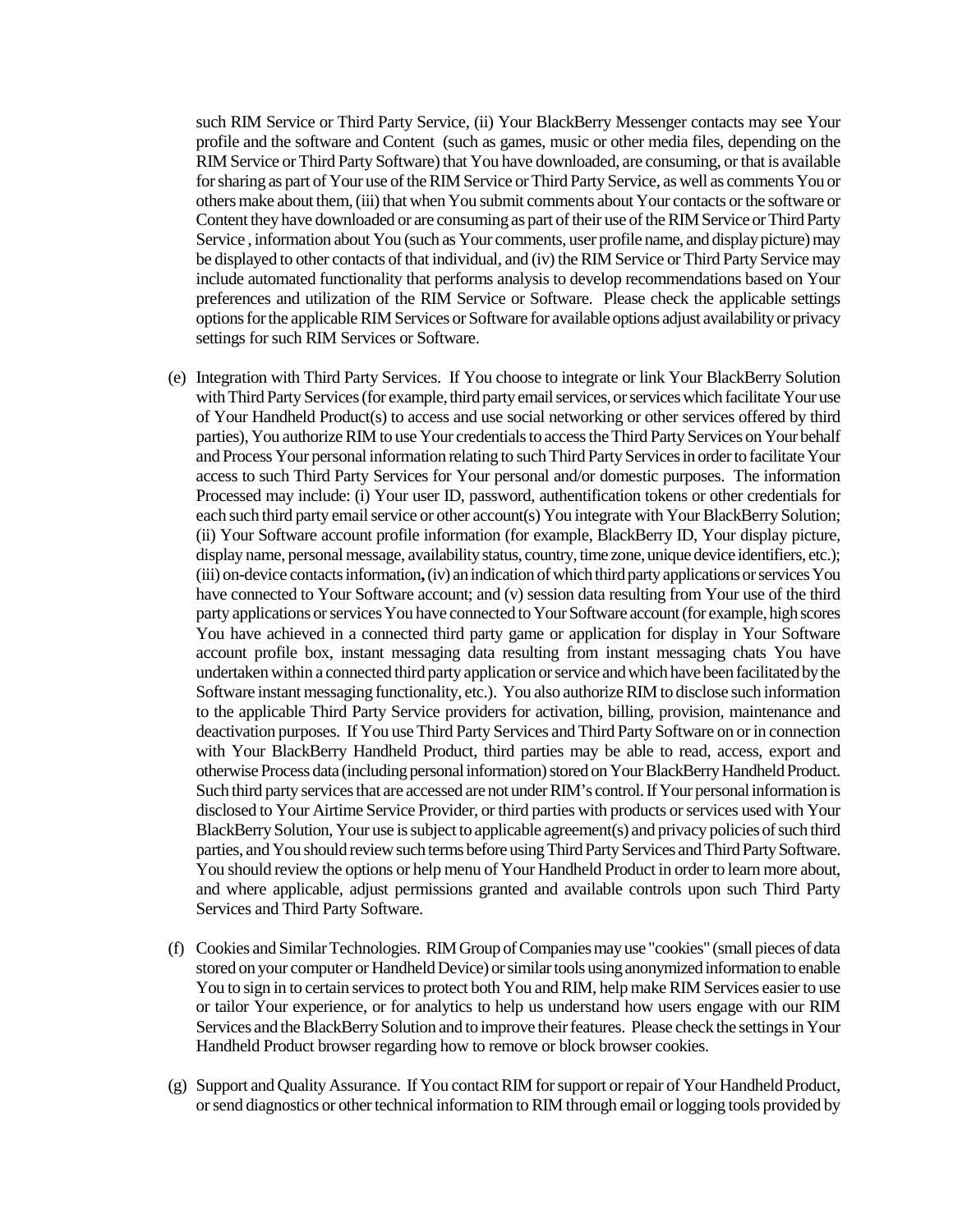RIM for such purposes, You agree that RIM Group of Companies may collect technical information like Handheld Product PIN number, hardware ID and model number, memory status, operating system and environment information, battery status, Wi-Fi, radio or wireless strength and connections, list of installed applications, program or application usage information, data regarding processes running and device configuration, system events, and other information regarding the condition of your BlackBerry product that may be helpful for the diagnostics purposes. Such information will be used for the purposes of troubleshooting, customer support, software updates, and improvement of RIM products and services in accordance with RIM's Privacy Policy. If analysis indicates that a third-party product is involved, RIM may send certain diagnostic or technical information to the third party vendor of the product as part of the troubleshooting process. You acknowledge and agree that calls with RIM and its service providers may be recorded for training, quality assurance, customer service and reference purposes.

- (h) Location Data. RIM Group of Companies may provide certain features or services that rely upon location information using GPS or similar satellite services (where available) or crowd-sourced Wi-Fi access points and cell tower locations. For example, where available certain features of the Software or BlackBerry Solution may allow You to share Your location with your contact(s), or to locate, send a message to, play a sound on, or remotely lock or wipe Your Handheld Product (subject to Airtime Service Provider coverage, the condition of Your Handheld Product, and system resources at the time of the request). Other BlackBerry Solution features or products may also collect anonymized route and directional information (e.g. BlackBerry Traffic) or location search queries to facilitate or improve RIM Services that You utilize. To provide such features or services, Handheld Product location information (including GPS information, carrier ID, tower ID, Basic Service Set Identifier ("BSSID") of Wi-Fi access points, and signal strength of visible Wi-Fi access points or cell towers) may be communicated to RIM Group of Companies when You use Your Handheld Product or enable data services and location-based functionality. RIM Group of Companies do not retain such information in a form that personally identifies a user, and may use such information to provide You with and improve location-based services provided by or on behalf of RIM Group of Companies or those provided by Third Party Services used with Your BlackBerry Solution. RIM Group of Companies may also use such information to create data which has been aggregated or made anonymous to provide information based and location-sensitive advertising. Please review the options or help menu of BlackBerry Handheld Software regarding how to choose to turn off or adjust on-device location features, or to uninstall from Your Handheld Product applications that may use location information. When using Third Party Services that use or provide location data, You are subject to and should review such third party's terms and privacy policy on use of location data by such Third Party Services, and You should give due consideration before agreeing to have Your location information disclosed to other persons.
- (i) International Transfers. You consent and agree that to provide the BlackBerry Solution and the RIM Services (including "cloud based" and remote access, storage or back-up functionality), RIM Group of Companies may Process data, which may in some cases include personal information and the content of communications, on servers operated by or on behalf of RIM Group of Companies inside or outside the jurisdiction in which Users are situated, including, in Canada, the United States, the United Kingdom, Singapore or other countries where there are facilities operated by or on behalf of RIM Group of Companies. If Users are residents of the European Economic Area or any jurisdiction for which consent is required to transfer personal information outside of that jurisdiction or region, You consent to such Processingand warrant that You have obtained all consents necessary under applicable law from Your Users to do so.

25. User Data. In addition to any disclosures authorized by Section 24, You and Your Authorised Users consent and agree that the RIM Group of Companies may access, preserve, and disclose Your or Your Authorised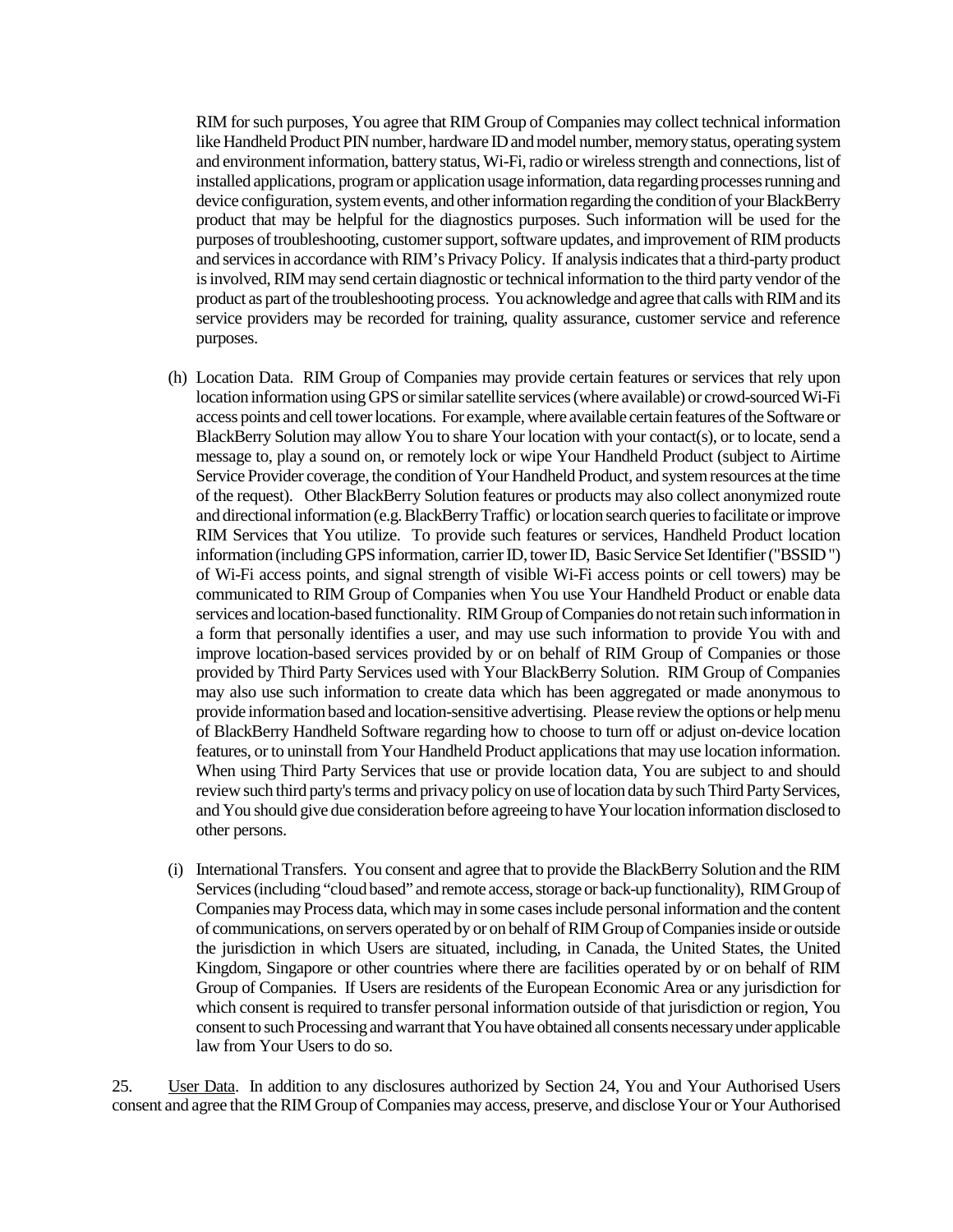Users' data, including personal information, contents of your communication or information about the use of Your BlackBerry Solution functionality and the services or software and hardware utilized in conjunction with Your BlackBerry Solution where available to RIM ("User Data"), to third parties, including foreign or domestic government entities, without providing notice to You or Your Authorized Users under the laws of countries where the RIM Group of Companies and its service providers, other partners and affiliates are located in order to: (i) comply with legal process or enforceable governmental request, or as otherwise required by law; (ii) cooperate with third parties in investigating acts in violation of this Agreement; or (iii) cooperate with system administrators at Internet service providers, networks or computing facilities in order to enforce this Agreement. You warrant that You have obtained all consents necessary under applicable law from Your Authorised Users to disclose User Data to the RIM Group of Companies and for the RIM Group of Companies to collect, use, process, transmit, and/or disclose such User Data as described above.

26. Assignment and Delegation. RIM may assign this Agreement without notice to You. You shall not assign this Agreement in whole or in part without the prior written consent of RIM (such consent may be withheld or conditioned at RIM's discretion) and any assignment without RIM's prior written consent shall be null and void and of no effect. RIM may perform all obligations to be performed under this Agreement directly or may have some or all obligations performed by its contractor or subcontractors.

27. Notices. Except as otherwise provided in this Agreement, all notices or other communications hereunder shall be deemed to have been duly given when made in writing and delivered in person, by courier or deposited in the mail, postage prepaid, registered mail or its equivalent, return receipt requested, and addressed to You at the billing address supplied to RIM by You, and addressed to Research In Motion UK Limited, 200 Bath Road, Slough, Berkshire, United Kingdom SL1 3XE, Attention: Managing Director; in the case of RIME at the address listed at http://www.blackberry.com/legal/rime; and in each case with a copy (which will not constitute notice) to RIM's Chief Legal Officer at 295 Philip Street, Waterloo, Ontario, Canada N2L 3W8. In addition to the foregoing, RIM may, at its option, give You any notice under this Agreement electronically. Electronic notice to You shall be deemed to have been duly given when transmitted to an email address furnished by You to RIM and if You have provided RIM with no such address, notice may be duly given when prominently posted on http://www.blackberry.com/legal/.

28. Force Majeure. Notwithstanding any other provision of this Agreement, neither Party shall be deemed in default of this Agreement for failure to fulfil its obligations when due to causes beyond its reasonable control. This provision shall not be construed as excusing non-performance of any obligation by either Party to make payment to the other Party under this Agreement.

- 29. General.
	- (a) Third Party Beneficiaries. RIM's affiliates and RIM and its affiliates' directors, officers and employees thereof are intended third party beneficiaries for the purpose of the Sections of this Agreement entitled, "Safety Info Related to Use of Technologies" (Section 8(b)), "Indemnity/Liability" (Section 19), "Limitation of Liability" (Section 23) and "Disclaimer" (Section 22).The Content suppliers for RIM Services are third party beneficiaries of the protections and restrictions on use of their Content set out in "Rules of Use of BlackBerry Solution" (Section 3) and "Intellectual Property" (Section 11). Except as otherwise specifically stated in this Section, the provisions herein are for the benefit of the Parties and not for any other person or entity.
	- (b) Waivers of Default. No Party is to be deemed to have waived or forfeited any right under this Agreement, whether on the basis of failure, delay or any other legal or equitable doctrine, unless such waiver is made in writing signed by an authorised signatory of the Party against whom the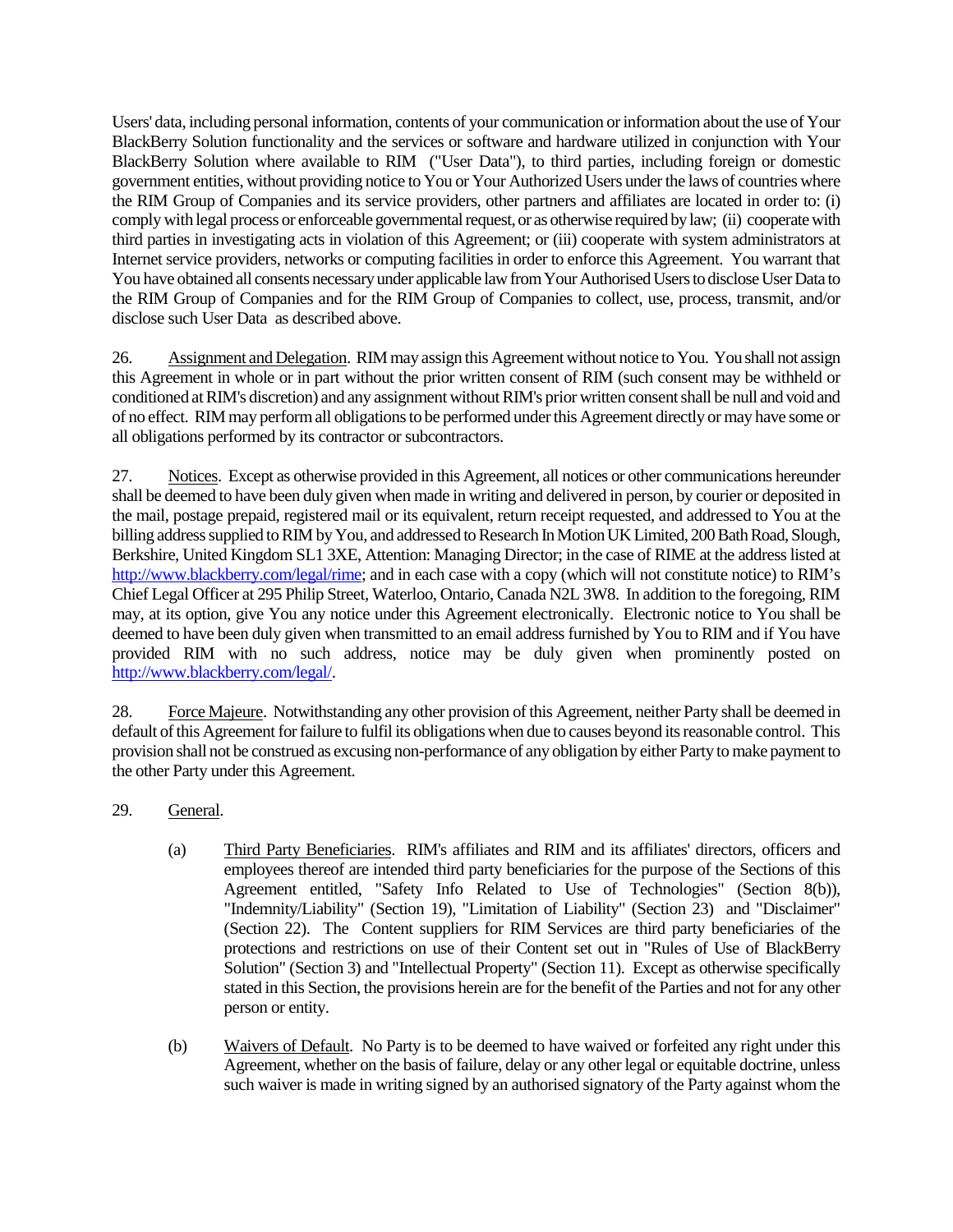waiver is sought to be enforced. Waiver of any provision, or any breach of any provision, of this Agreement in one instance shall not constitute a waiver as to any other instance.

- (c) Survival. The terms, conditions and warranties contained in this Agreement that by their sense and context are intended to survive the performance hereof shall so survive the completion of performance, cancellation or termination of this Agreement, including, the indemnity sections.
- (d) Governing Law and Dispute Resolution. This Agreement is to be governed by and construed under the laws of England and Wales, excluding any body of law governing conflicts of law. The Parties agree that the United Nations Convention on Contracts for the International Sale of Goods is hereby excluded in its entirety from application to this Agreement. Any disagreement or dispute arising out of or relating to this Agreement, or the breach thereof, which the Parties are unable to resolve after good faith negotiations, shall be submitted first to the upper management level of the Parties. The Parties, through their upper management level representatives, which if You are an individual, is You, shall meet within thirty (30) days of the dispute being referred to them and if the Parties are unable to resolve such disagreement or dispute within thirty (30) days of meeting, except to the extent specifically prohibited by applicable law in Your jurisdiction, such disagreement or dispute shall be settled by final and binding arbitration to be conducted in London, England in accordance with the Rules of Arbitration of the International Chamber of Commerce ("ICC Rules") and shall be heard by one arbitrator appointed in accordance with the said ICC Rules and to be mutually agreed to by the Parties within thirty (30) days of the appointment of the arbitrator, failing which the arbitrator shall be nominated by the President of the British Computer Society (or by a person duly appointed by the President to act on his or her behalf) on the application of either Party for the time being in force, which rules are deemed to be incorporated by reference in this clause. If the provisions of the foregoing are prohibited by law in Your jurisdiction or if RIM (in its sole discretion) decides that the arbitration award might be otherwise unenforceable in Your jurisdiction, the arbitration shall be: (i) held in Johannesburg, South Africa; (ii) governed by the South African Arbitration Act, 1965, or any replacement Act; (iii) settled by arbitration in accordance with the Commercial Arbitration Rules of the Arbitration Foundation of Southern Africa ("AFSA"); and (iv) heard by one arbitrator who shall be an attorney or advocate on the panel of arbitrators of AFSA and shall be mutually agreed to by the Parties within thirty (30) days of either Party calling in writing for such agreement, failing which the arbitrator shall be an attorney or advocate nominated by the Secretariat of AFSA for the time being. Each Party shall bear one half of the costs associated with the arbitration proceedings. No dispute between the Parties, or involving any person but You, may be joined or combined together, without the prior written consent of RIM. Judgment upon the award rendered by the arbitrator may be entered in any court having jurisdiction thereof. Notwithstanding the foregoing, RIM has the right to institute legal or equitable proceedings, including proceedings seeking injunctive relief, in a court of law for claims or disputes regarding: (i) amounts owed by You to RIM in connection with Your acquisition of Your BlackBerry Solution or any portion thereof, if applicable; and (ii) Your violation or threatened violation of the Sections of this Agreement entitled "Rules of Use for Your BlackBerry Solution" (Section 3), "Software and Documentation License" (Section 2), "Intellectual Property" (Section 11), "Export, Import and Use Restrictions and U.S. Government Licenses" (Section 12), "Security" (Section 13), "Confidentiality and No Reverse Engineering" (Section 15), and "Effect of Termination" (Section 18). You irrevocably waive any objection on the grounds of venue, forum non-conveniens or any similar grounds and irrevocably consent to service of process by mail or in any other manner permitted by applicable law and irrevocably consent and attorn to the jurisdiction of the courts located in England for any such claims arising from or related to this Agreement. The Parties specifically agree that, in the event that there is a dispute under this Agreement and such dispute is to be resolved in a court of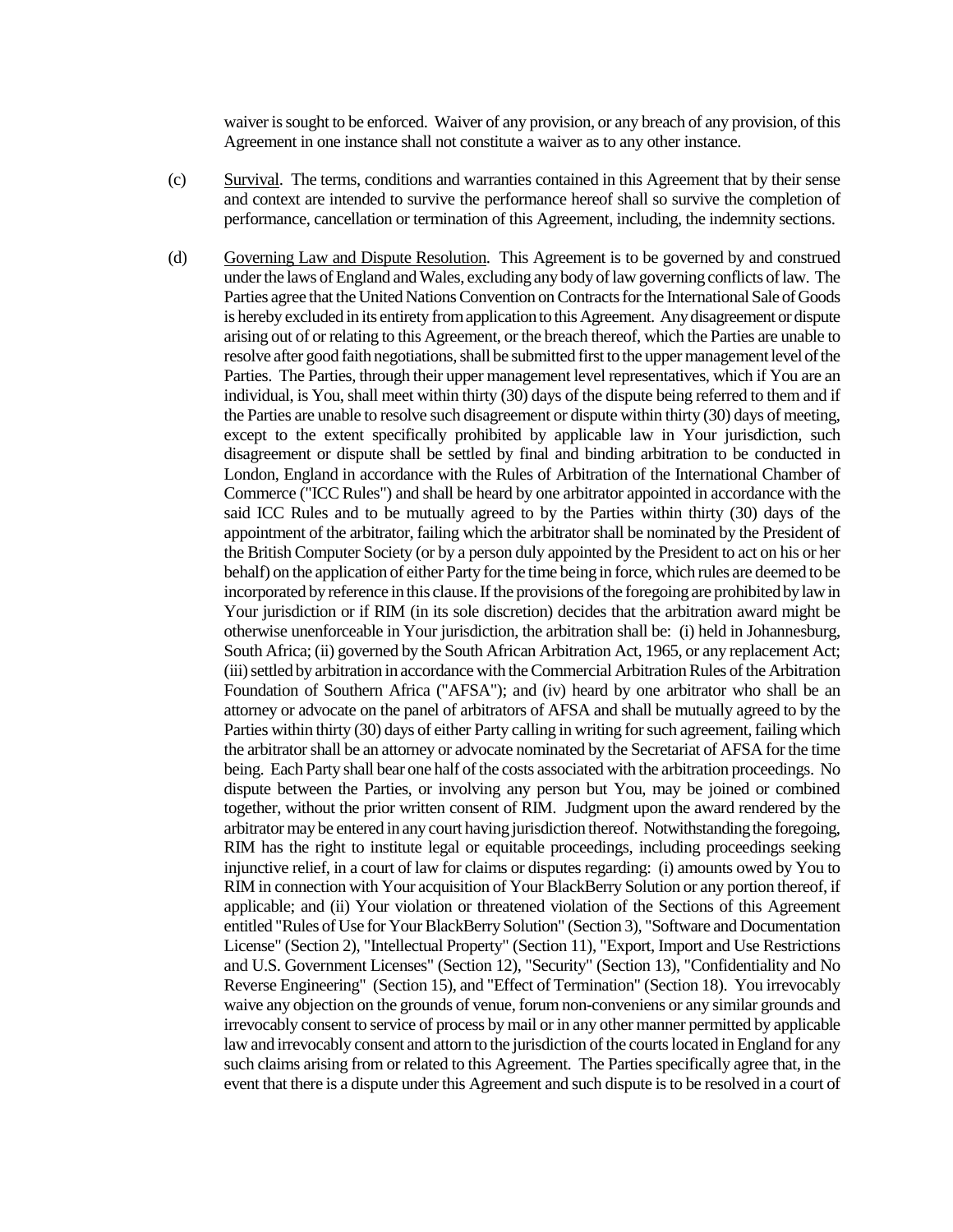law, such dispute shall not be resolved by jury trial. The Parties hereby waive all rights to a trial by jury in any matter related to or arising from this Agreement.

- (e) Severability. To the extent any section, clause, provision or sentence or part thereof ("Part") of this Agreement is determined to be illegal, invalid or unenforceable by a competent authority in any jurisdiction, then such determination of that Part will not affect: (i) the legality, validity or enforceability of the remaining Parts of this Agreement; or (ii) the legality, validity or enforceability of that Part in any other jurisdiction, and that Part will be limited if possible and only thereafter severed, if necessary, to the extent required to render the Agreement valid and enforceable.
- (f) Language. If this Agreement is translated into a language other than English, the English version will prevail to the extent that there is any conflict or discrepancy in meaning between the English version and any translation thereof. Unless, and only to the extent, prohibited by law in Your jurisdiction, any and all disagreements, disputes, mediation, arbitration or litigation relating to this Agreement shall be conducted in the English language, including any correspondence, discovery, submissions, filings, pleadings, oral pleadings, arguments, oral arguments and orders or judgments.
- (g) Inconsistency. If there is any inconsistency between this Agreement and any software license or end user agreement (other than this Agreement) provided in the packaging or accompanying materials of any portion of Your BlackBerry Solution, the provisions of this Agreement shall apply to the extent of the inconsistency. If there is any inconsistency between this Agreement and any software license or end user agreement provided in connection with any upgrades or updates to the Software, the provisions of such other license or end user agreements shall apply to the extent of the inconsistency. In the event of any inconsistency between any documentation provided in the packaging of any portion of Your BlackBerry Solution and the Documentation for the appropriate RIM Product or item of Software, the provisions of the Documentation shall apply to the extent of the inconsistency.
- (h) Entire Agreement. This Agreement (which for the purposes of any Addenda hereto, shall in relation to the subject matter of that Addenda, include the terms of the Addenda), constitute(s) the entire agreement between the Parties with respect to the subject matter hereof and, except as included by the South African Consumer Protection Act, 2008, there are no provisions, understandings, communications, representations, warranties, undertakings, collateral agreements or agreements between the Parties relating to the Software other than as set out in this Agreement. Notwithstanding the foregoing, other agreements between the Parties may govern the use of other portions of Your BlackBerry Solution. This Agreement supersedes any prior or contemporaneous provisions, understandings, communications, representations, warranties, undertakings, collateral agreements and agreements between the Parties, whether oral or written, with respect to the subject matter hereof, and You acknowledge that You have not relied on any of the foregoing in agreeing to enter into this Agreement. This Agreement may be amended at any time upon mutual agreement by the Parties. Except to the extent that RIM is expressly precluded by applicable law, RIM further reserves the right to, within its sole discretion, make changes to this Agreement on a prospective basis, including to reflect changes in or required by law (including, changes to ensure the enforceability of this Agreement) or changes in business practices, by providing You with reasonable notice of the change either electronically (as contemplated by the Notice provision above) or by posting notice of the change at http://www.blackberry.com/legal and You should regularly review that site for changes. If You continue to use the Software and/or the RIM Service more than sixty (60) days after notice of the change has been given, then You shall be deemed to have accepted those changes. If You have a concern about the change(s) please contact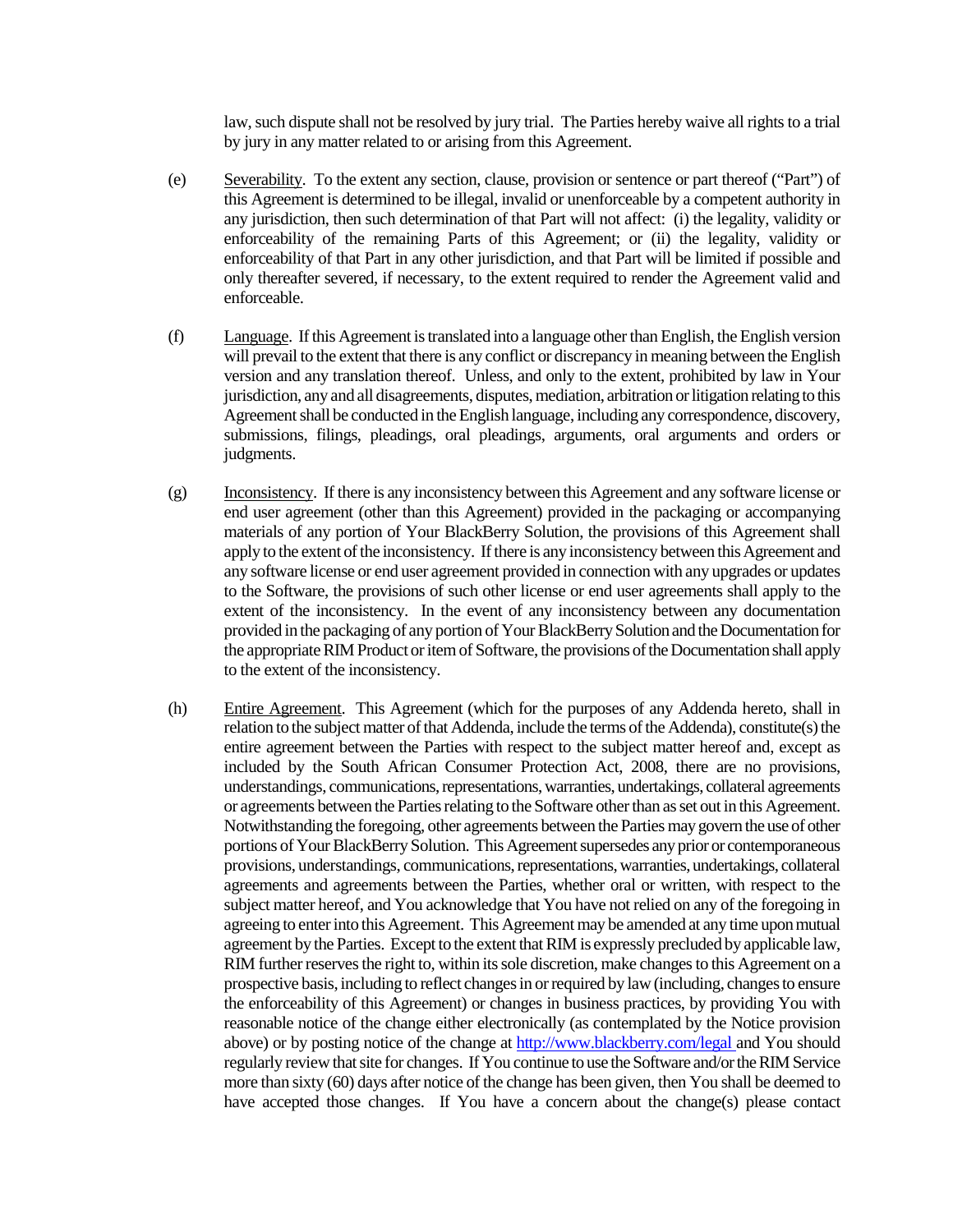legalinfo@rim.com within sixty (60) days after notice of the change(s) has been given to inquire as to Your options.

- (i) Compliance With Laws. You will, at Your expense, obtain and maintain all licenses, registrations and approvals required by the government authorities or applicable law in Your jurisdiction for the execution and performance of this Agreement or any related license agreements. In particular and for the avoidance of doubt, You will comply with all applicable laws and regulations in the installation and use of Your BlackBerry Solution, including obtaining any necessary license, registration and approval from competent government authorities for the importation and use of any Software that contains commercial encryption or other security function required by applicable law. You will provide RIM with the assurances and official documents that RIM periodically may request to verify Your compliance with this obligation. Without limiting the foregoing, as certain RIM Services and Third Party Services may be accessed globally, if You choose to access RIM Services or Third Party Services from locations other than the countries for which RIM or the applicable third party indicates those RIM Services or Third Party Services are made available, You do so on Your own initiative and You are responsible for compliance with all relevant laws and regulations, including those relating to the export, import, use, transmission and/or communication of the applicable RIM Service, or Third Party Service, and associated Content , Third Party Items or Software. Further, RIM makes no representation that all Software and Third Party Items associated with or made available through a RIM Service(s) (e.g. through a RIME Store and/or purchased using the BlackBerry Payment Service) are appropriate or available for use in all locations, You agree that neither You nor Your Authorized Users shall download or otherwise access Software or Third Party Items, or attempt to do so, from locations where doing so isillegal. Without limiting the foregoing, If applicable law prohibits You or an Authorized User from using video calling features such as video chat or MVS functionality of BlackBerry Handheld Software, including because peer-to-peer, video or Internet-based functionality is not permitted in Your jurisdiction, because You or an Authorized User are under a prescribed age limit, or because of laws related to Emergency Services, then neither You nor Your Authorized Users may download or use these Software features or products and/or that it is Your responsibility to make alternative arrangements to access Emergency Services.
- (j) Extended Meanings. The term "includes" or "such as" shall be construed as meaning "includes without limitation" and "such as without limitation", as the case may be.

30. Amalgamation of Agreements. In order to ensure: (a) consistent terms apply to BlackBerry PC Software, BlackBerry Server Software and BlackBerry Handheld Software, when each is used as part of Your BlackBerry Solution; and (b) clarity with respect to which license terms apply to BlackBerry Handheld Software when used as part of Your BlackBerry Solution, regardless of the manner in which You provisioned that BlackBerry Handheld Software, BY INDICATING YOUR ACCEPTANCE TO THE TERMS AND CONDITIONS OF THIS AGREEMENT IN THE MANNER SET OUT ABOVE, YOU ARE ALSO AGREEING THAT: I) THIS AGREEMENT REPLACES AND SUPERSEDES THE PREVIOUSLY EXISTING BLACKBERRY END USER/SOFTWARE LICENSE AND BLACKBERRY ENTERPRISE SERVER SOFTWARE LICENSE AGREEMENTS, ANY PREVIOUSLY EXISTING BLACKBERRY SOFTWARELICENSE AGREEMENTS OR BLACKBERRY SOLUTION LICENSE AGREEMENT, AND ANY BLACKBERRY PROSUMER SERVICES AGREEMENT, WITH YOU FOR THE SOFTWARE OR RIM SERVICES; AND II) THIS VERSION OF THE BBSLA SUPERCEDES THE FOLLOWING ADDENDUMSAND ADDITIONAL TERMS: BLACKBERRY APP WORLD AND BLACKBERRY PAYMENT SERVICE ADDENDUM, BLACKBERRY ID TERMS AND CONDITIONS, BBM MUSIC ADDENDUM, BLACKBERRY PROTECT ADDENDUM, BLACKBERRY TRAVEL ADDENDUM, VIDEO CHAT SOFTWARE ADDITIONAL TERMS, BLACKBERRY MESSENGER SOFTWARE ADDITIONAL TERMS, IN EACH CASE SOLELY TO THE EXTENT SUCH AGREEMENTSAND ADDENDAARE OTHERWISE APPLICABLE, AS OF THE DATE OF